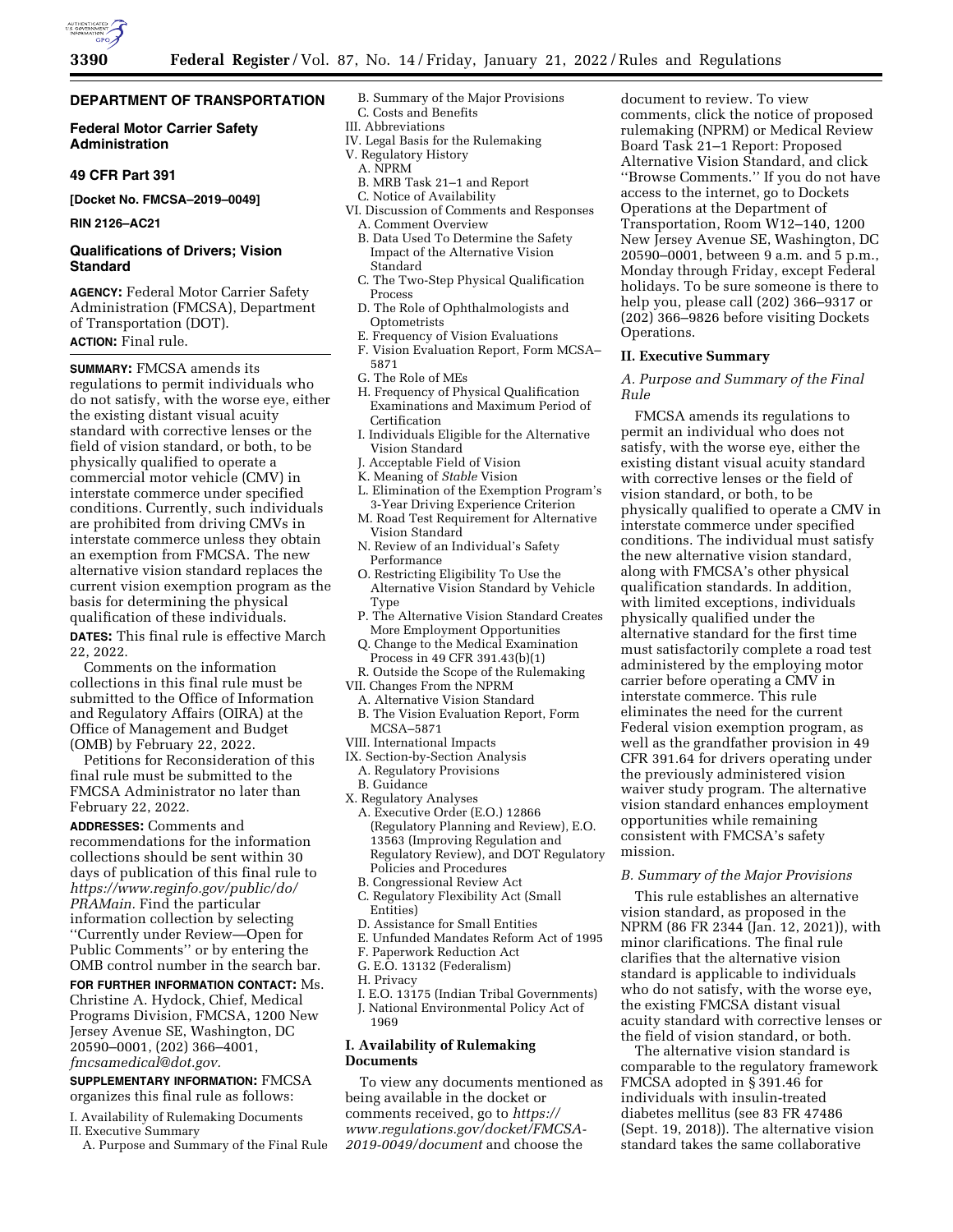approach to medical certification that includes a medical specialist, in this case an ophthalmologist or optometrist, in addition to a medical examiner (ME) on FMCSA's National Registry of Certified Medical Examiners.

Before an individual may be medically certified under the alternative vision standard, the individual must have a vision evaluation conducted by an ophthalmologist or optometrist. The ophthalmologist or optometrist records the findings of the vision evaluation and provides specific medical opinions on the new Vision Evaluation Report, Form MCSA–5871. Then, an ME performs a physical qualification examination and determines whether the individual meets the alternative vision standard, as well as FMCSA's other physical qualification standards. If the ME determines the individual meets the physical qualification standards, the ME may issue a Medical Examiner's Certificate (MEC), Form MCSA–5876, for a maximum of 12 months.

In making the physical qualification determination, the ME considers the information in the Vision Evaluation Report, Form MCSA–5871, and utilizes independent medical judgment to apply the following four standards. The new alternative vision standard provides that, to be physically qualified, the individual must: (1) Have, in the better eye, distant visual acuity of at least 20/ 40 (Snellen), with or without corrective lenses, and field of vision of at least 70 degrees in the horizontal meridian; (2) be able to recognize the colors of traffic signals and devices showing standard red, green, and amber; (3) have a stable vision deficiency; and (4) have had sufficient time pass since the vision deficiency became stable to adapt to and compensate for the change in vision. FMCSA clarifies in the last of the four standards that there must be a period for the individual to adapt to and compensate for the vision loss after the vision deficiency is deemed stable by a medical professional.

Subject to limited exceptions, individuals physically qualified under the alternative vision standard for the first time must satisfactorily complete a road test before operating in interstate commerce. The employing motor carrier conducts the road test in accordance with the road test already required by § 391.31. Individuals are excepted from the road test requirement if they have 3 years of intrastate or specific excepted interstate CMV driving experience with the vision deficiency, hold a valid Federal vision exemption, or are medically certified under the previously administered vision waiver study program in § 391.64(b).

This rule takes a more individualized approach to medical certification than the vision exemption program it replaces and ensures that individuals medically certified under the alternative vision standard are physically qualified to operate a CMV safely. The process creates a clear and consistent framework to assist MEs with the physical qualification determination that is equally as effective as a program based on considering exemptions under 49 U.S.C.  $31315(b)$ . In addition, the approach of MEs making the physical qualification determination, instead of FMCSA as in the current exemption program, is consistent with Congress' directive in 49 U.S.C. 31149(d) for trained and certified MEs to determine the individual's physical qualification to operate a CMV.

The alternative vision standard replaces the current vision exemption program as the basis for determining the physical qualification of individuals to operate a CMV. Accordingly, the 1,967 current vision exemption holders 1 will no longer have to apply for an exemption. Exemption holders have 1 year after the effective date of this rule to comply with the alternative vision standard, at which time all exemptions issued under 49 U.S.C. 31315(b) become void. This transition year provides time to learn the new process for individuals whose MEC, Form MCSA–5876, expires near the time this rule becomes effective. Exemption holders will be notified by letter with details of the transition to the new standard.

Similarly, the approximately 1,800 individuals currently physically qualified under the grandfather provisions in § 391.64(b) 2 have 1 year after the effective date of this rule to comply. One year after the effective date of this rule all MECs, Form MCSA– 5876, issued under § 391.64(b) become void.

### *C. Costs and Benefits*

FMCSA estimates this rule will reduce barriers to entry, thereby increasing employment opportunities, for current and future CMV drivers. The 1,967 drivers holding vision exemptions will no longer have to apply for an exemption, and potential drivers who would not qualify for an exemption because they do not have 3 years of intrastate driving experience may meet the alternative vision standard and be able to operate a CMV in interstate commerce. Additionally, previously qualified interstate CMV drivers who no longer satisfy, with the worse eye, either

the distant visual acuity standard with corrective lenses or field of vision standard, or both, will be able to return sooner than 3 years to operating in interstate commerce. These drivers are also relieved of the time and paperwork burden associated with applying for or renewing an exemption.3 A one-time road test is less burdensome on drivers than obtaining 3 years of intrastate driving experience and addresses the consideration that some drivers live in States that do not issue vision waivers. The final rule results in incremental cost savings of approximately \$1.6 million annually by eliminating the need for the Federal vision exemption program. This estimate includes the additional annual impact of approximately \$44,000 for the road test. The Agency does not expect negative impacts on safety. The Agency also notes that no safety organizations commented on the NPRM.

#### **III. Abbreviations**

- ACOEM American College of Occupational and Environmental Medicine
- AOA American Optometric Association
- ATA American Trucking Associations, Inc.
- BLS Bureau of Labor Statistics<br>CDL Commercial Driver's Lice
- CDL Commercial Driver's License<br>CFR Code of Federal Regulations
- CFR Code of Federal Regulations<br>CMV Commercial Motor Vehicle
- Commercial Motor Vehicle
- DOL Department of Labor
- DOT Department of Transportation
- E.O. Executive Order
- FHWA Federal Highway Administration FMCSA Federal Motor Carrier Safety
- Administration
- FR Federal Register
- GDP Gross Domestic Product
- ICR Information Collection Request
- ME Medical Examiner
- MEC Medical Examiner's Certificate, Form MCSA–5876
- MRB Medical Review Board
- NAICS North American Industry
- Classification System
- NOA Notice of Availability
- NPRM Notice of Proposed Rulemaking
- OIRA Office of Information and Regulatory Affairs
- OMB Office of Management and Budget OOIDA Owner-Operator Independent
- Drivers Association
- RFA Regulatory Flexibility Act
- SBA Small Business Administration
- Secretary Secretary of Transportation
- § Section
- U.S.C. United States Code

# **IV. Legal Basis for the Rulemaking**

FMCSA has authority under 49 U.S.C. 31136(a) and 31502(b)—delegated to the Agency by 49 CFR 1.87(f) and (i),

<sup>1</sup>FMCSA data as of August 5, 2021.

<sup>2</sup>FMCSA data as of August 5, 2021.

<sup>3</sup>As discussed below in section X.F. with respect to the information collection titled ''Medical Qualification Requirements,'' FMCSA attributes 2,236 annual burden hours at a cost of \$67,486 for drivers to request and maintain a vision exemption. The final rule eliminates this entire burden.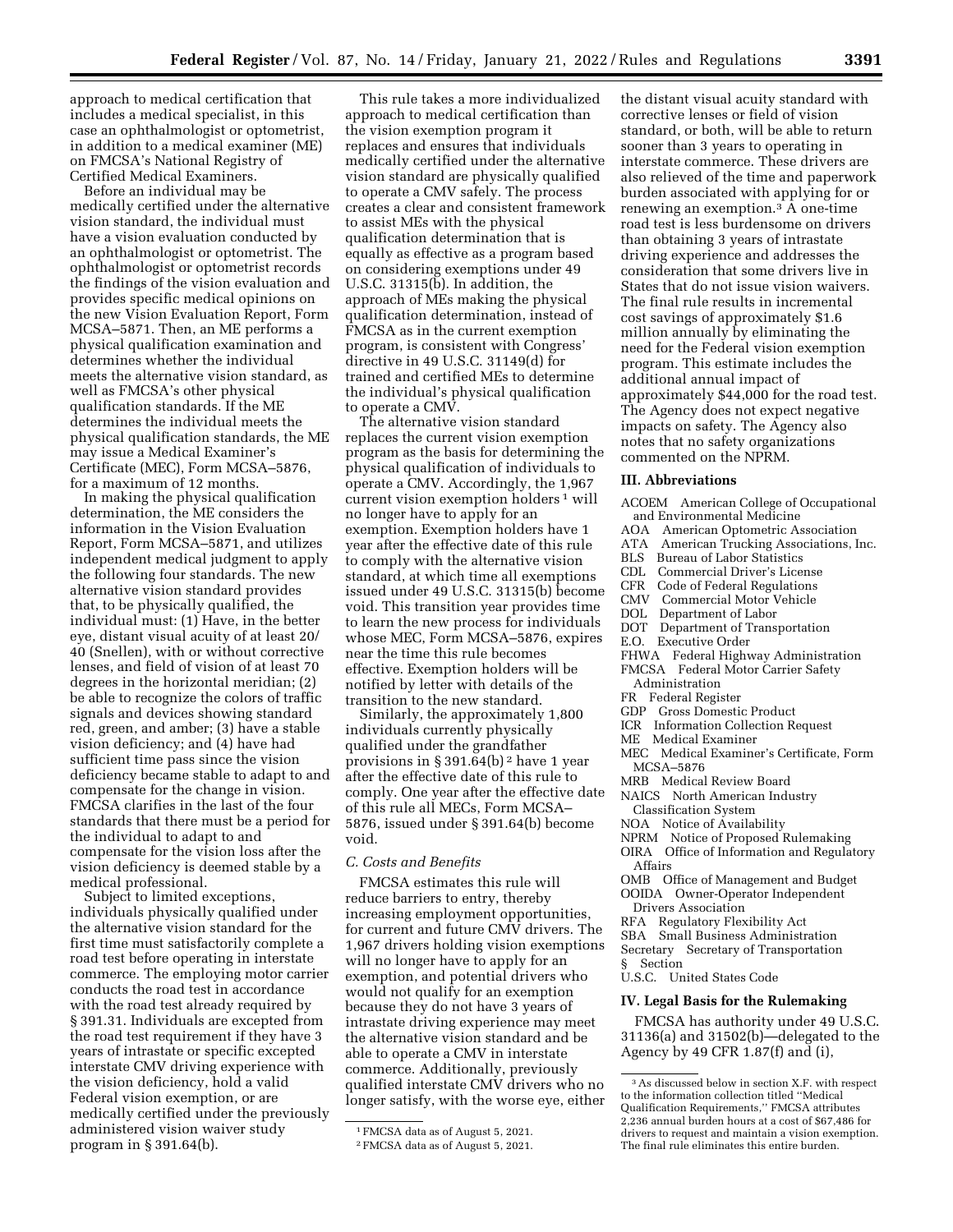respectively—to establish minimum qualifications, including physical qualifications, for individuals operating CMVs in interstate commerce. Section 31136(a)(3) requires specifically that the Agency's safety regulations ensure that the physical condition of CMV drivers is adequate to enable them to operate their vehicles safely and that certified MEs trained in physical and medical examination standards perform the physical examinations required of such drivers.

In addition to the statutory requirements specific to the physical qualifications of CMV drivers, section 31136(a) requires the Secretary of Transportation (Secretary) to issue regulations on CMV safety, including regulations to ensure that CMVs ''are maintained, equipped, loaded, and operated safely'' (section 31136(a)(1)). The remaining statutory factors and requirements in section 31136(a), to the extent they are relevant, are also satisfied here. The final rule does not impose any responsibilities on CMV drivers that ''impair their ability to operate the vehicles safely'' (section 31136(a)(2)), or ''have a deleterious effect on the physical condition'' of CMV drivers (section 31136(a)(4)). FMCSA does not anticipate that drivers will be coerced to operate a vehicle because of this rule (section 31136(a)(5)).

Additionally, in 2005, Congress authorized the creation of the Medical Review Board (MRB), comprised of experts in a variety of medical specialties relevant to the driver fitness requirements, to provide medical advice and recommendations on physical qualification standards (49 U.S.C. 31149(a)). The position of Chief Medical Examiner was authorized at the same time (49 U.S.C. 31149(b)). Under section 31149(c)(1), the Agency, with the advice of the MRB and Chief Medical Examiner, is directed to establish, review, and revise medical standards for CMV drivers that will ensure their physical condition is adequate to enable them to operate the vehicles safely (see also 49 U.S.C. 31149(d)). Finally, the Secretary has discretionary authority under 49 U.S.C. 31133(a)(8) to prescribe recordkeeping and reporting requirements.

FMCSA has considered the costs and benefits associated with this final rule  $(49 \text{ U.S.C. } 31136(c)(2)(A)$  and  $31502(d))$ . Those factors are discussed in the Regulatory Analyses section of this rule.

# **V. Regulatory History**

#### *A. NPRM*

On January 12, 2021, FMCSA published an NPRM titled<br>"Openlife" 'Qualifications of Drivers; Vision Standard'' (86 FR 2344). The NPRM included a detailed discussion of the background and regulatory history for this action, including the existing vision standard, the vision waiver study program and grandfathered drivers, and the Federal vision exemption program. It also included a discussion of the reports and analyses undertaken since 1990 to gather information and evaluate the vision standard, the vision waiver study program, and the vision exemption program, as well as the MRB recommendations pertaining to vision and FMCSA's conclusions regarding those reports and analyses. While not repeated here, these discussions can be found in the NPRM (86 FR 2348–56).

A detailed discussion of the rationale for the proposed alternative vision standard is set forth in the NPRM (86 FR 2356–61) and will not be repeated here. Summaries of the relevant provisions of the NPRM are included in the discussion of the comments below. The NPRM's comment period closed on March 15, 2021.

#### *B. MRB Task 21–1 and Report*

The NPRM provided that following the closure of the comment period FMCSA would ask the MRB to review all comments from medical professionals and associations. Accordingly, in May 2021, FMCSA requested in MRB Task 21–1 that the MRB review and analyze the nine comments from medical professionals and associations, make recommendations regarding the proposed alternative vision standard, and identify factors the Agency should consider regarding next steps in the vision rulemaking. In addition, FMCSA requested the MRB's recommendations with respect to whether the information requested from ophthalmologists and optometrists on the proposed Vision Evaluation Report, Form MCSA–5871, provided sufficient information for an ME to make a medical certification determination.

In May 2021, the MRB held a public meeting to consider MRB Task 21–1, among other topics. On July 20, 2021, the MRB provided its recommendations to FMCSA in MRB Task Report 21–1.4

# The MRB made the following recommendations:

#### I. Overview

A. With respect to the medical aspects of the proposed alternative vision standard only, if the MRB does not make a specific recommendation to change a provision, the MRB concurs with the provision as proposed in the January 2021 NPRM.

B. The MRB recommends that the Agency deemphasize that the alternative vision standard begins with the vision evaluation because the individual may be examined first by the medical examiner.

II. Recommendations for the Regulatory Standards

A. The MRB recommends that the current field of vision requirement be changed from 70 degrees to 120 degrees for the alternative vision standard for monocular vision drivers.

B. The MRB agrees that the requirement for sufficient time to adapt to and compensate for the vision deficiency should not be changed in the proposed alternative vision standard. The MRB notes it does not have sufficient data to establish a specific waiting period for an individual who has a new vision deficiency.

III. Recommendations for the Vision Evaluation Report

A. The MRB recommends that the physical qualification standards for the alternative vision standard, as set forth in the paragraph below from Task 21–1 but modified to reflect a field of vision of at least 120 degrees, be added to page 1 in the instructions after FMCSA's definition of monocular vision:

The proposal would provide that, to be physically qualified under the alternative vision standard, the individual must: (1) Have in the better eye distant visual acuity of at least 20/40 (Snellen), with or without corrective lenses, and field of vision of at least 120 degrees in the horizontal meridian; (2) be able to recognize the colors of traffic signals and devices showing standard red, green, and amber; (3) have a stable vision deficiency; and (4) have had sufficient time to adapt to and compensate for the vision deficiency.

B. The MRB recommends that the Agency expand the medical opinion in question 12 to require that the individual can drive a CMV safely with the vision condition. The MRB notes that the medical opinion provided by the ophthalmologist or optometrist regarding whether the individual has adapted to and compensated for the change in vision sufficiently encompasses depth perception. The MRB notes further that question 12 sufficiently implies that time is needed to adapt and compensate for the change in vision but appropriately relies on the ophthalmologist or optometrist conducting the vision evaluation to determine the appropriate period of time on a case-by-case basis.

C. The MRB recommends that the requests for information about stability in questions

<sup>4</sup> Details of the meeting, including MRB Task 21– 1, the MRB Task 21–1 Report, and supporting materials used by the MRB, are posted on the Agency's public website at *[https://](https://www.fmcsa.dot.gov/medical-review-board-mrb-meeting-topics) [www.fmcsa.dot.gov/medical-review-board-mrb](https://www.fmcsa.dot.gov/medical-review-board-mrb-meeting-topics)[meeting-topics](https://www.fmcsa.dot.gov/medical-review-board-mrb-meeting-topics)* (last accessed Aug. 31, 2021). The

MRB Task 21–1 Report is also available in the docket at *[https://www.regulations.gov/document/](https://www.regulations.gov/document/FMCSA-2019-0049-0117) [FMCSA-2019-0049-0117.](https://www.regulations.gov/document/FMCSA-2019-0049-0117)*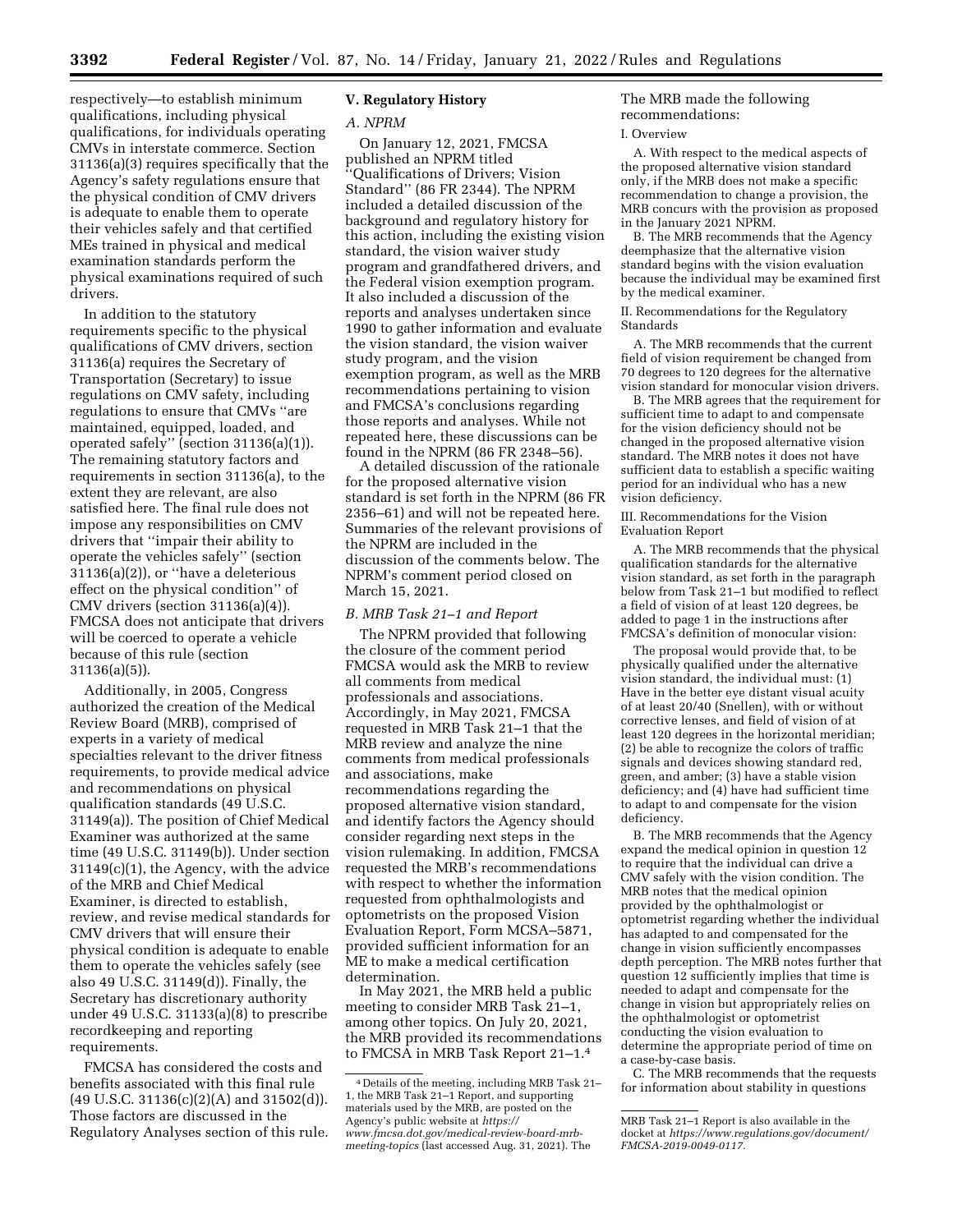11 and 13 both be retained. The questions solicit different information.

D. The MRB recommends that the Agency change the order of the requested information to be questions 1 through 9, 10, 12, 13, and then 11.

E. The MRB recommends that the vision evaluation report not request information relating to severe non-proliferative diabetic retinopathy and proliferative diabetic retinopathy because they are evaluated separately under the standard for insulintreated diabetes mellitus.

#### *C. Notice of Availability*

On August 24, 2021, FMCSA published a notice of availability (NOA) of the MRB's recommendations in the **Federal Register** and requested public comment on them (86 FR 47278). The comment period closed on September 23, 2021.

#### **VI. Discussion of Comments and Responses**

#### *A. Comment Overview*

In this final rule, FMCSA responds to public comments to the NPRM and the NOA regarding the recommendations in the MRB Task 21–1 Report.

#### 1. NPRM

In response to the NPRM, FMCSA received 69 submissions. One submission was identified as not relevant, two submissions were duplicates, and one commenter provided two different submissions. Accordingly, 65 commenters (primarily individuals) provided responsive comments to the NPRM. The commenters were healthcare providers, one medical association, drivers, motor carriers, two trade associations, and private citizens. Fourteen commenters were anonymous. No safety organizations commented on the NPRM.

The majority of commenters (45) expressed general support for the proposed rule. These commenters included a board-certified retina surgeon and ophthalmologist, two MEs, CMV drivers with either Federal vision exemptions or State vision waivers, former drivers who no longer satisfy the vision standard, individuals who have not had the opportunity to drive a CMV because of their vision, the Owner-Operator Independent Drivers Association (OOIDA), and individuals who viewed the rule as reducing discrimination. Common reasons cited for supporting the proposal include the following: The evidence shows monocular drivers are safe and have no adverse impact on safety; the rule would remove barriers to entry, create job opportunities, encourage more individuals to enter the workforce, keep experienced drivers, and reduce the

driver shortage; the rule is modeled on the approach used to eliminate the exemption program and create an alternative physical qualification standard for insulin-treated diabetes mellitus that has worked well; the rule would be a step toward less discrimination and more inclusion in the workforce; and the proposed standard is more streamlined than the exemption process so it would decrease time and paperwork burdens for drivers.

Twenty commenters generally opposed the proposed rule (including commenters who supported the proposal in concept but wanted further study before implementing it). These commenters included four MEs, the American College of Occupational and Environmental Medicine (ACOEM), Concentra (a healthcare company that delivers occupational medicine and urgent care services to employers and patients), two drivers, and the American Trucking Associations, Inc. (ATA). Common reasons cited for opposing the proposal include the following: The proposal fails to demonstrate an appropriate level of safety or the data is inconclusive on safety; findings from drivers enrolled in the waiver and exemption programs cannot be applied to the general population of drivers; the road test is not a suitable alternative to 3 years of driving experience and places a burden on motor carriers; the field of vision requirement should be greater than 70 degrees; and the MRB has not recommended changes to the vision standard.

#### 2. NOA

In response to the NOA on the MRB Task 21–1 Report, FMCSA received 14 submissions. The commenters were one ME, one medical association, drivers and individuals with vision loss in one eye, one motor carrier, one trade association, private citizens, and five anonymous commenters. No safety organizations commented on the NOA.

The NOA stated that ''Comments must be limited to addressing the recommendations in the MRB Task 21– 1 Report'' (86 FR 47279). Only four commenters provided comments that were responsive, at least in part, to the MRB recommendations. Five commenters provided general support for the alternative vision standard. Two commenters opposed the new vision standard. Three comments were outside the scope of the rulemaking.

The MRB's recommendations and public comments responsive to them are addressed where applicable in the discussion of comments and responses

below.5 Because comments to the NOA were limited to the MRB recommendations, comments relating to other aspects of the alternative vision standard are not discussed. FMCSA notes that none of these comments presented new issues or information not raised in the comments submitted in response to the NPRM.

### *B. Data Used To Determine the Safety Impact of the Alternative Vision Standard*

*NPRM:* FMCSA summarized the reports and analyses undertaken since 1990 to gather information and evaluate the vision standard, previous waiver study program, and current exemption program, as well as the MRB recommendations pertaining to vision. FMCSA concluded that the available information did not call into question the validity of the vision exemption program. The Agency noted the available information did not establish strong relationships between specific measures of vision and their correlation to driver safety. FMCSA acknowledged ''Data on the relationship between monocular vision and crash involvement is sparse, conflicting with respect to crash risk, and not definitive. Moreover, the Agency must exercise caution when interpreting the data because of the different definitions of 'monocular vision' in the literature'' (86 FR 2356).

Accordingly, FMCSA found the experience with the vision waiver study and exemption programs to be most relevant in establishing an alternative vision standard. Based on that experience, FMCSA determined the safety performance of the individuals in the vision waiver study and vision exemption programs is at least as good as that of the general population of CMV drivers. FMCSA stated that, if an individual meets the proposed alternative vision standard, the Agency expects there will be no adverse impact on safety due to the individual's vision.

*Comments on the Data Used To Determine the Safety Impact of the Alternative Vision Standard:* Robert E. Morris, M.D., a board-certified retina surgeon and ophthalmologist, stated, ''it is well recognized in medical journals that individuals who have experienced a vision loss in one eye can and usually develop compensatory viewing behavior to mitigate the vision loss. My

<sup>5</sup>The MRB indicated in the MRB Task 21–1 Report that it limited its recommendations to the medical aspects of the proposed alternative vision standard. Therefore, FMCSA does not reference the MRB Task 21–1 Report in sections that do not relate to the medical aspects of the alternative vision standard.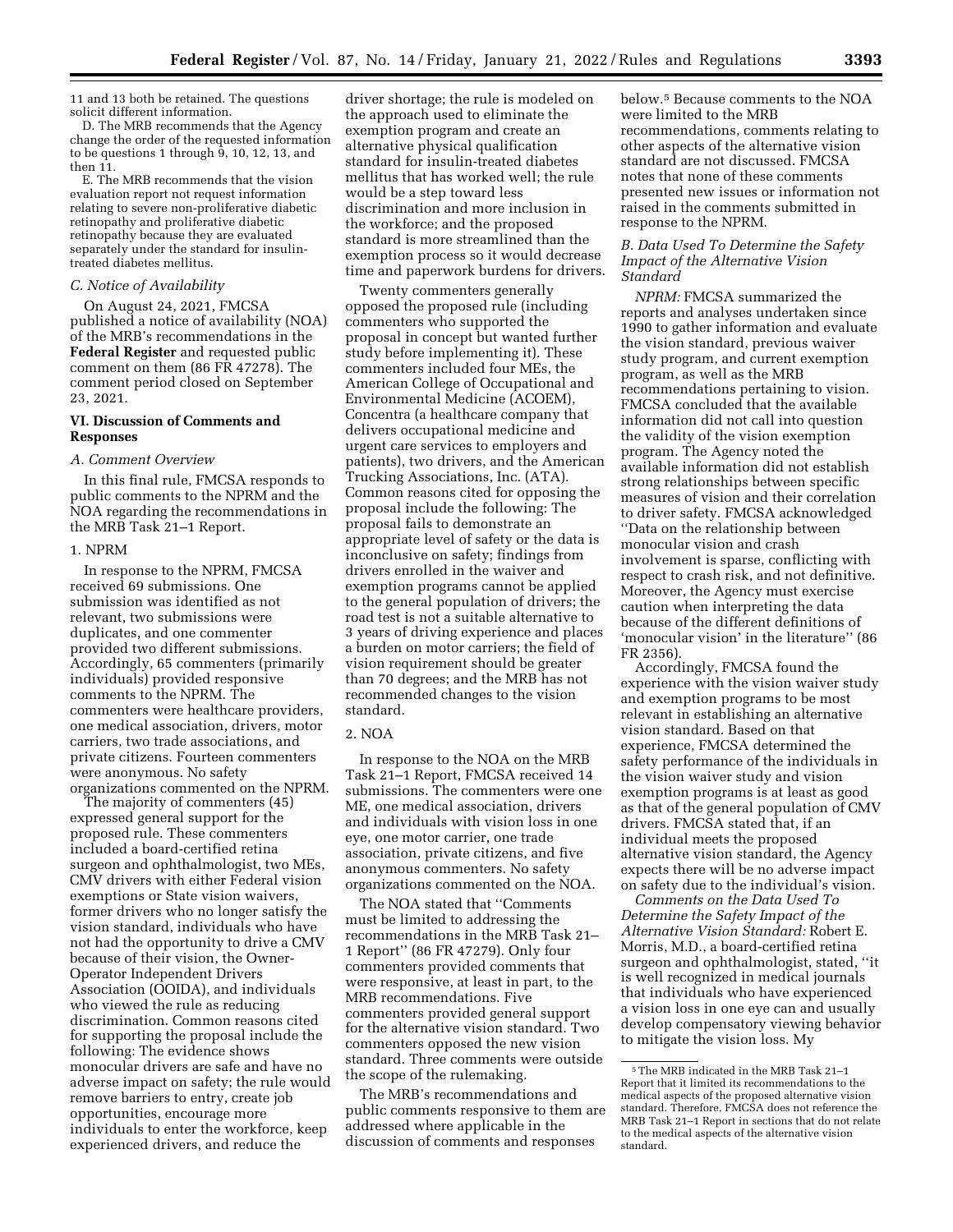experience in treating patients with the loss of vision in one eye is that these individuals, over time, are not limited by their lack of binocularity with respect to driving once they have adapted to and compensated for the change in vision.'' Dr. Morris indicated that if an individual meets the alternative vision standard there will be no adverse impact on safety due to the vision. Dr. Morris encouraged, ''without any reservation,'' that the alternative vision standard be adopted as proposed.

A commenter who is an ME and has examined a moderate number of drivers with monocular vision stated that they have adapted to the monocular vision and ''have been driving professionally successfully.'' The commenter referred to an August 2005 abstract published in *Optometry and Vision Science,* titled ''The Impact of Visual Field Loss on Driving Performance: Evidence from On-Road Driving Assessments,'' that ''concluded 'a large proportion of monocular drivers were safe drivers.' ''

OOIDA stated that the ''research presented demonstrates that individuals with monocular vision can safely operate a CMV.'' OOIDA stated further that ''There is also considerable medical literature indicating that individuals with vision loss in one eye can and do develop compensatory viewing behavior to mitigate their vision loss.'' OOIDA commented that the alternative vision standard ''ensures sufficient physical qualifications are met.''

Three commenters stated studies show the alternative vision standard will not compromise safety. A different commenter stated, ''There is no factual evidence to support the idea that reduced vision has a negative impact on driving abilities.'' Another commenter, a motor carrier, also commented that the alternative vision standard would not increase danger to the public.

A commenter stated the alternative vision standard ''comports with current scientific findings'' and ''is not arbitrary, . . . It is based on actual reports from credentialed professionals.'' The commenter noted that ''safeguards will be in place to catch and mitigate any safety issues.'' For example, an ME makes the vision determinations instead of an FMCSA employee. The road test ensures a driver operating under the alternative vision standard can physically drive the CMV safely. Finally, the proposed 12-month maximum certification period ensures a driver will be re-evaluated in a year to determine continued eligibility for CMV driving.

A commenter who holds a Federal vision exemption stated individuals who have had time to adapt and

''compensate for their deficiency are, indeed, safer and more conscientious than your average driver.'' Several other commenters who hold intrastate vision waivers noted their safe driving records or that their vision does not hinder them in any way. They stated it does not make sense that they can drive in intrastate commerce but not in interstate commerce. A commenter, who has always had monocular vision and has a ''terrific driving record,'' stated ''Having one eye increases your awareness of the need to be diligent about your surroundings.''

In contrast, ACOEM and Concentra commented that the studies cited are inconsistent in the definition of the conditions studied (*i.e.,* different definitions of monocular vision were used) and conclusions reached. They stated that some of the studies reported insufficient evidence of monocular drivers being at higher risk of crash; however, they reminded ''all concerned that lack of evidence of the risk is not evidence of absence.'' They stated that the study findings from drivers enrolled in the vision waiver and exemption programs cannot be applied to the general population of drivers. According to ACOEM and Concentra, the drivers in these programs were a carefully selected (subject to very specific criteria that included 3 years of driving experience and a good driving record), highly motivated, and closely vetted and monitored group. ACOEM added that ''making the jump to apply these findings to the general population of drivers is lacking in sufficient evidence to modify the current vision standard.''

Concentra commented that one of the rebuttals to its concerns will be that there have not been any significant problems with monocular drivers in the last 30 years. It stated this ''could lead one to conclude drivers with monocular vision are as safe as other drivers.'' Concentra reminded readers that data is either absent or conflicting regarding the safety of monocular drivers. Additionally, with such a small percentage of drivers having monocular vision, Concentra stated the ''data will continue to be difficult to obtain in a statistically significant manner.''

Two commenters, who are medical doctors and MEs, stated that the existing vision standard should not be changed. One stated that the existing standard is loose enough as it is. The other added that, as a criterion for safe driving, it is imperative to have acuity in vision to drive a multi-ton vehicle around other drivers and pedestrians on the road. A commenter agreed with the doctors, stating that when it comes to public safety individuals with vision

impairments should not drive CMVs because the impairments affect their capabilities. A different commenter who is an ME expressed ''concern about changing the vision requirements.''

ATA commented that since 1992 it has consistently objected to loosening the vision standard in the absence of robust data showing such revisions would not deteriorate the current level of safety. ATA stated it ''has consistently advocated that a revised but universally applied vision standard would be superior to the current exemption program and the inconsistency that results from its ad hoc application.'' ATA noted that its ''members accept FMCSA's analysis that the Agency 'has observed no adverse impact on CMV safety due to the vision exemption program.''' However, ATA continued that it ''strongly objects to FMCSA's use of the federal vision exemption program data without factoring in the safety implications of removing essential safeguards contained within the program to warrant the proposed revision to the vision standard.'' ATA stated that ''FMCSA's NPRM fails to propose a standard that would demonstrably maintain the appropriate level of safety.''

Three commenters recommended that FMCSA undertake further studies before proposing an alternative vision standard. The first commenter stated: (1) The statement about vision data from the ''Visual Requirements and Commercial Drivers'' report supports maintaining the current requirements for overall safety; (2) the MRB recommended in 2008 that the vision standard should not be changed; and (3) the 2008 evidence report summarized that the data was not conclusive to determine crash risk so more study is required. The commenter noted that the accident rate study conducted from August 1992 to November 1995 found the accident rates of both the waiver group and control group were significantly better/lower than that of the national rates because both groups were being monitored. The commenter stated that one can infer that if all CMV drivers were in a similar monitoring program then the overall national accident rates would follow this reduced accident rate trend and improve overall safety. The commenter also stated that, before any reduction to existing vision standards can occur, all relevant data must be evaluated through consistent methodologies (*i.e.,* the creation of studies, defined terms, data collection, reports, documentation standards, safety standards, etc.). The second commenter supported the ''idea of this rule,'' but the commenter stated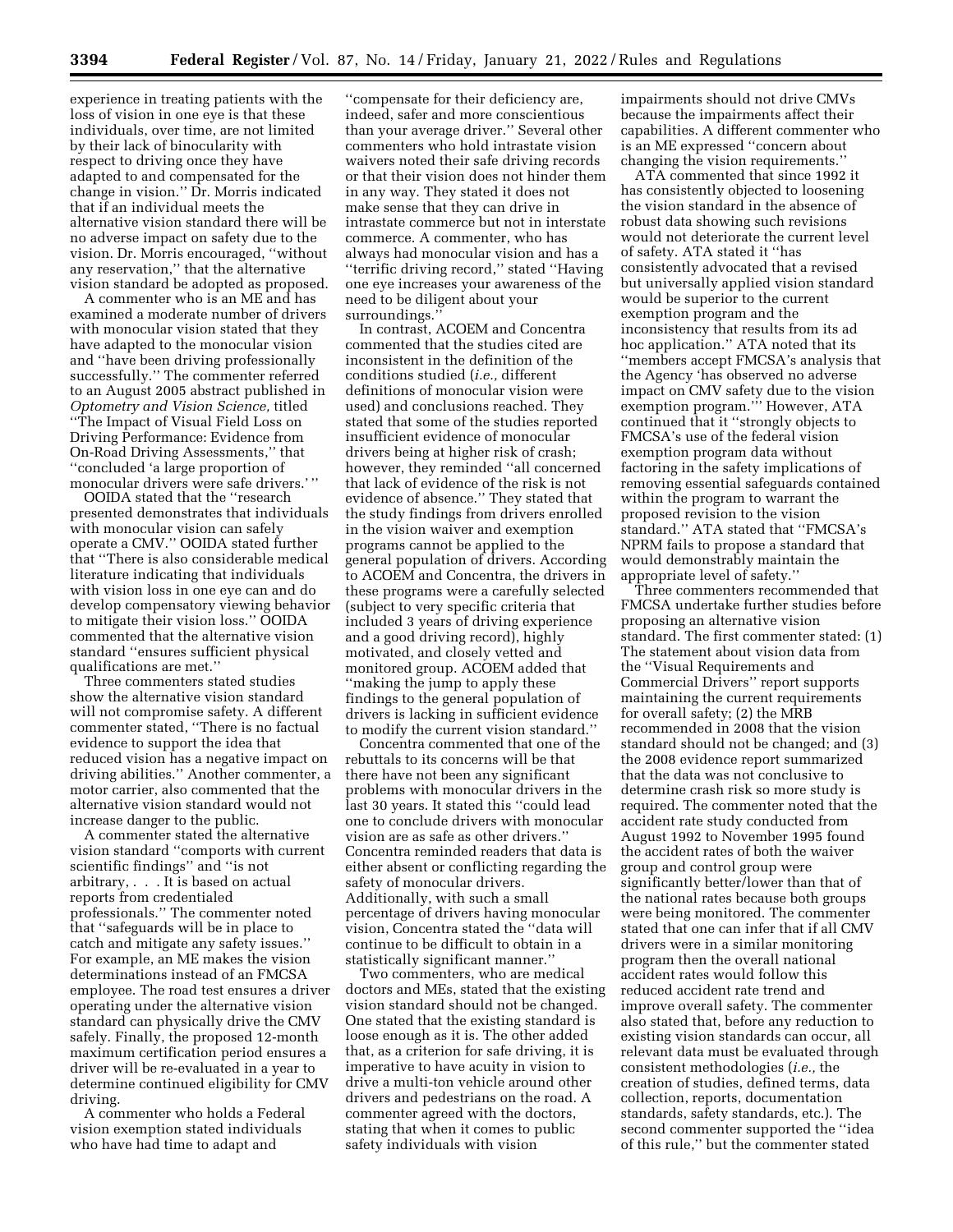that further study must be done to determine the full impact of this rule before it is adopted. The third commenter stated that, as ''the study results are mixed, a more detailed study or review of the available literature should be conducted before this rule is finalized. The current literature does not appear to support the argument that there will be no impact on safety.''

One commenter noted a finding in the November 2016 Analysis Brief that the crash rate of vision exemption drivers was statistically different and higher than the crash rate in the control group. That commenter ''would feel safer if the vision standards became a little stricter for CMVs.''

Another commenter stated the proposed amendment finds ''the perfect balance between the correct qualification need for these individuals and road safety.'' The commenter continued that modification of the existing vision standard is needed and the proposal seems to provide a framework for who ensures proper evaluation and criteria are met. However, the commenter noted the need to remain vigilant of the data presented because of inconsistencies among studies and ''limitations in regard to our populations.''

A commenter, who acknowledged not reading the reports discussed in the NPRM, stated that as a safety-minded professional the commenter saw ''the reduced standards as a gateway for more accidents.'' The commenter asked, if FMCSA has data to indicate drivers with vision exemptions had no significant issues, is it possible the data was based on limited markets where drivers operated in areas with less traffic. The commenter concluded that the alternative vision standard ''will have a profound impact on public safety'' and ''hope[d] the FMCSA discards this NPRM in the interest of public safety.''

Several additional commenters opposed the alternative vision standard based on general safety concerns. For example, one commenter stated, while agencies are working to get more drivers on the road and make it easier for drivers to obtain their Federal medical certification, ''there should remain certain criteria for obvious safety reasons.'' The commenter continued that an amendment to the vision standard would not be in the best interest of the driver or the public on the road. Similarly, a different commenter noted the rule would be effective in creating more job opportunities and saving a big amount of money but did ''not think that this rule is effective in ensuring roads are

safe for every driver.'' Another commenter stated our roads are dangerous enough already and did not want people with vision impairments on the road. One commenter, who has been driving for more than 34 years, stated the vision standards should be left alone. Finally, another commenter stated that FMCSA needs to be more worried about other issues and that the existing standard is not a cause in that many accidents.

*MRB Task 21–1 Report:* The MRB stated with respect to the medical aspects of the proposed alternative vision standard only, if the MRB did not make a specific recommendation to change a provision, the MRB concurred with the provision as proposed in the January 2021 NPRM. The MRB did not recommend that FMCSA forego adoption of the alternative vision standard.

*Comments on MRB Task 21–1 Report:*  ATA repeated its prior comments that the data on which the rule is based is insufficient. ATA stated data collected from the vision exemption program included a requirement that drivers have 3 years of intrastate driving experience with a stable vision deficiency and exempted drivers must meet strict driving record requirements. ''Accordingly, the data collected under the exemption program does not accurately indicate the level of safety that can be expected from all drivers qualified under the proposed alternative standard should the new standard remove these safeguards.'' ATA urged FMCSA ''to collect more data on the safety of drivers with a vision deficiency prior to adopting the alternative standard as introduced.''

*Response:* The Agency stands by its conclusion that individuals who satisfy the alternative vision standard requirements do not create an increased risk of unsafe operation of a CMV due to their vision that would cause injury to persons or property. The alternative vision standard is therefore ''adequate to enable them to operate the vehicles safely'' (49 U.S.C. 31136(a)(3)). Indeed, the comments provided by Dr. Morris,6 a board-certified retina surgeon and ophthalmologist who encouraged the adoption of the alternative standard without reservation, are consistent with FMCSA's assessment of the safety impact of the new standard. Commenters provided no new information or data that persuades the

Agency to depart from its conclusion.7 Moreover, the MRB generally supports moving ahead with an alternative vision standard.

The Agency acknowledges, as it did in the NPRM, that the data on the relationship between monocular vision and crash involvement is sparse, conflicting with respect to crash risk, and not definitive. It does not establish strong relationships between specific measures of vision and their correlation to driver safety. FMCSA also acknowledges that different definitions of ''monocular vision'' are used in the literature. These limitations in studies relating to crash risk explain why the Agency elects to rely on its long experience with the vision waiver study and exemption programs as a basis for this rule in addition to the medical literature.

Further studies evaluating the impact of a vision deficiency in one eye on driving performance are unnecessary for the purposes of this rule. Considering the long period over which the vision waiver and exemption programs have operated, the Agency has sufficient information and experience to reach generalized conclusions. The experience with the programs has allowed FMCSA to evaluate the vision criteria used in the programs since 1992 and adopted in this rule in the context of actual CMV driving experience. Contrary to the implication by one commenter, FMCSA finds no basis for the assertion that the experience of drivers in the programs occurred in limited markets with less traffic.

FMCSA disagrees that the experience and safety determinations based on the vision waiver study and exemption programs cannot be applied to the alternative vision standard. To isolate the impact of a vision deficiency on driving, the Agency excluded drivers with a history of unsafe driving behaviors. After 30 years of experience with the vision waiver study and exemption programs, FMCSA finds it is reasonable to conclude that, if the vision deficiency had an adverse impact on the ability to operate a CMV, there would be observed evidence of that adverse impact over the long period, even though the individuals were generally safe drivers, experienced in driving with the vision deficiency, or monitored. FMCSA has no such evidence.

<sup>6</sup>The Curriculum Vitae submitted establishes Dr. Morris as an expert in the vision field (see *[https://](https://www.regulations.gov/comment/FMCSA-2019-0049-0087)  [www.regulations.gov/comment/FMCSA-2019-0049-](https://www.regulations.gov/comment/FMCSA-2019-0049-0087)  [0087](https://www.regulations.gov/comment/FMCSA-2019-0049-0087)*).

<sup>7</sup>Although the study titled ''The Impact of Visual Field Loss on Driving Performance: Evidence from On-Road Driving Assessments'' referred to by a commenter generally supports the safety of monocular drivers, FMCSA does not rely on the study to support this rule due to the study's small sample size.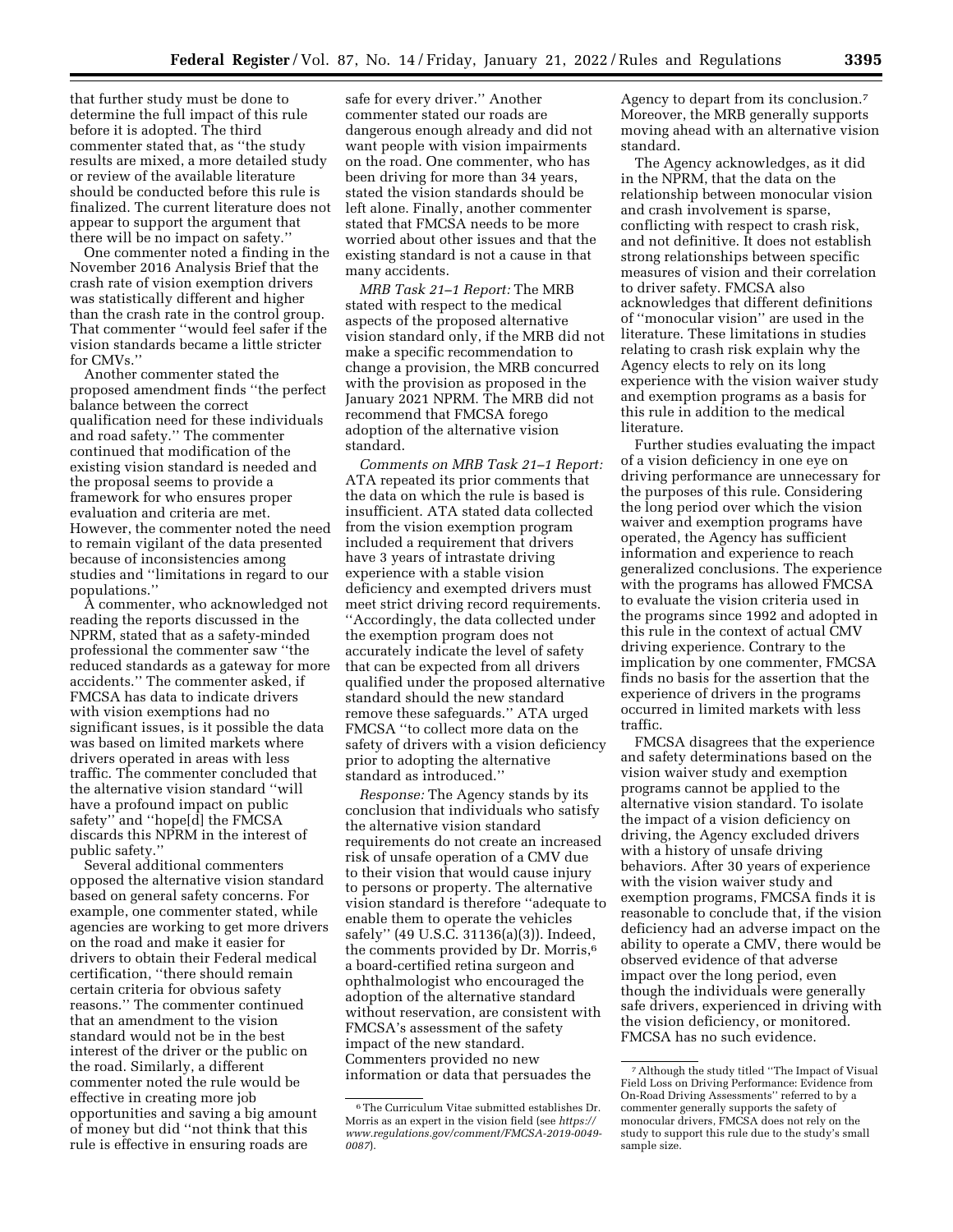One commenter noted a finding in the November 2016 Analysis Brief that the crash rate of vision exemption drivers was statistically different and higher than the crash rate in the control group. As FMCSA explained in the NPRM, that finding is not cause for concern. The findings of the Analysis Brief represent a limited period and are subject to several limitations. In particular, the crash information did not consider whether the CMV driver was at fault in any given crash. Moreover, it is not possible to know whether visual function caused or contributed to the crash. FMCSA monitors the performance of individual drivers in the vision exemption program continuously. FMCSA has no evidence to suggest drivers in the exemption program are less safe than the general population of CMV drivers.

Another commenter stated that the August 1992 to November 1995 study found the accident rates of the waiver group and control group were significantly lower than that of the national rate. The commenter inferred that was because the wavier and control groups were monitored in some manner. The Agency clarifies that study did not include a control group. The comparison was of the accident rate in the waiver group to the national rate.

FMCSA disagrees that the alternative vision standard presents a ''loosening'' or ''reduction'' in vision standards. The Agency finds, as did Dr. Morris, that the requirements adopted are appropriate and will not adversely impact safely. The rule allows individuals who have developed the skills to adapt to and compensate for the vision loss to demonstrate that they also have the skills to operate a CMV safely. The rule includes safeguards to ensure that only individuals who have developed the skills to adapt to and compensate for the vision loss will be physically qualified.

As compared to the existing physical qualification process, individuals physically qualified under the alternative vision standard are subject to more stringent requirements. Individuals physically qualified under the existing vision standard undergo only a basic vision screening test performed by MEs at least once every 2 years. Individuals physically qualified under the alternative vision standard must undergo a thorough eye evaluation conducted by an ophthalmologist or optometrist using sophisticated equipment at least once a year. As discussed further below, the ophthalmologists and optometrists performing the evaluations are to provide their medical opinions regarding whether the individuals

evaluated have adapted to and compensated for the change in vision such that they can drive a CMV safely with the vision deficiency. Moreover, individuals physically qualified under the alternative vision standard must undergo a physical qualification examination at least once a year.

As compared to the case-by-case determinations made in the exemption program, the alternative vision standard provides a consistent approach to medical certification of individuals who do not meet the existing vision standard. This approach of MEs making the physical qualification determination, instead of FMCSA, as in the exemption program, is consistent with Congress' directive in 49 U.S.C. 31149(d) for trained and certified MEs to assess the individual's health status.

### *C. The Two-Step Physical Qualification Process*

*NPRM:* FMCSA proposed a two-step process for physical qualification under the alternative vision standard. First, an individual seeking physical qualification would obtain a vision evaluation from an ophthalmologist or optometrist who would record the findings and provide specific medical opinions on the proposed Vision Evaluation Report, Form MCSA–5871. Next, an ME would perform an examination and determine whether the individual meets the proposed vision standard, as well as FMCSA's other physical qualification standards.

*Comments on the Two-Step Physical Qualification Process:* Six commenters remarked favorably regarding the collaborative physical qualification process. Three stated the approach has worked well in the standard for insulintreated diabetes mellitus. For example, one commenter who is an ME stated the alternative standard for insulin-treated diabetes mellitus, which involves a similar two-step process for physical qualification, has worked very well in practice. The commenter continued that the proposed changes to the vision standard would make the certification process easier for both MEs and drivers. Other commenters agreed that medical professionals should determine whether an individual meets the physical qualification standards. OOIDA stated that, as in the current Federal vision exemption program, the alternative vision standard still requires consultation with and approval from medical professionals, but it will eliminate time and paperwork burdens that are required under the exemption program.

*MRB Task 21–1 Report:* The MRB recommended that the Agency

deemphasize that the alternative vision standard begins with the vision evaluation because the individual may be examined first by the ME.

Comments on *MRB Task 21–1 Report:*  The American Optometric Association (AOA) supported the two-step process to physically qualify drivers and the requirement to have the first step be for the individual to seek an evaluation by an ophthalmologist or optometrist. It continued that ensuring all individuals are thoroughly evaluated by an expert in eye care is critical and the information and opinions should be carefully considered and respected. The AOA commented that ''Relying on the information provided by the doctor of optometry or ophthalmologist will be critical in evaluating potential drivers.''

ATA cautioned ''that deemphasizing the two-step process might result in additional burdens for a driver who would need to make multiple visits to a medical examiner.'' ATA emphasized that individuals who know they will be physically qualified under the alternative vision standard should see the vision specialist first. However, if a driver is evaluated by an ME first and subsequently referred to a vision specialist, that driver will have to return to the ME again. At the same time, ATA stated its concern that deemphasizing the two-step certification process would result in some individuals with a vision deficiency being wrongly issued medical certification because MEs are not vision specialists, so individuals should see an ophthalmologist or optometrist before the physical qualification examination.

*Response:* FMCSA agrees that the alternative vision standard would lessen the complexity of the medical certification process for individuals who do not meet the vision standard without an exemption. The similar streamlined approach for medical certification of individuals with insulin-treated diabetes mellitus has worked well and received positive acceptance from drivers and employers in the motor carrier industry. The collaborative physical qualification process in this final rule provides sufficient safeguards to ensure that only individuals who have adapted to and compensated for their vision deficiency will receive medical certification.

In response to the MRB's recommendation, FMCSA made changes to the terminology in this preamble to emphasize that a vision evaluation must be completed before an individual may be physically qualified under the alternative vision standard (see 49 CFR 391.44(b) and (c)). FMCSA uses ''collaborative'' to describe the process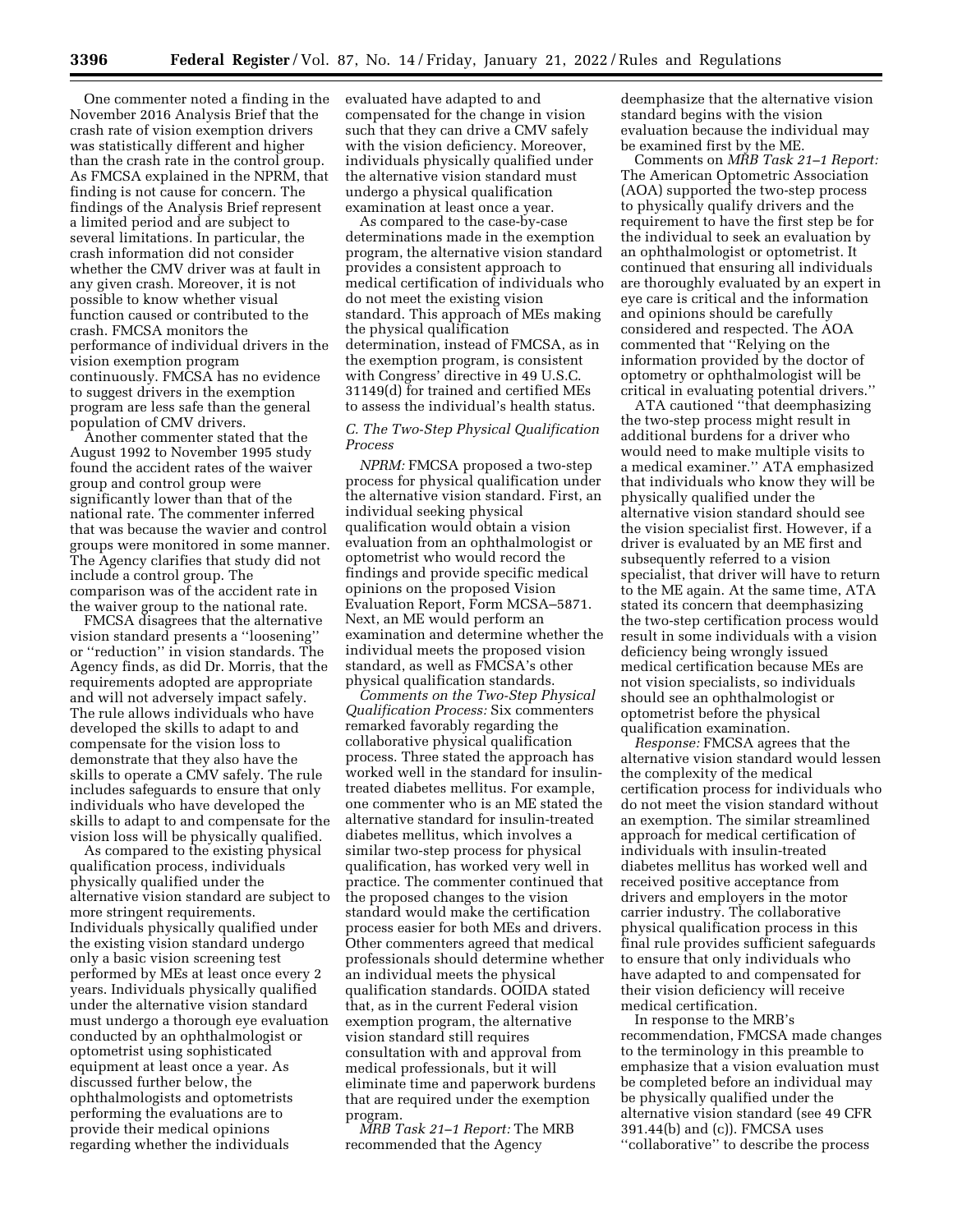without emphasizing which medical professional first assesses the individual.

For individuals who are aware they will be physically qualified under § 391.44, they begin the certification process by going to an ophthalmologist or optometrist for a vision evaluation. For some, however, the need for a vision evaluation will not be known until they fail to satisfy the existing vision standards at a physical qualification examination. In this situation, a second visit to an ME is unavoidable. Because MEs are not vision specialists, a visit to an ophthalmologist or optometrist is always necessary to ensure the individual's vision is evaluated sufficiently before an ME may issue a medical certificate that ensures the individual can operate a CMV safely. This process is no different from current practice for other conditions when an ME makes a request for a referral to or consultation with another appropriate healthcare provider.

Regardless of how an individual begins the certification process, an individual being evaluated under the alternative vision standard must have an eye evaluation by an ophthalmologist or optometrist to be medically certified. Therefore, there is no concern that deemphasizing the order of the certification process will result in some individuals with a vision deficiency being incorrectly certified as physically qualified. The Vision Evaluation Report, Form MCSA–5871, contains the information necessary for an ME to determine whether the individual satisfies the existing vision standard using more sophisticated testing equipment or requires certification under the alternative vision standard.

FMCSA emphasizes that the ME is to consider the information provided on the Vision Evaluation Report, Form MCSA–5871, but is to use independent medical judgment to evaluate the information and determine whether the individual meets the alternative vision standard. It is the ME who makes the physical qualification determination in the collaborative process.

### *D. The Role of Ophthalmologists and Optometrists*

*NPRM:* FMCSA proposed that an individual seeking physical qualification under the alternative vision standard would obtain a vision evaluation from an ophthalmologist or optometrist who would record the findings and provide specific medical opinions on the proposed Vision Evaluation Report, Form MCSA–5871.

*Comments on the Role of Ophthalmologists and Optometrists:* 

Three commenters endorsed requiring an individual to be seen by an ophthalmologist or optometrist. Two other commenters, however, expressed concerns about allowing the individual to select the ophthalmologist or optometrist. One stated that having the evaluation by a doctor of an individual's choosing may be ineffective in proving whether an individual can operate a CMV with limited vision. The other commenter asked what would prevent a driver with recent loss of vision from ''doctor shopping'' until the driver finds an ophthalmologist or optometrist who is willing to state the driver has adjusted to the loss of vision. The commenter stated that FMCSA would have no way to be aware of drivers who doctor shop.

The same commenter remarked that the proposed process appears to be one that can be subjective, rather than objective like the regulation for individuals with insulin-treated diabetes mellitus that relies on numbers. The commenter noted a driver could simply report that the driver has adjusted to the partial vision loss when that may not be the case. The commenter asked if there could be direct numbers or procedures assigned to the driver's eye evaluation to prevent that from happening. In contrast, one commenter stated no doctor is going to sign off on a driver if the doctor knows a driver cannot drive in a safe manner.

*MRB Task 21–1 Report:* The MRB made five recommendations relating to the Vision Evaluation Report, Form MCSA–5871, that generally relate to the role of ophthalmologists or optometrists in the certification process. Those recommendations are discussed in detail in connection with the report and the relevant requirement in the alternative vision standard.

*Response:* FMCSA expects that ophthalmologists and optometrists will not complete the Vision Evaluation Report, Form MCSA–5871, unless they have reliable information on which to base their opinions, as stated by one commenter. Concerning the comments on drivers self-selecting ophthalmologists and optometrists and doctor shopping for favorable results, FMCSA anticipates that often the ophthalmologist or optometrist completing the report will have treated the individual seeking evaluation and have knowledge of the individual's vision medical history. However, the Agency is not requiring the ophthalmologist or optometrist completing the report to have provided medical treatment to the individual previously. If the ophthalmologist or optometrist does not have a previous relationship with an individual seeking

evaluation, typical medical practice would be for the ophthalmologist or optometrist to request and review the individual's prior vision and medical records.

The Vision Evaluation Report, Form MCSA–5871, requests objective information that is the basis for the medical opinions rendered by the ophthalmologist or optometrist. The information is obtained through a vision evaluation that includes formal perimetry results for the field of vision and prior medical documentation. The Agency finds it unlikely an ophthalmologist or optometrist would merely accept an individual's statement that the individual has adapted to and compensated for the vision loss. Instead, the ophthalmologist or optometrist makes that determination based on multiple factors such as the clinical examination, test results, history of the cause and duration of the vision loss, and medical information regarding the time needed to adapt to and compensate for the vision loss based on all the relevant factors. In addition, ophthalmologists and optometrists completing the report must attest that the information provided is true and correct to the best of their knowledge.

#### *E. Frequency of Vision Evaluations*

*NPRM:* FMCSA proposed that individuals physically qualified under the alternative vision standard would have vision evaluations by an ophthalmologist or optometrist before each annual or more frequent physical qualification examination by an ME.

*Comments on the Frequency of Vision Evaluations:* Dr. Morris, a boardcertified retina surgeon and ophthalmologist, encouraged FMCSA, ''without any reservation,'' to adopt the alternative vision standard. Another commenter agreed that vision evaluations should be completed at least yearly. A different commenter, an ME, stated the MRB recommended that FMCSA seek comments from ophthalmologists, optometrists, or their professional associations regarding the frequency of evaluation because there are many different eye conditions and they could be fixed or progressive.

*MRB Task 21–1 Report:* The MRB did not recommend a change to the frequency of vision evaluations; therefore, the MRB concurred with the frequency of vision evaluations as proposed.

*Response:* FMCSA continues to find that at least annual vision evaluations are appropriate for individuals physically qualified under the alternative vision standard. The Vision Evaluation Report, Form MCSA–5871,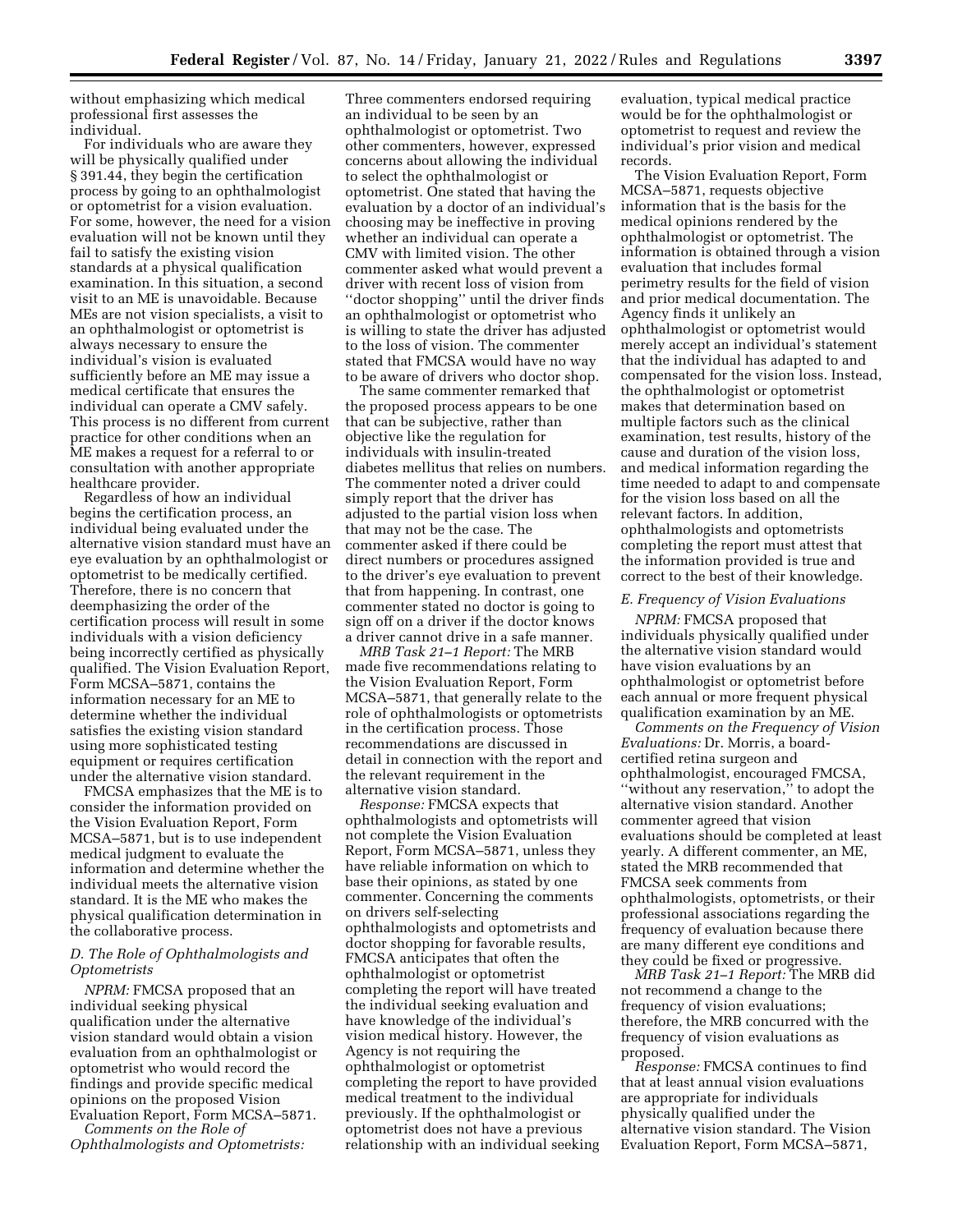asks ophthalmologists and optometrists to provide an opinion on whether a vision evaluation is required more often than annually for the individual evaluated. If so, they are to state how often a vision evaluation should be required. In addition, the ME performing the physical qualification examination may exercise medical discretion, based on the findings of the examination and driver health history, and require an eye evaluation more often than annually by medically certifying the individual for less than the maximum 12-month period. Finally, ophthalmologists, optometrists, and their professional associations had the opportunity to submit comments on this issue in response to the NPRM.

### *F. Vision Evaluation Report, Form MCSA–5871*

*NPRM:* FMCSA proposed that an ophthalmologist or optometrist would record the findings from the vision evaluation and provide specific medical opinions on the Vision Evaluation Report, Form MCSA–5871. The report would be provided to and considered by the ME in making a qualification determination.

*Comments on the Vision Evaluation Report, Form MCSA–5871:* No comments were received on the substance or format of the report. ACOEM commented, however, that the MRB recommended in September 2015 that, if the vision standard is changed, a form should be designed to be completed by the ophthalmologist or optometrist that includes all the information required by the current vision exemption program, which could then be reviewed by the ME. Another commenter, an ME, stated similarly that FMCSA should seek comment from professional associations for ophthalmologists or optometrists regarding comorbid conditions, disease processes, and any other additional helpful information.

*MRB Task 21–1 Report:* In the first of five recommendations for the Vision Evaluation Report, Form MCSA–5871, the MRB recommended that the physical qualification standards for the alternative vision standard (modified to reflect a field of vision of at least 120 degrees) be added to page 1 after FMCSA's definition of monocular vision as information for the ophthalmologist or optometrist.

The second recommendation was to expand the medical opinion for question 12, regarding sufficient time to adapt and compensate for the change in vision, to require that the individual can drive a CMV safely with the vision condition. The MRB noted that the

medical opinion regarding whether the individual has adapted to and compensated for the change in vision sufficiently encompasses depth perception. The MRB further noted that question 12 sufficiently implies that time is needed to adapt and compensate for the change in vision, but appropriately relies on the ophthalmologist or optometrist conducting the vision evaluation to determine the appropriate period of time on a case-by-case basis.

The remainder of the MRB recommendations, three through five, concerned the order of questions and the necessity of certain questions. The MRB recommended the information about stability in questions 11 (vision deficiency) and 13 (progressive eye conditions) be retained because the questions solicit different information. The MRB recommended the Agency change the order of the requested information to be questions 1 through 9, 10, 12, 13, and then 11. This would place the question concerning stability of the vision deficiency (question 11) after the question about progressive eye diseases (question 13). Finally, the MRB recommended the Agency not request information on the report relating to severe non-proliferative diabetic retinopathy and proliferative diabetic retinopathy because they are evaluated separately under the standard for insulin-treated diabetes mellitus.

*Response:* With respect to ACOEM and the ME's comments to the NPRM, FMCSA followed the MRB's September 2015 recommendations and developed a form for ophthalmologists and optometrists to complete that is provided to MEs. The Vision Evaluation Report, Form MCSA–5871, is based on the September 2015 recommendations and information obtained in the current vision exemption program. It includes requests for information about progressive eye conditions. A summary of the proposed report was included in the NPRM, and a draft of the report was available in the rulemaking docket. The NPRM afforded the opportunity for all interested parties, including eye professionals and their organizations, to provide comment on the proposed rule and report.

The final Vision Evaluation Report, Form MCSA–5871, includes the alternative vision standards on page 1 as requested by the MRB. However, FMCSA does not modify the vision standards to reflect a field of vision of at least 120 degrees for the reasons discussed below.

FMCSA agrees with the MRB that reordering the medical opinions and information about progressive eye

conditions improves the report. Accordingly, FMCSA inserts the question about progressive eye conditions before the medical opinions. That move consolidates all the vision information before the medical opinions are provided. Question 11, which provides the medical opinion concerning whether the vision deficiency is stable, follows the question about progressive eye conditions as the MRB recommended. FMCSA does not place the medical opinion about stability of the vision deficiency after the other medical opinions, however. The alternative vision standard requires that the vision deficiency must be stable first, and then there must be time to adapt and compensate for the vision change. As recommended, FMCSA expands question 12, regarding adapting to and compensating for the vision deficiency, to include that the individual can drive the CMV safely.

FMCSA agrees with the MRB's recommendation and rationale regarding not to include questions concerning severe non-proliferative and proliferative diabetic retinopathy on the report. These conditions are covered by the separate standard for insulin-treated diabetes mellitus.

The final Vision Evaluation Report, Form MCSA–5871, is available in the docket for this rulemaking. The Agency invites public comment on the report under the Paperwork Reduction Act as provided in the information collection, titled ''Medical Qualification Requirements,'' discussed in section X.F. below. Comments should be submitted to OIRA at OMB as provided in the **ADDRESSES** section above.

## *G. The Role of MEs*

*NPRM:* FMCSA proposed that, at least annually, but no later than 45 days after an ophthalmologist or optometrist signs and dates the Vision Evaluation Report, Form MCSA–5871, an ME would conduct a physical qualification examination and determine whether the individual meets the alternative vision standard, as well as the other physical qualification standards.

*Comments on the Role of MEs:* A commenter stated one safeguard in the alternative vision standard is that determinations regarding whether an individual can operate a CMV safely will be made by an ME, a licensed healthcare professional, instead of an FMCSA employee. In contrast, ACOEM stated the proposed standard would shift considerable responsibility to the ME who may not have the training or experience to adequately assess the vision deficiency. An ME commented that the ME would refuse to examine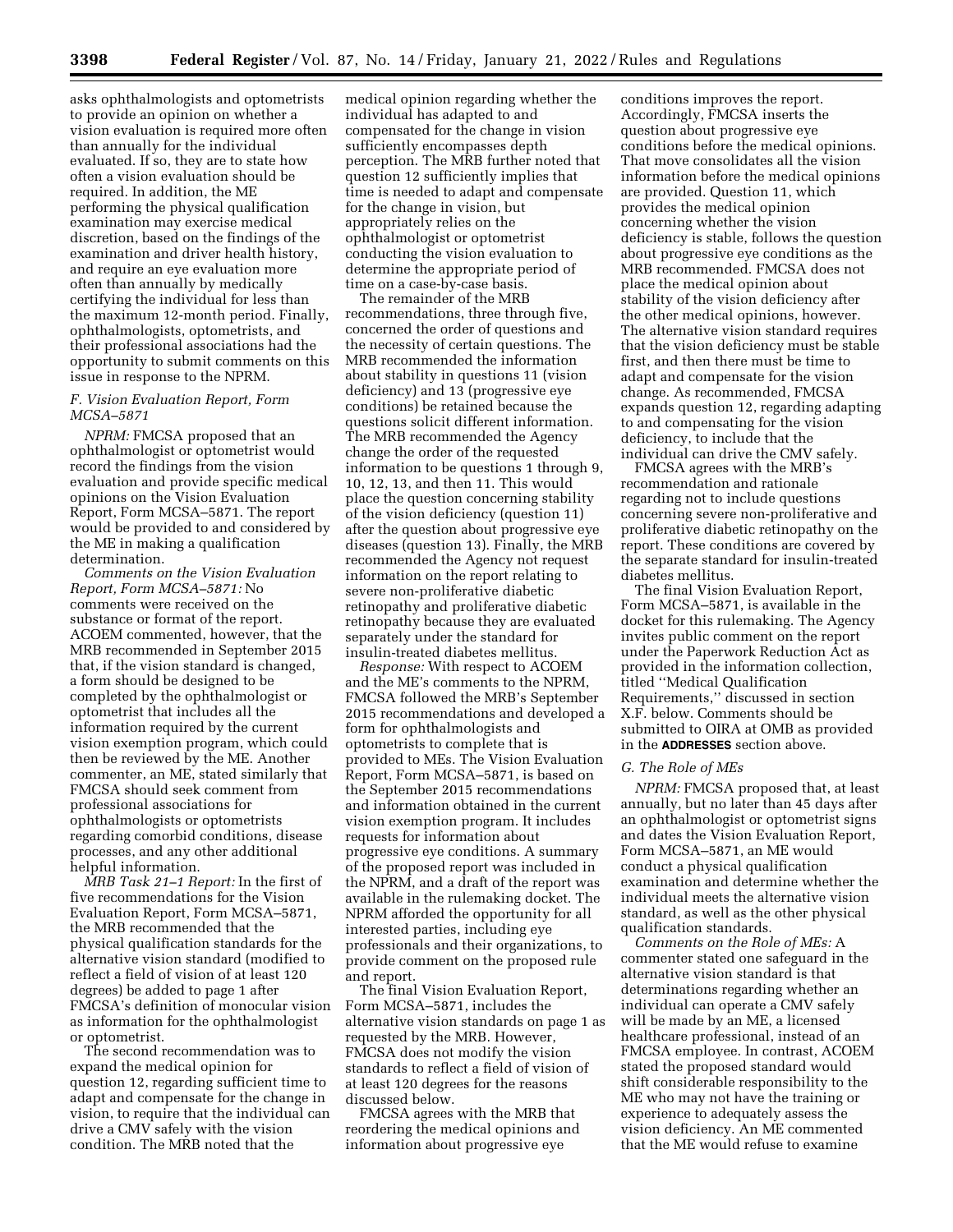any drivers who fall within the proposed alternative vision standard ''for the sake of the driving public and as a personal liability concern.''

*MRB Task 21–1 Report:* The MRB did not recommend a change with respect to the role of the ME in the proposed alternative vision standard; therefore, the MRB concurred with the role of the ME as proposed.

*Response:* FMCSA disagrees that under the alternative vision standard more responsibility or liability is shifted to MEs for which they are not trained or have experience. FMCSA has determined that MEs are qualified to perform their role in this collaborative medical certification process and to perform physical qualification examinations on all individuals, including those with vision deficiencies. The role of the ophthalmologist or optometrist is to provide relevant information and medical opinions regarding the individual's vision status to assist the ME to determine whether the individual meets the alternative vision standard. The role and responsibility of the ME, who is licensed by a State authority to perform physical examinations and is trained in FMCSA's physical qualification standards and the demands of operating a CMV, is to exercise independent medical judgment to medically certify that the individual can safely operate a CMV. The ME's role with the alternative vision standard is consistent with current practice for any medical condition for which the ME considers additional information to reach a medical certification determination.

MEs have proven experience making medical certification determinations. This approach of MEs making the physical qualification determination is consistent with Congress' directive in 49 U.S.C. 31149(d) for trained and certified MEs to determine the individual's physical qualification to operate a CMV.

If an ME determines that additional information is necessary to make the certification determination, the ME could confer with the ophthalmologist or the optometrist for more information on the individual's vision medical history and current status, make requests for other appropriate referrals, or request medical records from the individual's treating provider, all with the appropriate consent. MEs routinely confer with and obtain opinions from treating providers concerning the stability of individuals' underlying medical conditions and how the medical conditions may impact safety.

# *H. Frequency of Physical Qualification Examinations and Maximum Period of Certification*

*NPRM:* FMCSA proposed that individuals medically certified under the alternative vision standard have physical qualification examinations at least every 12 months and be medically certified for a maximum period of 12 months.

*Comments on the Frequency of Physical Qualification Examinations and Maximum Period of Certification:* A commenter stated the 12-month maximum certification period is a safeguard that ensures an individual will be re-evaluated in a year to determine continued eligibility for CMV driving. One commenter, an ME, stated that the MRB recommended certification for 1 year if FMCSA develops an alternative vision standard. Another commenter who also is an ME noted that FMCSA issues vision exemptions for 2 years. The commenter asked if individuals designated as legally blind could be medically certified for 2 years because their vision is not going to change.

*MRB Task 21–1 Report:* The MRB did not recommend a change with respect to the frequency of physical qualification examinations or maximum period of certification; therefore, the MRB concurred with the requirement for physical qualification examinations at least every 12 months and certification for a maximum of 12 months.

*Response:* FMCSA continues to find it appropriate for individuals medically certified under the alternative vision standard to have physical qualification examinations at least every 12 months and to be medically certified for a maximum of 12 months. The Agency agrees with the first commenter cited above that the 12-month maximum certification period is a safeguard that allows for early detection and consideration of conditions that may impact an individual's ability to safely operate a CMV.

FMCSA continues to conclude, as stated in the NPRM, that even individuals who have a non-functional eye or have lost an eye must undergo vision evaluations at least annually. It is important to monitor compliance with the vision standard in the unaffected eye because of the potential for vision changes in that eye (86 FR 2358). Accordingly, at least annual physical qualification examinations are appropriate for individuals designated as legally blind in one eye. Although Federal vision exemptions are issued for 2 years, individuals undergo a vision evaluation and a physical qualification

examination at least annually. The maximum certification period is 12 months for an individual with a vision exemption. Thus, the approach in the alternative vision standard is consistent with the vision exemption program.

If an ME determines an individual merits closer monitoring, the ME may certify the individual for less than the maximum 12-month period. This approach allows the ME to exercise medical discretion as necessary in making individualized medical certification determinations.

# *I. Individuals Eligible for the Alternative Vision Standard*

*NPRM:* FMCSA proposed that the physical qualification standard for vision would be satisfied if an individual meets the requirements of the existing vision standard or the requirements of the alternative vision standard in § 391.44. Section 391.44 proposed an alternative vision standard for an individual ''who cannot satisfy either the distant visual acuity or field of vision standard, or both,'' in the existing vision standard in one eye. On the Vision Evaluation Report, Form MCSA–5871, FMCSA defined monocular vision ''as (1) in the better eye, distant visual acuity of at least 20/ 40 (with or without corrective lenses) and field of vision of at least 70 degrees in the horizontal meridian, and (2) in the worse eye, either distant visual acuity of less than 20/40 (with or without corrective lenses) or field of vision of less than 70 degrees in the horizontal meridian, or both.''

*Comments on Individuals Eligible for the Alternative Vision Standard:*  ACOEM stated that the proposed alternative vision standard goes beyond the scope of the current vision exemption program. ACOEM commented that the current exemption program is only applicable to drivers whose best corrected vision in their worse eye prevents them from meeting the vision standard. The proposed alternative vision standard, however, seems to allow any driver to meet the vision standard if vision in one eye is at least 20/40 with or without corrective lenses. This would permit a driver who chooses not to obtain corrective lenses to use the proposed standard if the driver's vision in the better eye meets the existing vision standard. ACOEM continued, ''True monocular vision is defined by medical professionals as vision with only one eye whether it be due to functional loss or physical loss of the eye.'' However, the alternative vision standard would apply to a driver who simply does not meet the existing visual acuity requirements and does not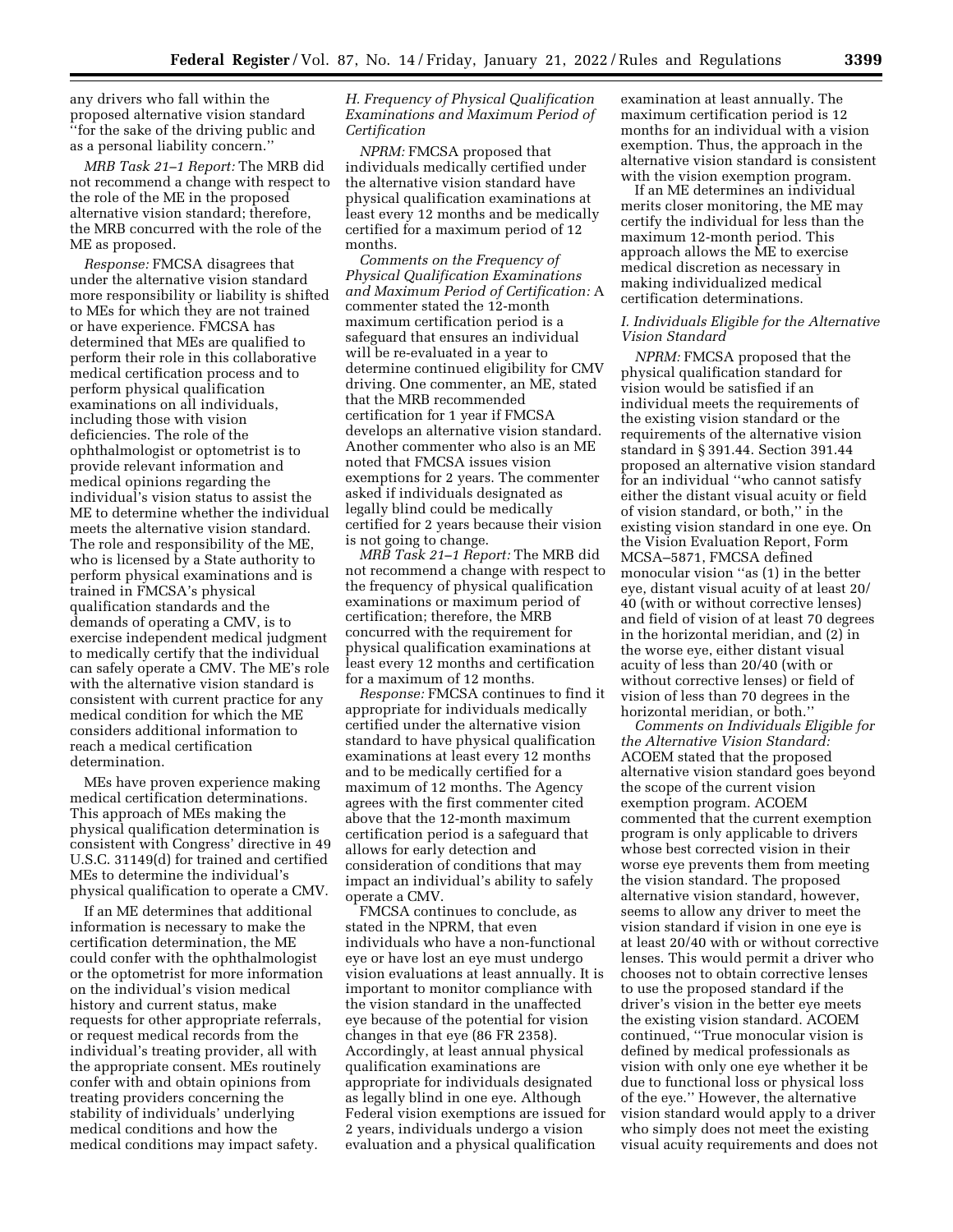specify whether due to a long-term condition, surgery, or just normal vision changes. Concentra made a similar comment. Both ACOEM and Concentra commented that the proposed alternative vision standard would permit having one eye corrected to distant vision and the other corrected for near vision.

*MRB Task 21–1 Report:* The MRB did not recommend a change with respect to eligibility for the alternative vision standard; therefore, the MRB concurred with the alternative standard as proposed in this regard.

*Response:* FMCSA clarifies in this final rule that only individuals who do not satisfy, with the worse eye, either the distant visual acuity standard with corrective lenses or the field of vision standard, or both, in the existing vision standard are eligible to be physically qualified under the alternative vision standard. FMCSA changes the regulatory text and definition of monocular vision on the Vision Evaluation Report, Form MCSA–5871, accordingly. Individuals who choose not to obtain corrective lenses for the worse eye when the better eye meets the existing vision standard must not be physically qualified under § 391.44. It was not the Agency's intent to change the scope of the current vision exemption program in this regard or to allow individuals who simply need corrective lenses to be physically qualified under the alternative vision standard. The Agency elects to optimize overall safety on our roadways by requiring individuals to satisfy the existing vision standard when they are able to do so with the use of corrective lenses. Moreover, FMCSA assumes that individuals will make the rational decision to improve their vision if it is less burdensome than incurring the additional expense of annual eye evaluations and physical qualification examinations.

The alternative vision standard is not an option for an individual who can meet the existing vision standard with correction. The Vision Evaluation Report, Form MCSA–5871, specifically questions whether the individual has corrected or uncorrected vision, and whether the correction is by glasses or contacts. An ME who receives and reviews a Vision Evaluation Report, Form MCSA–5871, and detects the individual in each eye meets the minimum visual acuity standard of 20/ 40 with correction, has a field of vision of 70 degrees, and is able to recognize the standard red, green, and amber traffic control signal colors, should inform the individual that medical

certification under the alternative vision standard is not applicable.

Under FMCSA's existing vision standard, it is permissible for an individual to have one eye corrected to distant vision and the other corrected for near vision if each eye meets the existing visual acuity standard. If one eye does not meet the visual acuity standard, the individual must obtain and wear corrective lenses that enable the individual to satisfy the visual acuity standard in each eye while operating a CMV.

#### *J. Acceptable Field of Vision*

*NPRM:* FMCSA proposed that an individual must have, in the better eye, field of vision of at least 70 degrees in the horizontal meridian to be physically qualified under the alternative vision standard. The Agency stated in the NPRM that it was ''not proposing changes to the current vision standard found in § 391.41(b)(10)'' (86 FR 2358).

*Comments on Acceptable Field of Vision:* Dr. Morris, a board-certified retina surgeon and ophthalmologist, encouraged FMCSA, ''without any reservation,'' to adopt the alternative vision standard as proposed. Dr. Morris indicated that if an individual meets the proposed vision standard there will be no adverse impact on safety due to the individual's vision, and that the loss of vision is not likely to play a significant role in whether the individual can drive a CMV safely. A commenter, who holds a Federal vision exemption, stated that when an individual has reduced vision in one eye the peripheral field sharpens over time. Another commenter also noted an improvement in the field of vision due to compensation when compared to before the vision loss.

Concentra and ACOEM commented that the existing vision standard considers 70 degrees in the horizontal meridian in each eye to be sufficient; however, normal field of vision is twice that, *i.e.,* 50 degrees nasally and 90 degrees temporally for a total of 140 degrees. Concentra noted pilots are required to have normal field of vision. It recommended that 120 degrees bilaterally be considered the minimum acceptable standard for § 391.41, and that drivers not meeting that standard should be disqualified. Concentra continued that ''Depending on the cause of the vision deficit, perhaps the driver could be eligible for an exemption under either the current exemption program or the proposed § 391.44.'' ACOEM stated that the field of vision standard has long been an area of controversy and that this rule would be an appropriate time to address the field of vision standard. It noted the MRB

previously recommended that a 120 degree field of vision be adopted.<sup>8</sup>

Concentra provided diagrams that it states demonstrate a driver with 70 degrees of horizontal field of vision has a markedly decreased field of vision. Concentra continued that a ''field of vision limited to 70 degrees is not normal vision and if detected on an examination, is reason to have a comprehensive evaluation by a specialist.'' ACOEM noted the proposed rule would allow a quarter of a normal visual field to meet the standard. Both Concentra and ACOEM commented than any discussion of field of vision should specify if it is from nasal, temporal, or total.

A commenter stated that FMCSA needs to seek comment from eye specialists and professional associations regarding field of vision criteria, which is not supposed to be 70 degrees as stated in the existing vision standard.

*MRB Task 21–1 Report:* The MRB recommended that the field of vision requirement be changed from 70 degrees to 120 degrees for the alternative vision standard.

*Comments on MRB Task 21–1 Report:*  The AOA supported the MRB's recommendation. The AOA commented that ''Using 120 degrees in the horizontal meridian as a requirement would create greater consistency with recognized driving standards.'' ATA noted Concentra and Dr. Morris supported a 120-degree field of vision instead of the proposed 70 degrees. ATA stated that it supports ''efforts to maintain a stringent vision standard for commercial drivers and believes that the MRB recommendation to increase the required [field of vision] and the required evaluation from a vision specialist accomplishes this goal.''

In contrast, an ME commenter recommended keeping the 70-degree peripheral vision requirement. A different commenter asked if there have been any studies showing that drivers with a wider field of vision have fewer accidents. The commenter continued ''If not, then leave things alone,'' especially when there is no evidence that drivers with a narrower field of vision are more dangerous on the road.

*Response:* The Agency has long considered 70 degrees in the horizontal meridian in each eye to be the sufficient minimum standard for field of vision. As stated above, the NPRM did not propose changes to the field of vision requirement for the existing vision

<sup>8</sup>FMCSA Medical Review Board, Meeting Summary, Oct. 19, 2012, available at *[https://](https://www.fmcsa.dot.gov/sites/fmcsa.dot.gov/files/docs/October_2012_Certified_Meeting_Summary.pdf) [www.fmcsa.dot.gov/sites/fmcsa.dot.gov/files/docs/](https://www.fmcsa.dot.gov/sites/fmcsa.dot.gov/files/docs/October_2012_Certified_Meeting_Summary.pdf)  October*\_*2012*\_*Certified*\_*Meeting*\_*[Summary.pdf](https://www.fmcsa.dot.gov/sites/fmcsa.dot.gov/files/docs/October_2012_Certified_Meeting_Summary.pdf)* (last  $\overline{\text{accessed}}$  Aug. 17, 2021).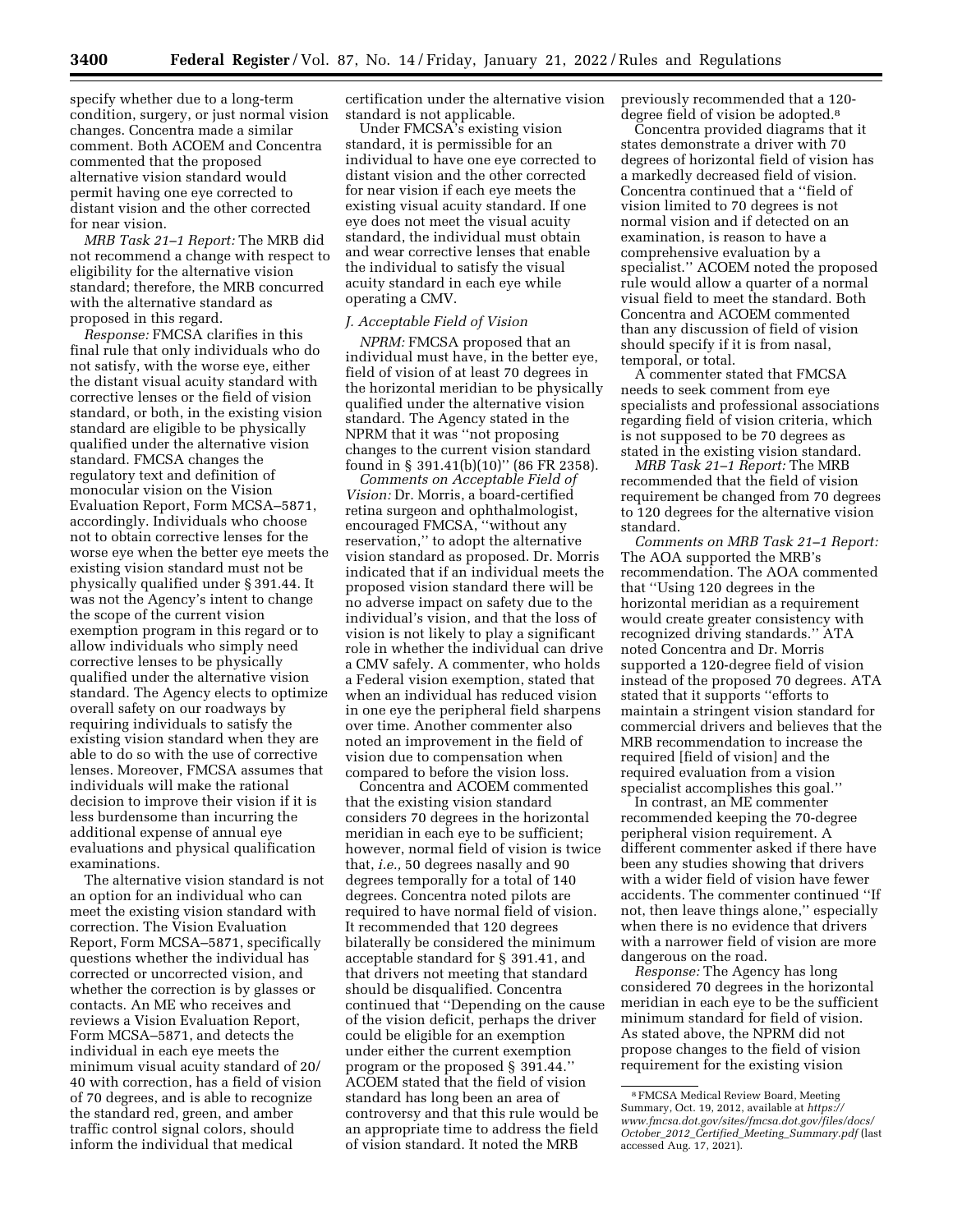standard. Accordingly, the comments recommending changes to the existing vision standard are out of the scope of this rulemaking and will not be addressed here.

Dr. Morris concluded, as has FMCSA, that if an individual meets the proposed vision standard there will be no adverse impact on safety due to the individual's vision. Contrary to ATA's interpretation, Dr. Morris did not support a 120-degree field of vision for the alternative vision standard. Dr. Morris noted only that his patient has field of vision of 120 degrees in the horizontal meridian.

The alternative vision standard adopts the major vision criteria of the current Federal vision exemption program, which were also used in the preceding Federal vision waiver study program since the early 1990s. Under the current vision exemption program, FMCSA considers exemptions for those individuals who have a field of vision of at least 70 degrees in the horizontal meridian in the better eye. An ophthalmologist or optometrist must conduct formal perimetry to assess the field of vision of each eye, including central and peripheral fields, utilizing a testing modality that tests to at least 120 degrees in the horizontal meridian. The ophthalmologist or optometrist must submit the formal perimetry for each eye and interpret the results in degrees of field of vision. The Vision Evaluation Report, Form MCSA–5871, includes the same requirements for testing and formal perimetry. The report also requires a medical opinion from the ophthalmologist or optometrist regarding whether the individual has adapted to and compensated for the change in vision and can drive a CMV safely.

Commenters did not provide in response to the NPRM or NOA any new data that shows drivers with a horizontal field of vision of 70 degrees in the better eye are less safe than drivers with a field of vision of 120 degrees. The Agency has nearly 30 years of experience with drivers who have been physically qualified under the vision waiver study and the exemption programs with a field of vision of at least 70 degrees. Based on that experience, which has not revealed concerns regarding a horizontal field of vision of 70 degrees in the better eye, FMCSA has determined that individuals who meet the alternative vision standard will be at least as safe as the general population of CMV drivers.

### *K. Meaning of Stable Vision*

*NPRM:* FMCSA proposed that an individual is not physically qualified under the alternative vision standard to operate a CMV ''if the individual's vision deficiency is not stable.'' FMCSA did not propose a definition for what constitutes stable vision.

*Comments on the Meaning of Stable Vision:* Concentra commented that the ''term 'stable' is too broad and is guaranteed to cause controversy and confusion.'' Similarly, ACOEM asked how stable would be defined. ACOEM also asked if a modest change in vision in the worse eye over a 5- to 10-year period would be considered stable. Concentra asked FMCSA to consider the driver who needs new corrective lenses every 2 to 3 years to even reach 20/40 in the worse eye. Concentra and ACOEM both asked if any progressive eye diseases should ever be considered stable. They commented that, not only will eye care professionals have different opinions on stability, but many MEs will not have sufficient knowledge of vision disorders to evaluate whether an eye disorder is stable or progressive. They stated that removing the 3-year driving experience requirement will only amplify this issue.

*MRB Task 21–1 Report:* The MRB did not recommend a change with respect to the meaning of stable vision; therefore, the MRB concurred with the alternative vision standard in this regard. As noted above with respect to the Vision Evaluation Report, Form MCSA–5871, the MRB recommended the questions about stability of the vision deficiency and progressive eye conditions be retained because the questions solicit different information.

*Comment on the MRB Task 21–1 Report:* The AOA stated the MRB noted that the medical opinion provided by the ophthalmologist or optometrist must be respected regarding whether the individual has stable vision deficiency.

*Response:* FMCSA declines to incorporate a specific definition of *stable vision* in the final rule that applies to all individuals who are physically qualified under the alternative vision standard. Instead, ophthalmologists and optometrists who are trained to evaluate vision and know what constitutes stable vision are to provide medical opinions regarding when an individual's vision is stable.

However, FMCSA changes the Vision Evaluation Report, Form MCSA–5871, by adding a question after the ophthalmologist or optometrist provides an opinion regarding whether the individual's vision deficiency is stable. It asks, ''If yes, when did the vision deficiency become stable?'' With respect to progressive eye conditions, FMCSA also adds a request for additional information if the condition is not stable. These changes provide

additional information for the ME to independently assess whether the individual's vision is stable.

Determining when vision is stable requires an individualized assessment. Many variables, such as the nature, severity, and duration of the underlying medical condition or vision deficiency, treatment, and response to treatment, influence when an ophthalmologist or optometrist deems vision to be stable for both progressive and fixed vision deficiencies. Therefore, the Agency finds that whether an individual has stable vision is a clinical rather than a regulatory determination and most appropriately defined for the individual by healthcare professionals.

FMCSA does not expect MEs will make unassisted or uninformed vision qualification determinations, as indicated by commenters. The alternative vision standard emphasizes the separate but collaborative roles of ophthalmologists or optometrists and MEs in the medical certification process. Specifically, the ophthalmologist or the optometrist performs a vision evaluation and completes the required Vision Evaluation Report, Form MCSA–5871, based on the clinical findings of the evaluation of the individual and knowledge of the individual's medical history. The report provides the relevant information and medical opinions for the ME to consider when making the final physical qualification determination. The MRB did not state that the medical opinions provided by ophthalmologists and optometrists must be respected. FMCSA emphasizes that the final determination rests with the ME regarding whether the individual meets the alternative vision standard.

### *L. Elimination of the Exemption Program's 3-Year Driving Experience Criterion*

*NPRM:* FMCSA stated the 3 years of intrastate driving experience with the vision deficiency criterion in the vision exemption program has been equated to sufficient time for the driver to adapt to and compensate for the change in vision. Rather than continuing the criterion, FMCSA proposed for the alternative vision standard that an individual is not physically qualified to operate a CMV ''if there has not been sufficient time to allow the individual to adapt to and compensate for the change in vision.'' FMCSA did not propose a minimum period for the time to adapt to and compensate for the change in vision. Instead, the medical professionals would determine when an individual has adapted to and compensated for a change in vision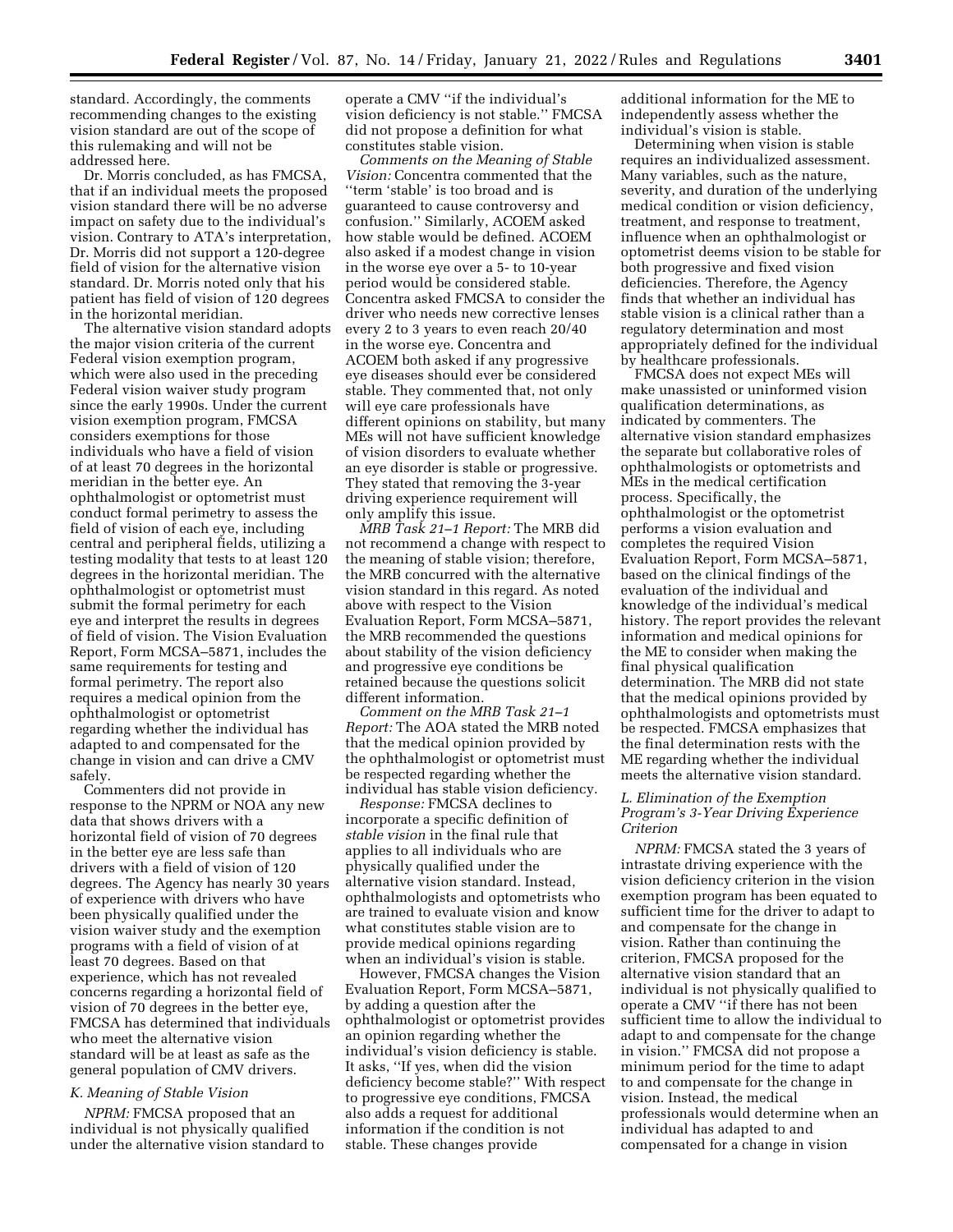based on an individualized assessment of all the relevant factors. As an alternative to the driving experience criterion, FMCSA proposed that individuals physically qualified for the first time ever under the alternative vision standard must satisfactorily complete a road test before operating in interstate commerce, with limited exceptions.

*Comments on Elimination of the Exemption Program's 3-Year Driving Experience Criterion:* Dr. Morris, a board-certified retina surgeon and ophthalmologist, encouraged that the alternative vision standard be adopted as proposed. Dr. Morris stated, ''As a retina surgeon, it is well recognized in medical journals that individuals who have experienced a vision loss in one eye can and usually develop compensatory viewing behavior to mitigate the vision loss. My experience in treating patients with the loss of vision in one eye is that these individuals, over time, are not limited by their lack of binocularity with respect to driving once they have adapted to and compensated for the change in vision.''

OOIDA stated the prolonged period of required intrastate driving can discourage drivers from staying in the industry. OOIDA commented that the alternative vision standard ''ensures sufficient physical qualifications are met, but also establishes a more practical process that will help safe drivers continue to operate in the trucking industry.''

A commenter noted that not adopting the alternative vision standard would prolong the process for previously qualified interstate CMV drivers who are no longer able to meet the existing vision standard to return to driving. The commenter also stated the rule would reduce barriers of entry. Another commenter supported the alternative vision standard but emphasized that adequate depth perception is key to avoiding collisions. The commenter continued that under the new standard an individual's depth perception should be assessed first and foremost.

ATA stated it strongly opposed replacing the vision exemption program's criterion of 3 years of driving experience with the road test required in § 391.31. ATA strongly objected to FMCSA's use of vision exemption program data without factoring in the safety implications of removing essential safeguards of the program. ATA also strongly disagreed with FMCSA's assessment that, by eliminating the intrastate CMV experience requirement and replacing it with the mandated road test in § 391.31,

the alternative vision standard could increase the number of drivers entering the industry without adversely impacting safety. ATA stated that, regardless of age, years of experience consistently equates to lower rates of crashes, crash involvements, and moving violations, which are factors that were overlooked in the NPRM.

ACOEM commented that the ''current requirement for 3 years of commercial driving experience with the vision deficiency would allow the individual with a vision impairment a period of time under which they could adjust to the vision deficit.'' ACOEM and Concentra stated that a simple road test is insufficient evaluation for drivers lacking experience operating CMVs. They stated further that the ''presently available data regarding the safety of drivers with monocular vision is inconclusive.'' They referred to statements in the NPRM that noted crash data on drivers with monocular vision is sparse and conflicting, and cautioned on interpreting data because ''monocular vision'' is defined differently in the literature. ACOEM and Concentra concluded that these observations ''actually support maintaining the requirement for experience over a road test.''

One commenter who is an ME stated FMCSA should retain the 3-year driving experience criterion. Another commenter stated the 3-year driving experience criterion should be kept as a minimum, but that time should be compared with ME reports and driving logs and records for increased safety. A different commenter stated that the 3 years of driving experience does a better job of proving that an individual can safely operate a vehicle than a simple test would.

Another commenter, who noted a modification of the existing standard is needed, stated a one-time test may not be sufficient to balance road safety, but that does not necessarily imply that the current 3-year driving criterion should stay in place. The commenter continued that the alternative vision standard must take into account a reasonable standard time period for individuals to demonstrate their abilities.

ATA, ACOEM, and Concentra commented generally that establishing an alternative vision standard contradicts the MRB's advice, which they stated consistently supported continuing the existing vision standards and current exemption program. It was noted that the MRB raised concerns that data suggest drivers who suffer traumatic eye loss often need time to adjust to their condition and recommended that FMCSA seek

comment from eye specialists on the minimum amount of time for individuals to return to CMV driving after a sudden change in binocular vision. The commenters also stated the MRB recommended that FMCSA should investigate whether the 3-year driving experience criterion could be shortened.

ATA stated, while the alternative standard includes a requirement that individuals are not physically qualified to operate a CMV if there has not been sufficient time to allow the individual to adapt to and compensate for the change in vision, the requirement does not entirely address the MRB's recommendation that a period of adjustment is necessary after a sudden loss of vision. ATA stated further that the NPRM fails to sufficiently address why the Agency moved forward with a revision against the MRB's support to maintain the status quo.

*MRB Task 21–1 Report:* The MRB stated generally that with respect to the medical aspects of the proposed alternative vision standard, if the MRB did not make a specific recommendation to change a provision, the MRB concurred with the provision as proposed in the January 2021 NPRM. ''The MRB agree[d] that the requirement for sufficient time to adapt to and compensate for the vision deficiency should not be changed in the proposed alternative vision standard. The MRB note[d] it [did] not have sufficient data to establish a specific waiting period for an individual who has a new vision deficiency.''

With respect to the Vision Evaluation Report, Form MCSA–5871, the MRB noted that ''the medical opinion provided by the ophthalmologist or optometrist regarding whether the individual has adapted to and compensated for the change in vision sufficiently encompasses depth perception.'' The MRB continued that the requested medical opinion ''sufficiently implies that time is needed to adapt and compensate for the change in vision but appropriately relies on the ophthalmologist or optometrist conducting the vision evaluation to determine the appropriate period of time on a case-by-case basis.'' The MRB recommended, however, that FMCSA expand the medical opinion ''to require that the individual can drive a CMV safely with the vision condition.''

*Comments on MRB Task 21–1 Report:*  The AOA commented that it supports the MRB's recommendation that the ophthalmologist or optometrist conducting the vision evaluation should ''independently determine'' the appropriate period needed to adapt on a case-by-case basis. It also stated that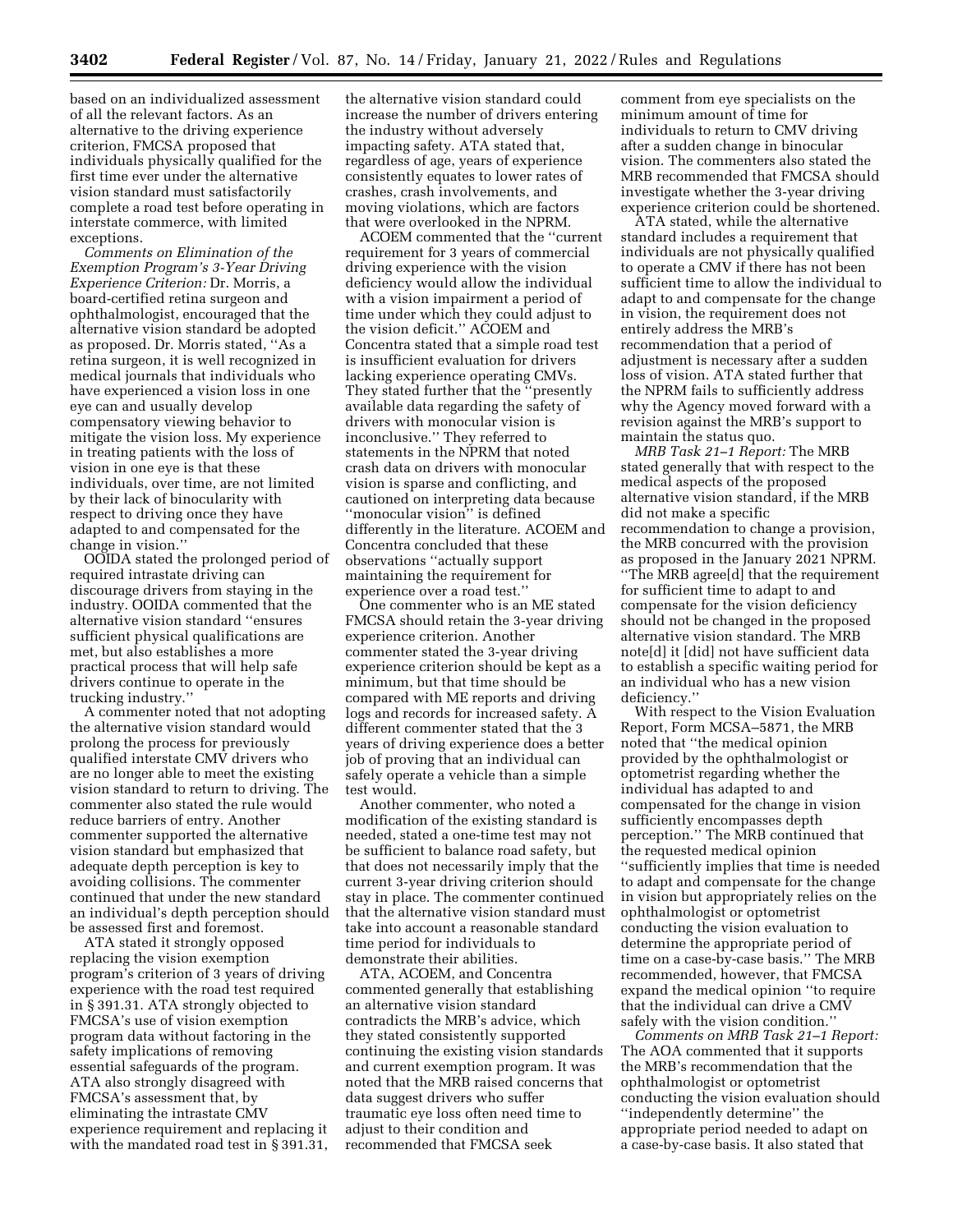the MRB noted the medical opinions provided by the ophthalmologist or optometrist ''must be respected'' regarding whether the individual has adapted to and compensated for the change in vision. Finally, the AOA commented that considerations may come into play when determining vision issues that can hinder driving beyond monocular Snellen visual acuity, horizontal visual fields, and color testing, which include inferior, superior, and central field visual assessment; contrast sensitivity assessment; visual processing assessments; and eye and systemic disease assessments.

ATA commented that it understands it is difficult to establish a standardized waiting period for adjustment. Nevertheless, ATA expressed concern ''that without any guidance, there will be an inconsistency in the certification of a driver depending on the judgement of his or her optometrist, ophthalmologist, or medical examiner.'' ATA stated FMCSA ''should seek to gather more data and establish clearer guidance on when a medical examiner can assure that a driver has sufficiently adapted to their vision deficiency.''

*Response:* FMCSA has fully factored in the safety implications of not continuing the 3 years of intrastate driving experience criterion in the alternative vision standard. FMCSA continues to find that once an individual has adapted to and compensated for the loss of vision in one eye the individual has the visual capacity to operate a CMV safely. While most drivers benefit from practice and experience, the Agency finds there is no persuasive evidence that supports continuing to hold individuals physically qualified under the alternative vision standard to the higher standard of driving in intrastate commerce after they have adapted to and compensated for the vision loss. The alternative vision standard with its collaborative physical qualification approach and one-time road test ensures drivers are visually capable of driving a CMV safely before they operate a CMV in interstate commerce.

As stated in the NPRM, and affirmed by Dr. Morris, it is well recognized in the medical literature that individuals with vision loss in one eye can and do develop compensatory viewing behavior to mitigate the vision loss. The 30 years of experience with the vision waiver study and exemption programs has shown that individuals with vision loss in one eye are not limited by their lack of binocularity with respect to driving once they have adapted to and compensated for the change in vision.

Dr. Morris has had similar experience with drivers with vision loss in one eye.

The medical literature also shows the time needed to adapt to and compensate for the loss of vision in one eye varies. FMCSA noted in the NPRM that when the criterion was selected in the 1990s the medical community indicated it can take several months to a full year to compensate for a vision impairment (86 FR 2356). FMCSA cited a 2002 study that found the time to adapt to sudden vision loss was 8.8 months and to adapt to gradual vision loss was 3.6 months (86 FR 2357). Thus, the 3 years of intrastate driving experience criterion far exceeds the findings of the medical community that it can take up to a year to adapt to and compensate for vision loss in one eye. In the alternative vision standard, the additional time after a vision deficiency becomes stable provides the period of adjustment needed to adapt to and compensate for the vision loss.

It is no longer necessary to discuss the previous MRB recommendations because it has made new recommendations. In MRB Task 21–1 Report, the MRB accepted moving ahead with the alternative vision standard without the 3 years of driving experience criterion. The MRB agreed with FMCSA's approach of not requiring a minimum period to adapt to and compensate for the loss of vision in one eye. The MRB indicated the time varies by individual and stated it did not have data to establish a specific waiting period. Thus, as the MRB stated, the alternative vision standard ''appropriately relies'' on the ophthalmologist or optometrist conducting the vision evaluation, which includes a thorough evaluation of depth perception, to determine on a case-bycase basis when an individual has adapted to and compensated for the loss of vision in one eye. It is therefore appropriate that there be inconsistency in the time intervals it takes to adapt to and compensate for the loss of vision in one eye. Because the time needed to adapt to and compensate for a loss of vision is highly dependent on individual factors, gathering more data and attempting to establish clearer guidance is not necessary or feasible.

FMCSA finds a change to the alternative vision standard requirements will help to clarify that there must be a period for the individual to adapt to and compensate for the vision loss after the vision deficiency is deemed stable by a medical professional. Accordingly, FMCSA changes  $\S 391.44(c)(2)(iv)$  to read, ''The individual is not physically qualified to operate a commercial motor vehicle if sufficient time has not passed

since the vision deficiency became stable to allow the individual to adapt to and compensate for the change in vision.'' FMCSA also makes conforming changes in the Vision Evaluation Report, Form MCSA–5871, to the medical opinion regarding whether the individual has adapted to and compensated for the change in vision.

In response to the AOA comments that it supports the ophthalmologist or optometrist ''independently determining'' the appropriate period of time needed to adapt and that such a determination ''must be respected,'' FMCSA clarifies that the MRB noted only that question 12 sufficiently implies that time is needed to adapt to and compensate for the change in vision. FMCSA does not expect the ophthalmologist or optometrist conducting the vision evaluation to independently determine the appropriate period of time to adapt to or compensate for the vision loss or to determine whether an individual meets the relevant standard. Rather, as the MRB indicated, it expects the ME to appropriately rely on all the information provided by the ophthalmologist or optometrist to make the final determination of whether the individual meets the alternative vision standard and should be physically qualified.

FMCSA further revises question 12 to incorporate the MRB's recommendation to expand the medical opinion provided by the ophthalmologist or optometrist to require that the individual can drive a CMV safely with the vision condition. FMCSA also adds a request in the report to provide the month and year the vision deficiency became stable. The additional information could assist MEs to evaluate whether the period over which the individual adapted to and compensated for the change in vision seems reasonable.

The Vision Evaluation Report, Form MCSA–5871, requests the information MEs need to determine whether an individual meets the alternative vision standard. The specific requirements of the alternative vision standard are provided on the report for the informational awareness of ophthalmologists and optometrists conducting the vision evaluations. While there may be multiple ways to evaluate vision, FMCSA expects ophthalmologists and optometrists to provide the information as requested on the report, which requires an evaluation of visual acuity measured in terms of the Snellen chart and field of vision measured in the horizontal meridian, for example.

Comments relating to the safety of drivers in the vision waiver study and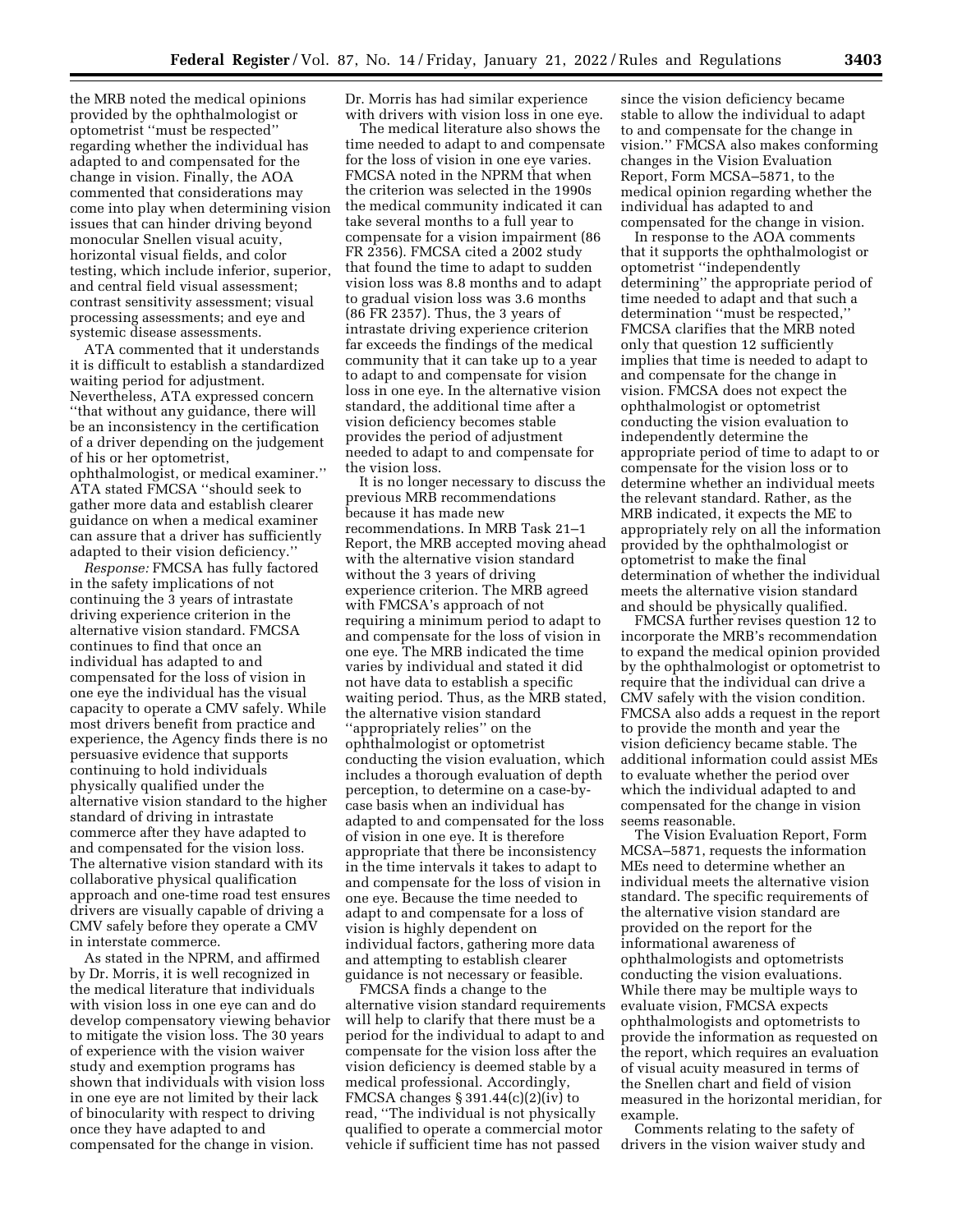exemption programs, as well as drivers with monocular vision generally, and the data used to support this rulemaking are discussed above. Comments relating to specific aspects of the road test are discussed below.

### *M. Road Test Requirement for Alternative Vision Standard*

*NPRM:* FMCSA proposed that, instead of requiring 3 years of intrastate driving experience with the vision deficiency as in the current exemption program, individuals physically qualified under the proposed alternative vision standard for the first time would complete a road test before operating in interstate commerce. Individuals would be excepted from the road test requirement if they have 3 years of intrastate or specific excepted interstate CMV driving experience with the vision deficiency, hold a valid Federal vision exemption, or are medically certified under 49 CFR 391.64(b). These individuals have already demonstrated they can operate a CMV safely with the vision deficiency. Motor carriers would conduct the road test in accordance with the road test already required by 49 CFR 391.31.

1. Need To Separate the Physical Qualification Process From Driving Skill

*Comments on the Need to Separate the Physical Qualification Process from Driving Skill:* ATA stated it ''strongly believes FMCSA must separate the process of evaluating an individual's skill level in operating specific CMV equipment and physical qualification status.'' ATA stated that ''separation would help ensure certified medical experts are the ones making medical certification determinations, and not motor carriers.''

*Response:* The commenter's characterization of the process for enabling drivers with a vision deficiency to operate a CMV is mistaken. The road test conducted by the employer is separate from the physical qualification determination made by the ME. Employers are not making the medical certification determination by conducting a road test, but are making the same type of determination that is already required that an employee can operate a CMV safely. As stated in the NPRM, ''individuals physically qualified under the alternative vision standard for the first time must successfully complete a road test before operating a CMV in interstate commerce. The road test would demonstrate individuals are able to operate a CMV safely with the vision deficiency'' (86 FR 2359). The individual has been physically qualified

by the ME and FMCSA expects there will be no adverse impact on safety due to the individual's vision. However, by requiring a road test, FMCSA takes an additional step to ensure that, even though medically certified, the individual can operate a CMV safely. The Agency anticipates the road test will alleviate any concerns about employing a driver with a vision deficiency because the test provides the opportunity to assess the driver's actual ability to operate a CMV safely.

The road test requirement in § 391.31 has been a long-standing provision that was adopted in 1970 to promote CMV safety by ensuring that drivers have demonstrated their skill and knowledge (35 FR 6458, 6459 (Apr. 22, 1970)). This road test requirement (or the equivalent skills test for commercial driver's license (CDL) drivers, see 49 CFR 391.33(a)(1)) is an important aspect of the employer's obligation to ensure that drivers they employ can operate a CMV safely, such as pre-employment record checks (49 CFR 391.23(a) and (d)) and the annual review of a drivers safety performance (49 CFR 391.25).

The employer, rather than the ME, is most familiar with the nature of the operation and the type of equipment the individual will be expected to operate, a particularly important consideration given the substantial variety of commercial vehicles operated in the industry. This circumstance is clearly recognized in the provisions of new § 391.44(d)(1), because it requires the road test to be conducted in accordance with the existing provisions of § 391.31(b) through (g). In particular, the road test regulation states, ''The road test must be of sufficient duration to enable the person who gives it to evaluate the skill of the person who takes it at handling the commercial motor vehicle, and associated equipment, that the motor carriers intends to assign to him/her'' (49 CFR 391.31(c)). That section goes on to specify the minimum tasks that the employer must include in the road test, all of which are essential aspects for safe operation of the particular CMV to be operated by the individual.

An individual must first be physically qualified by an ME under the alternative vision standard in § 391.44. Then the next step is a road test conducted with both the appropriate vehicle and under the operating conditions the individual has with the vision deficiency. This two-step process ensures that CMV operations can be performed safely. In other words, even if an individual with the vision deficiency is certified as physically qualified by an ME for the first time under the alternative standard,

CMV operation will not be permitted by the individual unless and until safe operation can be demonstrated.

2. The Road Test Requirement Creates a Burden on Motor Carriers

*Comments on the Road Test Requirement Creates a Burden on Motor Carriers:* ATA commented that FMCSA's use of the road test would create an undue burden on employers by shifting some of the responsibility of the medical certification process from the ME to a non-medical professional, *i.e.,* the motor carrier. Additionally, ATA stated that § 391.31(b) requires motor carriers to ensure that road test evaluators are competent to evaluate and determine whether the individual tested can operate the assigned CMV. ATA continued that most road test evaluators are not medical professionals trained to evaluate and identify factors in which an individual's vision deficiency would impact the ability to operate a CMV; therefore, FMCSA's proposal would place an undue burden on motor carriers.

ACOEM stated the alternative vision standard shifts responsibility to the employer, who would be responsible for conducting a road test, which could result in inconsistent standards for assessing driver safety. In addition, ACOEM stated there is a concern the number of employer-required road tests will increase significantly. Concentra also commented that the alternative vision standard shifts responsibility to the employer for performing a road test.

In contrast, several commenters supported the inclusion of the road test as part of the alternative vision standard. For example, three commenters stated the road test is an additional safeguard that ensures a driver operating under the alternative vision standard can physically drive the CMV safely and a much more secure driver verification. Another commenter who has held a Federal vision exemption stated that a driving test would tell as much about the ability to drive safely ''as a bunch of vision tests.''

*Response:* FMCSA agrees with the commenters who stated the road test is another safeguard to ensure individuals with a vision deficiency can operate a CMV safely. As explained in the previous response, the road test is not part of the physical qualification determination, but an important additional requirement to ensure that the employer is satisfied that the individual qualified under the alternative standard can operate a CMV safely under the conditions involved in the operation. An employer should not consider an opportunity to verify the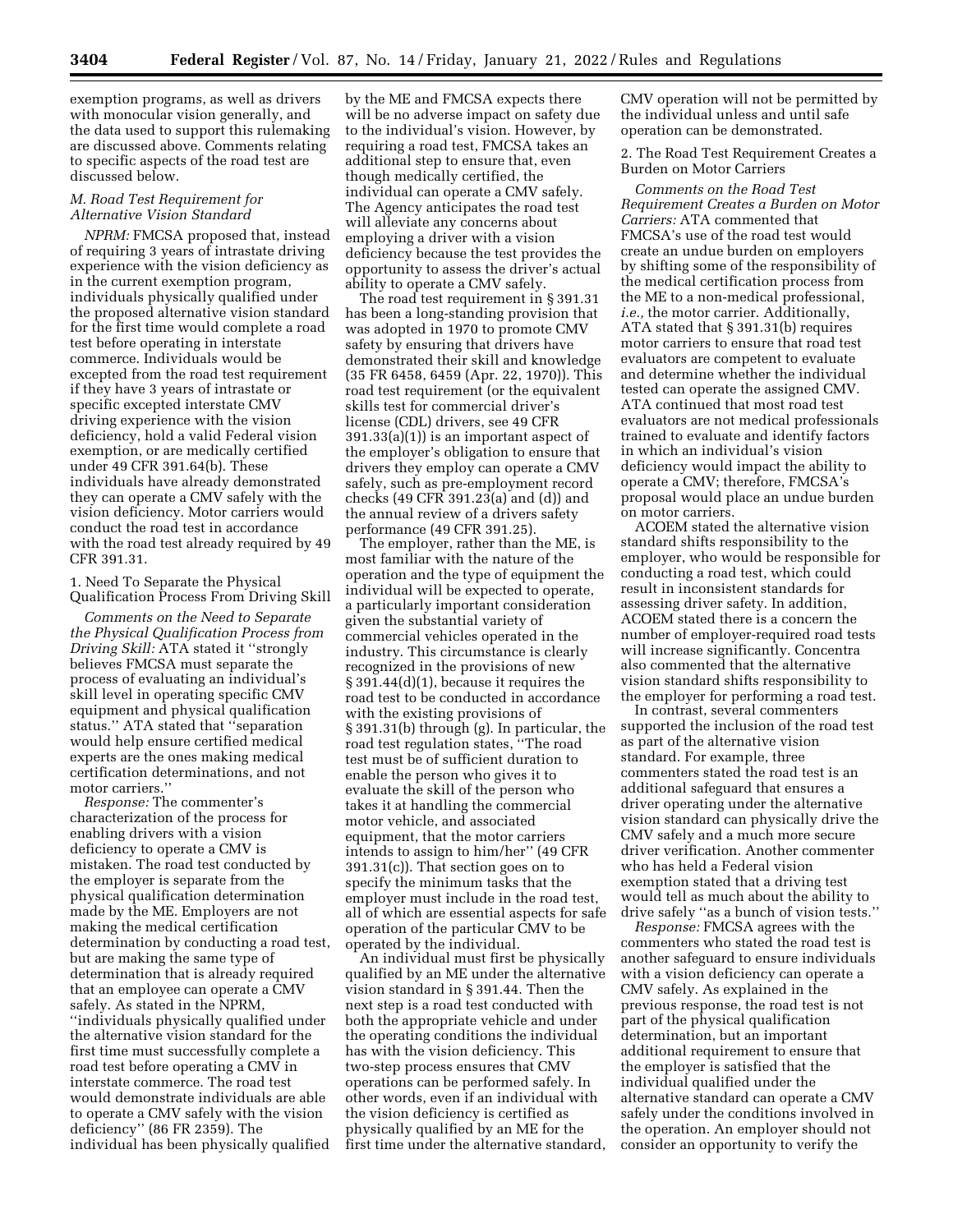ability of a CMV driver it employs to operate safely to be an undue burden. Employers are already under an obligation to ensure compliance by CMV drivers with other safety regulations as well (see 49 CFR 390.11 and 392.1(a)).

FMCSA disagrees that road test examiners lack the skills necessary to evaluate the operation of a CMV by an individual with a vision deficiency. The road test examiners required by § 391.31(b) must be able ''to evaluate and determine whether the person who takes the test has demonstrated that he/ she is capable of operating the commercial motor vehicle.'' Observation by the road test examiner of the specific minimum operational tasks specified in § 391.31(c) (as well as any additional tasks included because of the type of CMV to be operated) does not require any specialized knowledge about the vision deficiency. The road test examiner should observe and evaluate activities involved in operation of a CMV in the same manner for all drivers requiring a road test.

As for ACOEM's concerns about the number of road tests increasing ''significantly,'' FMCSA does not find this will be the case. Drivers who have an appropriate level of experience operating a CMV with the vision deficiency are excepted from the road test, as provided in new § 391.44(d)(3) through (5). FMCSA uses a high estimate of 868 drivers who would be required to take the road test each year under the new alternative vision standard. The cost for each road test is estimated to be about \$50.77, for a total annual cost of \$44,000,9 in addition to the costs of road tests already required. This is clearly not a financial or administrative burden on either any motor carrier required to administer a road test or the industry as a whole. The alternative vision standard offers an opportunity for CMV drivers unable to obtain a vision exemption to become qualified to operate a CMV in interstate commerce. The benefits, at a minimal cost, to the carriers and the industry of additions to the pool of CMV drivers are clear.

3. Road Test Creates Employer Conflicts of Interest

*Comments on the Road Test Creates Employer Conflicts of Interest:* ATA stated the road test could create conflicts of interest if a motor carrier has a financial interest in permitting the evaluated individual to work or a

personal relationship with the individual. ACOEM commented that ''some carriers, especially smaller ones, may be more lenient on the passing criteria of the road test.'' Another commenter noted motor carriers have a self-interest in making sure drivers pass the road test and many make the road test simple with a limited number of ways it can be failed.

*Response:* FMCSA recognizes the potential existence of conflicts of interest in having an employer administer a road test to employees but finds the existence of such conflicts to be unlikely. Also, the potential for such conflicts is not unique to drivers physically qualified under the alternative vision standard but is possible with respect to all drivers tested. However, the governing regulation includes particular requirements to mitigate such conflicts, such as specifying the type of vehicle to be used and the tasks to be included (49 CFR 391.31(c)). It also precludes an owner-operator (*i.e.,* a person who is both a motor carrier and a driver) from self-administering the road test (49 CFR 391.31(b)). The certificate required to be issued by the road test examiner is subject to the requirement that it not be fraudulent or intentionally false (49 CFR 390.35) and includes an affirmative statement from the road test examiner that the individual tested can operate safely (49 CFR 391.31(f)). Most importantly, employers have a strong financial interest in ensuring the safety of their operations by engaging drivers, including those physically qualified with a vision deficiency under the alternative standard, who are able to operate safely.

### 4. Sufficiency of the Road Test

*Comments on the Sufficiency of the Road Test:* Concentra and ACOEM commented that the road test as outlined in § 391.31 is fairly minimal. It only requires demonstrating use of the CMV controls, turning, operating in traffic, and pre- and post-trip duties. There is no requirement for evaluating safe operation in conditions of darkness, inclement weather, or complex multisensory environments, such as congested traffic and construction zones, where a vision deficiency may be detrimental. According to Concentra and ACOEM, the road test also is not specific to a vehicle. They stated a simple road test cannot substitute for drivers lacking experience operating CMVs. ACOEM stated that having employers conduct the road test could result in inconsistent standards for assessing driver safety.

Similarly, ATA stated that a road test is an inadequate method to determine if an individual's vision deficiency will impact driving ability. ATA noted the driving environment would vary significantly among carriers and would not be a consistent evaluation tool.

Two commenters were generally supportive of the alternative vision standard as a way of opening the door for more job opportunities. However, one of the commenters stated that a single driving test may be too lenient to evaluate the full scope of driving capabilities. The commenter continued that it might be in the public interest to revise the proposed rule to scrutinize more than the proposed driving test. The other commenter stated that a onetime driving test may not be sufficient because individuals know they are under observation and can perform the one test safely.

Another commenter noted many motor carrier § 391.31 road tests are an exercise in ''check the box,'' and not a thorough test of the driver's ability. If motor carriers are going to conduct the road tests, the commenter stated clear road-testing standards aimed at determining if the loss of vision is affecting the driver's abilities and pass/ fail criteria need to be provided.

*Response:* FMCSA finds the road test required under the alternative vision standard will be sufficiently comprehensive to evaluate and assess an individual's capability to operate a CMV safely. In addition, the Agency fails to discern different considerations for administering road tests for drivers physically qualified under the alternative vision standard as compared to drivers who are not. After 30 years with the vision waiver study and exemption programs, experience shows that individuals with vision loss in one eye are not limited by their lack of binocularity with respect to driving once they have adapted to and compensated for the change in vision. If an individual meets the alternative vision standard, the Agency expects there will be no adverse impact on safety due to the individual's vision. Therefore, employers should apply the same road test requirements to all drivers.

FMCSA disagrees with commenters that the road test outlined in § 391.31 is fairly minimal. The regulation requires demonstration of the essential elements of operating a CMV, including driving in traffic, passing other vehicles, turning, braking, backing, and parking. FMCSA acknowledges employers may have somewhat different standards for assessing driver safety; however, § 391.31 ensures all drivers demonstrate

<sup>9</sup>See Section X.A. of the Regulatory Analyses below for a full description of how these estimates are calculated.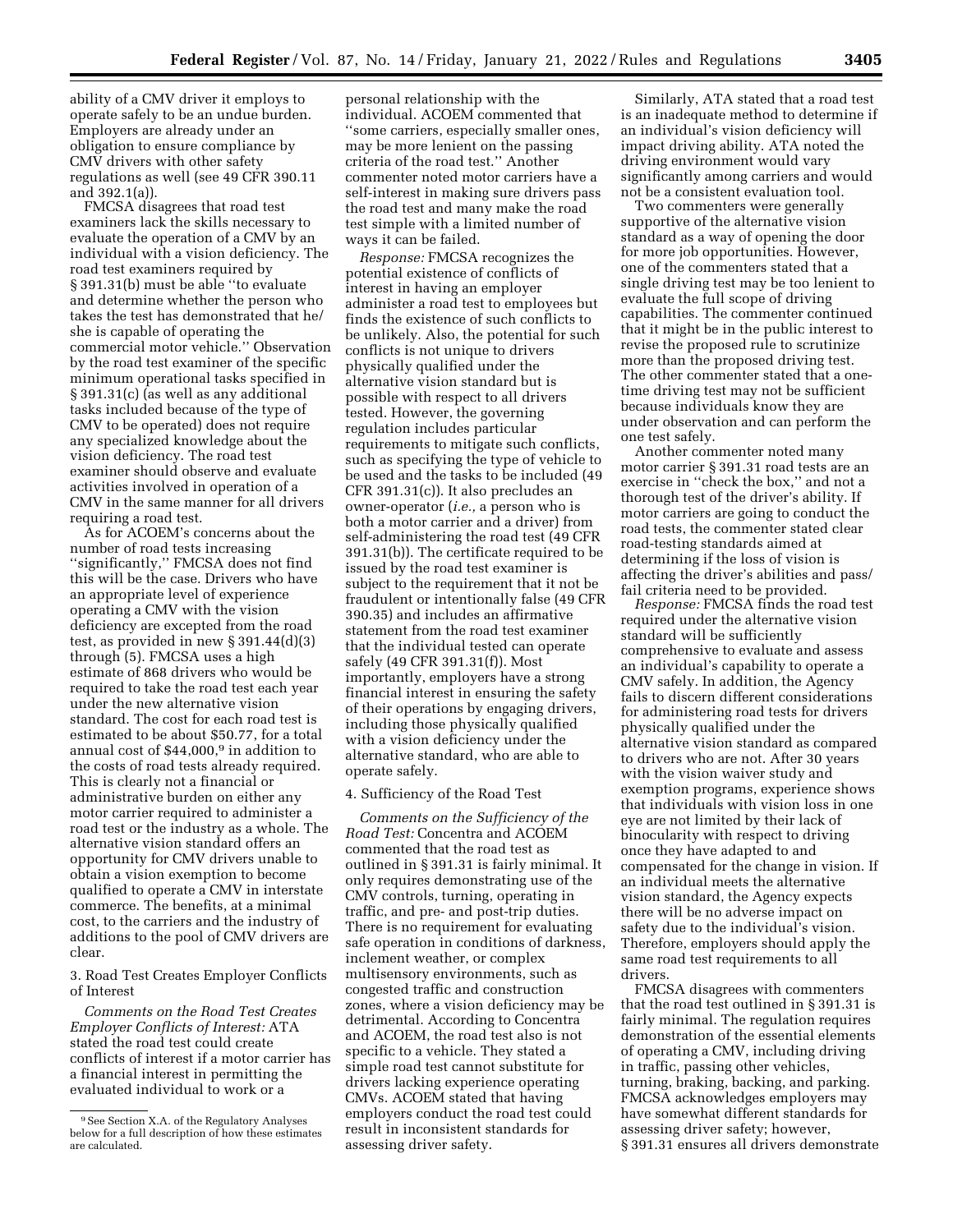the fundamental skills necessary to operate a CMV safely. As noted above, employers have a strong financial interest in ensuring they employ drivers who can operate a CMV safely.

As also noted above, the road test, contrary to commenters' assertions, does require the use of the specific type of vehicle that will be assigned to the individual to operate (see 49 CFR 391.31(c)). In addition, the applicable regulation requires that ''The motor carrier shall provide a road test form on which the person who gives the test shall rate the performance of the person who takes it at each operation or activity which is a part of the test'' (49 CFR 391.31(d)). If the road test is completed satisfactorily, the road test examiner must sign a certificate that states that it is the examiner's considered opinion that the individual has ''sufficient driving skill to operate safely'' (49 CFR 391.31(f)). The employer then retains both the road test form and the certificate (or a copy) in the driver qualification file required by 49 CFR 391.51, along with additional documentation that supports a determination that the individual can operate safely.

The road test, when required under the alternative vision standard, is only one of multiple regulatory elements that can work together to ensure that an individual physically qualified under the standard can operate a CMV safely. The alternative vision standard includes the additional safeguards of the collaborative physical qualification process by medical professionals and limiting certification to 12 months. All in all, the road test for individuals qualified under the alternative vision standard is one part of a comprehensive regulatory approach to ensure safe operations of a CMV.

### 5. Addition of a Driver Training Requirement

*Comments on the Addition of a Driver Training Requirement:* One commenter who supported the alternative vision standard stated a driving test should show proof that an individual qualified under the new standard can drive a CMV. However, the commenter did not agree with a one-time road test but stated a road test every year or every couple of years would suffice. The commenter continued that maybe there should be specialized training for individuals seeking certification under the alternative vision standard.

*Response:* FMCSA elects not to require any specialized training for individuals physically qualified under the alternative vision standard. The experience with the vision waiver and

exemption programs has not revealed the need for specialized training for drivers with a vision deficiency. As stated above, experience shows that individuals with vision loss in one eye are not limited by their lack of binocularity with respect to driving once they have adapted to and compensated for the change in vision. Also, the driver will be subject to periodic review. Once a driver is hired, the employer is required to review the driver's safety performance through the annual motor vehicle record review (49 CFR 391.25).

# *N. Review of an Individual's Safety Performance*

*NPRM:* FMCSA proposed that review of the safety performance of individuals medically certified under the alternative vision standard be performed by motor carriers in accordance with current regulatory requirements applicable to all drivers.

*Comments on the Review of an Individual's Safety Performance:* ATA stated it strongly opposes replacing the Agency review of an individual's driving record, as is done in the current exemption program, with the road test required in § 391.31. ACOEM commented that the MRB questioned in 2019 how a driver's safety record would be adequately assessed under an alternative vision standard, given that FMCSA reviews the driving safety record in the exemption program. ACOEM also stated the alternative vision standard shifts responsibility to the employer, who would be responsible for reviewing the safety record, which could result in inconsistent standards for assessing driver safety. Concentra made a similar comment.

*Response:* FMCSA does not find these comments persuasive and continues to find that the safety performance of individuals who are medically certified under the alternative vision standard should be evaluated in the same manner as that of other drivers. Motor carriers already routinely review and evaluate driving records for prospective and current employees, including employees with Federal vision exemptions. They must review both the motor vehicle records and the safety performance history, which must include accident information from previous employers for the prior 3 years when hiring a driver (49 CFR 391.23(a) and (d)). Motor carriers also must review motor vehicle records for all drivers annually (49 CFR 391.25). There is nothing different about evaluating a motor vehicle record for an individual medically certified under the alternative vision standard as compared

to any other driver. Motor carriers are also required to ensure compliance by drivers with all safety regulations (49 CFR 390.11) and that drivers are generally qualified to drive a CMV (49 CFR 391.11). Thus, reviewing the safety performance of individuals certified under the alternative vision standard presents nothing new or novel for motor carriers and does not add or change a responsibility for them.

As stated in the NPRM, the 3-year safe driving history criterion of the prior vision waiver study and exemption programs with FMCSA's review of the driving record has served its purpose and is no longer necessary (see 86 FR 2356–57). Finally, the MRB's 2021 recommendations supersede its 2019 recommendations.

### *O. Restricting Eligibility To Use the Alternative Vision Standard by Vehicle Type*

*NPRM:* FMCSA did not propose to restrict eligibility to use the alternative vision standard based on the type of vehicle an individual operates.

*Comments on Restricting Eligibility to Use the Alternative Vision Standard by Vehicle Type:* A commenter who is an ME was ''very concerned about changing the vision requirements.'' The commenter stated that most of the commenter's clients do not drive large CMVs, but rather drive delivery trucks, passenger vehicles, or emergency medical transport vehicles, which require ''decent vision'' for parking, maneuvering in traffic with lane changes, and driving in emergent conditions. The commenter suggested a ''carve out'' of eligibility to use the proposed alternative vision standard for individuals operating certain types of vehicles.

*Response:* FMCSA elects not to change the alternative vision standard based on this comment. The Agency continues to conclude that individuals who satisfy the alternative vision standard requirements do not create an increased risk of injury to themselves or others due to their vision and are physically qualified to operate any type of CMV safely. Neither the vision waiver study program nor the current exemption program restricted participation in the program based on the type of CMV the individual operated. Thus, the Agency has 30 years of experience evaluating individuals driving all types of CMVs. Commenters provided no new information or data that persuades the Agency to depart from its conclusion that the safety performance of individuals in the vision waiver study and the current exemption programs is at least as good as that of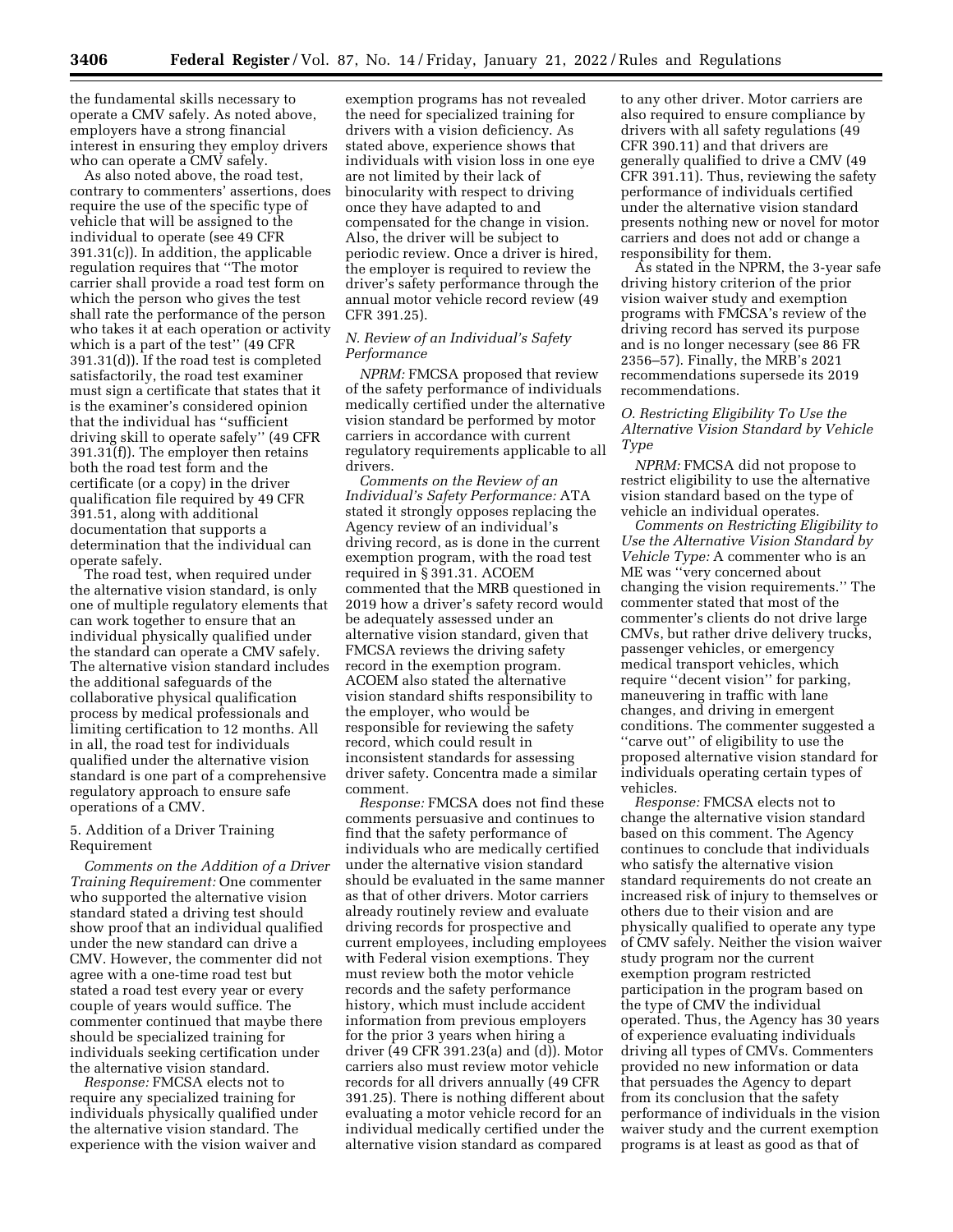the general population of CMV drivers, without regard to the type of vehicle operated. Accordingly, the Agency finds there is no available evidence to support holding individuals physically qualified under the alternative vision standard to a higher standard merely because of the type of CMV they operate.

### *P. The Alternative Vision Standard Creates More Employment Opportunities*

*NPRM:* FMCSA stated in the NPRM that eliminating the prohibition on certifying individuals who cannot meet either the current visual acuity or field of vision standard, or both, in one eye (without an exemption) would enable more qualified individuals to operate as interstate CMV drivers without compromising safety. Eliminating the exemption program criterion of 3 years of intrastate CMV driving experience with the vision deficiency would allow individuals who live in States that do not issue vision waivers to be physically qualified. In addition, individuals who live in a State that issues vision waivers would be able to begin a career as an interstate CMV driver more quickly and may have more employment opportunities. Previously qualified interstate CMV drivers who are no longer able to meet either the distant visual acuity or field of vision standard, or both, in one eye would be able to return sooner to operating interstate.

*Comments on the Alternative Vision Standard Creates More Employment Opportunities:* Just over 40 percent of commenters supporting the proposed alternative vision standard stated it will provide more job opportunities for individuals to become interstate CMV drivers or provide the opportunity for existing drivers to stay in the industry. For example, OOIDA stated that, in many cases, drivers with decades of experience without any at-fault crashes must leave the profession because of the economic obstacles associated with the Federal vision exemption criteria. ''The prolonged period of required intrastate driving can discourage these drivers from staying in the industry.'' OOIDA commented that the alternative vision standard will ''reduce barriers to entry for both active and future CMV drivers'' and ''allow safe and experienced drivers to stay on the road.'' Another commenter stated the alternative vision standard could allow thousands of drivers who do not meet the existing vision standard to begin operating CMVs in interstate commerce without the need for an exemption. A different commenter stated the alternative vision rule allows for a larger pool of qualified drivers without compromising safety,

and noted the country is short of drivers.

One commenter, a motor carrier, stated that the alternative vision standard would be good for the trucking industry and not increase danger to the public. The new standard would open the field to many drivers who do not have or have not been able to get a vision waiver. The commenter noted it would add two drivers with proven work ethic and ability to the company's interstate driving pool right off. Another commenter who is an ME has been unable to certify a few good drivers after they did not pass the vision standard. The commenter noted that it is difficult, particularly for local small businesses, to find qualified CDL operators.

Another commenter stated the proposed regulation has far reaching benefits. It would give individuals with vision that does not meet the existing outdated vision standard the opportunity to drive CMVs. It would boost the CMV driver industry; a boost that is needed now more than ever due to COVID–19. The rule also has the potential to bring greater efficiency to interstate commerce and the country in general. According to the commenter, it stands to reason that if fewer drivers are available it will take longer for goods to travel from place-to-place.

Six commenters who hold intrastate waivers stated they would benefit from being able to operate in interstate commerce. One of these commenters noted missing many good paying loads because of the intrastate restriction and further noted that eliminating it would increase the commenter's income greatly. Seven commenters supported the proposed alternative vision standard because it would either allow them to return to work as a CMV driver following an eye injury or give them the opportunity to become a CMV driver, which they did not have before due to poor vision in one eye.

Several commenters supported the alternative vision standard because the more individualized approach allows capable individuals to demonstrate their ability to operate a CMV safely. For example, the commenters stated the new standard is a step toward less discrimination in the workplace, inclusion of individuals with vision deficiencies, less frequent denial of job opportunities for individuals when a disability does not affect the ability to do the task at hand, and the opportunity for people to change their lives and to live more independently. Several more commenters noted specifically that the alternative vision standard would benefit older workers and especially older drivers with good work ethics and

millions of miles worth of experience that benefits the industry and motoring public.

In contrast, one commenter, who has been driving for more than 34 years, stated the vision standard should be left alone. The commenter continued that the proposed alternative vision standard could put a lot of good drivers off the road.

*Response:* FMCSA continues to conclude the alternative vision standard, with its more individualized approach, is more equitable than the current exemption program and will enable more qualified individuals to operate as interstate CMV drivers without an adverse impact on safety. However, FMCSA clarifies that the new standard will not have a substantial impact on the industry or the number of available drivers. Although the rule provides substantial benefits to some individuals and will be beneficial to motor carriers and the industry, the Agency estimates approximately 868 interstate drivers will be added each year due to the new standard.10

The commenter who stated the alternative vision standard could take good drivers off the road misunderstands this rule. This rule does not change the existing vision standard. FMCSA expects current Federal vision exemption holders, as well as grandfathered drivers, will satisfy the alternative vision standard because it includes requirements they should already meet. Therefore, drivers who are currently operating in interstate commerce should not fail to satisfy the vision physical qualification standards, unless their vision has deteriorated.

# *Q. Change to the Medical Examination Process in 49 CFR 391.43(b)(1)*

*NPRM:* FMCSA proposed to amend § 391.43(b)(1) by adding an ophthalmologist as a category of eye care professional who may perform the part of the physical qualification examination that involves visual acuity, field of vision, and the ability to recognize colors. Currently, the provision is limited to licensed optometrists.

*Comments on the Change to the Medical Examination Process in 49 CFR 391.43(b)(1):* ACOEM stated that the ''change allowing an ophthalmologist to complete the vision portion of the examination appears to be an oversight not previously identified and certainly makes sense. In fact, an ophthalmologist

<sup>10</sup>See Section X.A. of the Regulatory Analyses below for a full description of how this number is calculated.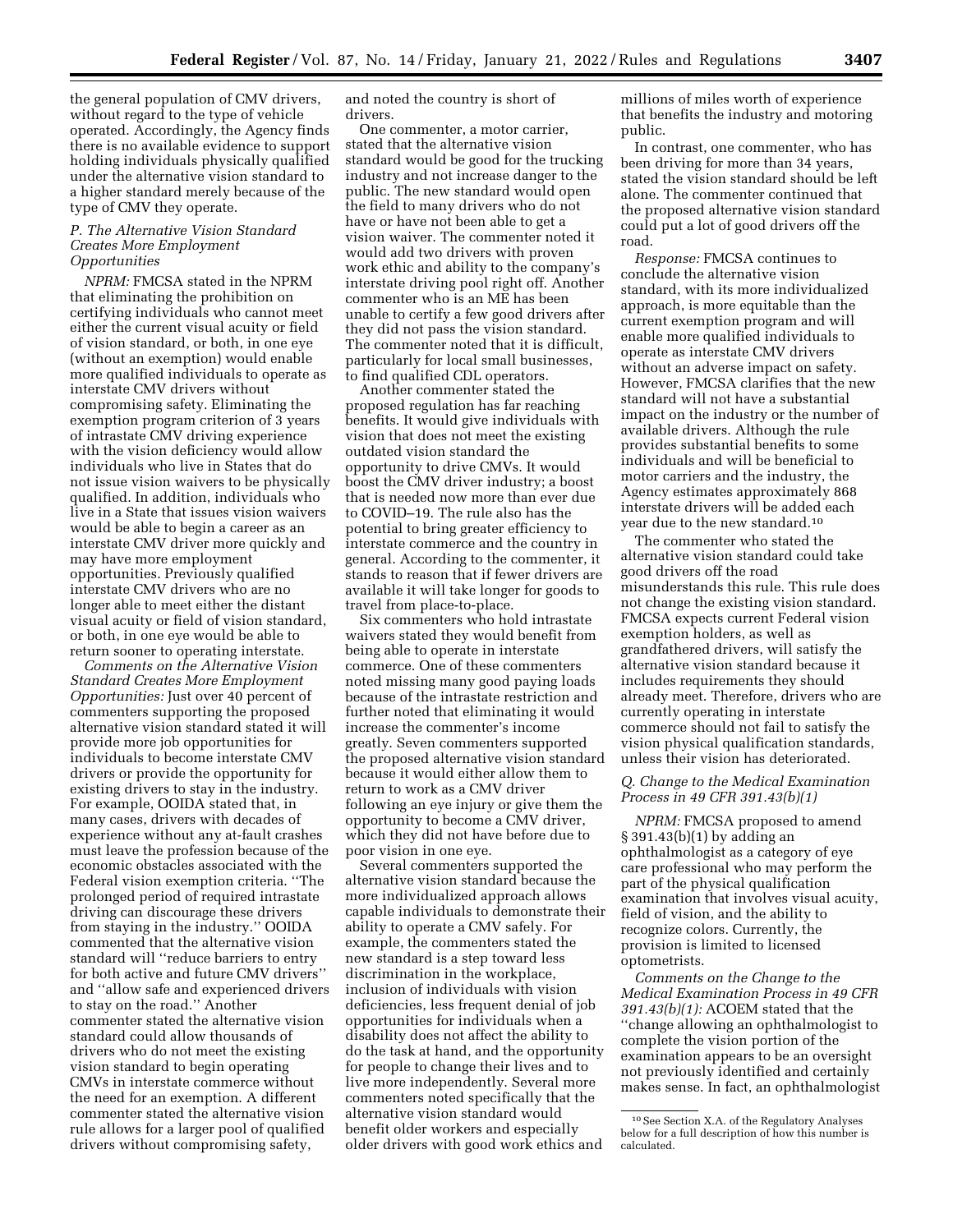may be preferred for complicated cases.''

*Response:* FMCSA adopts the changes to § 391.43(b)(1) as proposed in the NPRM with one minor change. FMCSA inserts ''licensed'' before optometrist for clarity and to conform to the existing regulatory text. FMCSA did not propose and declines to require the use of an ophthalmologist in any particular case.

#### *R. Outside the Scope of the Rulemaking*

*Comments to the NPRM Outside the Scope of the Rulemaking:* Rather than responding to the proposed rule, one commenter reported on the commenter's own driving record.

*Comments to the NOA Outside the Scope of the Rulemaking:* One commenter suggested consistent Federal vision requirements across all types of vehicles, including passenger vehicles. Another commenter stated that if FMCSA keeps adding more regulation the trucking business will fade away and that FMCSA does not have any concept of what a good regulation is. A different commenter stated that, with all that is going on in the trucking industry, FMCSA should be focusing on other concerns, such as truck parking. Finally, the AOA made suggestions that relate to the physical qualification standard for individuals who are treated with insulin to control diabetes mellitus.

*Response:* Because these comments are outside the scope of this rulemaking or are not responsive to the NPRM or NOA, no response from FMCSA is required. Commenters presenting an issue that is outside of the scope of this rulemaking may wish to consult § 389.31 for information on how to petition FMCSA to establish, amend, interpret, clarify, or withdraw a regulation to the extent such options relate to their concerns.

#### **VII. Changes From the NPRM**

This section describes changes relating to the alternative vision standard made in the final rule other than minor and editorial changes. The Agency discusses those changes in the Section-by-Section Analysis below. With respect to the Vision Evaluation Report, Form MCSA–5871, FMCSA describes all changes to the report because it is not discussed in the Section-by-Section Analysis.

### *A. Alternative Vision Standard*

FMCSA proposed an alternative vision standard for an individual ''who cannot satisfy either the distant visual acuity or field of vision standard, or both,'' in the existing vision standard in one eye. ACOEM commented the proposed vision standard seems to

allow any driver to meet the vision standard if one eye is at least 20/40 with or without corrective lenses. ACOEM continued that this would permit a driver who chooses not to obtain corrective lenses to use the proposed standard if the driver's vision in the better eye meets the existing vision standard. Concentra provided a similar comment. As discussed above, it was not the Agency's intent to change the scope of the current vision exemption program in this regard or to allow individuals who simply need corrective lenses to be physically qualified under the alternative vision standard.

FMCSA clarifies in the final rule that the alternative vision standard is applicable only if the worse eye does not meet the distant visual acuity standard with corrective lenses. FMCSA adds the limitation in § 391.41(b)(10)(ii) that a person who meets the requirements in § 391.44 is physically qualified to operate a CMV ''if the person does not satisfy, with the worse eye, either the distant visual acuity standard with corrective lenses or the field of vision standard, or both, in paragraph (b)(10)(i) of this section.'' The Agency makes conforming changes in the title of § 391.44, in paragraphs (a) and (c) of § 391.44, and in new § 391.45(f).

In paragraph (c) of § 391.44, FMCSA proposed, ''At least annually, but no later than 45 days after an ophthalmologist or optometrist signs and dates the Vision Evaluation Report, Form MCSA–5871, an individual who cannot satisfy either the distant visual acuity or field of vision standard, or both, in § 391.41(b)(10)(i) in one eye must be medically examined and certified by a medical examiner as physically qualified to operate a commercial motor vehicle in accordance with § 391.43.'' The sentence is long and not easy to follow. To improve readability, FMCSA removes the clause ''but no later than 45 days after an ophthalmologist or optometrist signs and dates the Vision Evaluation Report, Form MCSA–5871,'' and includes the substance in a new second sentence. To provide additional clarity, the Agency changes ''no later than'' to ''not more than'' 45 days. The second sentence reads, ''The examination must begin not more than 45 days after an ophthalmologist or optometrist signs and dates the Vision Evaluation Report, Form MCSA–5871.''

FMCSA proposed in § 391.44(c)(2)(iv) that an individual is not physically qualified to operate a CMV ''if there has not been sufficient time to allow the individual to adapt to and compensate for the change in vision.'' FMCSA has

determined a change to this requirement will help to clarify that there must a period for the individual to adapt to and compensate for the vision loss after the vision deficiency is deemed stable by a medical professional. Accordingly, FMCSA removes ''there has not been sufficient time'' and inserts ''sufficient time has not passed since the vision deficiency became stable.'' Section 391.44(c)(2)(iv) reads, ''The individual is not physically qualified to operate a commercial motor vehicle if sufficient time has not passed since the vision deficiency became stable to allow the individual to adapt to and compensate for the change in vision.''

#### *B. The Vision Evaluation Report, Form MCSA–5871*

For the final Vision Evaluation Report, Form MCSA–5871, FMCSA makes several editorial changes on page 1. The paragraph reminding that the report contains sensitive information moves to the footer and appears on every page. FMCSA changes the heading ''Instructions to the Individual'' to ''Information for the Individual'' and places the paragraph before the new heading ''Information for the Ophthalmologist or Optometrist.'' The style for the definition of monocular vision changes from a paragraph to a numerical list for consistency purposes. Other minor editorial and formatting changes are made throughout the report for clarity, consistency, or as a result of making the report a fillable document.

The Agency deletes ''(if applicable)'' after the request for a driver's license number because it is not necessary. All individuals obtaining a vision evaluation will have some type of driver's license.

In the ''Information for the Individual'' section, FMCSA changes "no later than" to "not more than" 45 calendar days to conform the report to the revised regulatory text. FMCSA deletes ''certified'' before ''medical examiner'' in this section, as well as in the ''Information for the Ophthalmologist or Optometrist'' section, because it is no longer necessary. All MEs have been required to be certified and listed on FMCSA's National Registry of Certified Medical Examiners for several years.

In the first paragraph under the new heading ''Information for the Ophthalmologist or Optometrist,'' FMCSA adds in the first sentence that the individual is being evaluated ''as part of the process'' to determine whether the individual meets FMCSA's vision standard. This change clarifies that the physical qualification of individuals to operate a CMV is a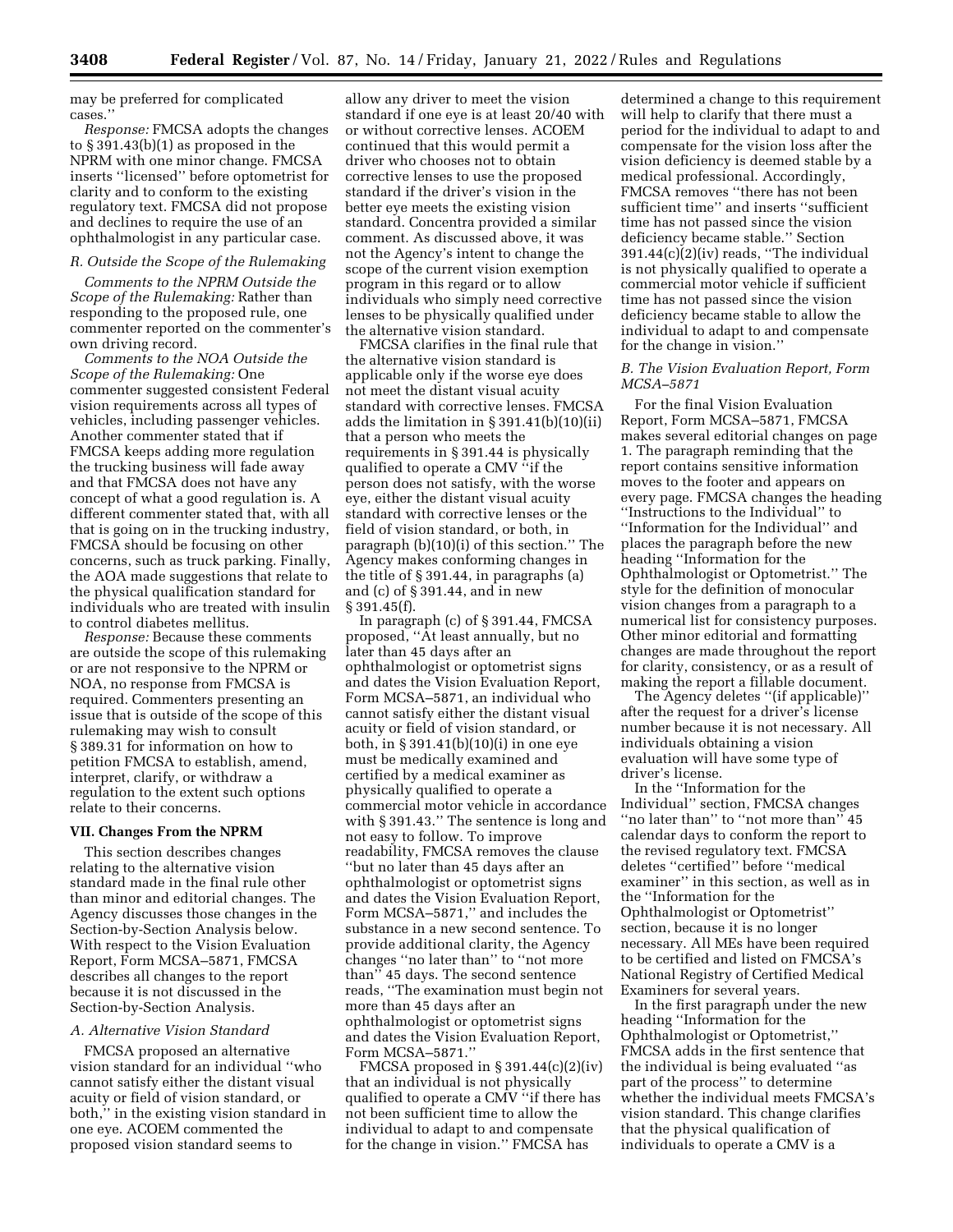process, and the vision evaluation is one part of the process. In the second sentence, after ''monocular vision,'' FMCSA adds ''as defined by FMCSA,'' to signal to the reader that FMCSA has its own definition of monocular vision. The Agency deletes the sentence that provided, ''Completion of this report does not imply that the ophthalmologist or optometrist is making a decision to qualify the individual to drive a commercial motor vehicle.'' Instead, in the last sentence, FMCSA changes the word ''Any'' to ''The'' and inserts the following quoted language to provide more clearly that the determination as to whether the individual ''meets the vision standard and'' is physically qualified is made by an ME. FMCSA makes other minor changes for clarity, grammar, and to delete the use of pronouns.

In paragraph (2) of FMCSA's definition of *monocular vision,* the Agency conforms the language to the regulatory text and current vision exemption program. It provides that *monocular vision* means the individual has, in the worse eye, distant visual acuity of less than 20/40 ''with corrective lenses.''

As the MRB recommended, FMCSA adds the alternative vision standard that individuals with monocular vision, as defined by FMCSA, must satisfy to be physically qualified. The Agency states that the standard is provided ''For general informational purposes only'' to ensure that ophthalmologists and optometrists understand that they do not determine whether the individual meets the alternative vision standard for medical certification to operate a CMV.

In question 3 on page 2 pertaining to distant visual acuity, FMCSA replaces ''(please provide both if applicable)'' with "(select N/A if there is no vision in an eye).'' The Agency adds boxes that can be checked to indicate distant visual acuity is not applicable when there is no vision in an eye.

With respect to question 7 on page 2, which asks if the individual has monocular vision as defined by FMCSA, the Agency includes a follow-up request. It provides, ''If yes, cause of the monocular vision (describe),'' which was question 8 in the draft report. FMCSA makes this change for consistency with the style for other follow-up questions in the report. FMCSA renumbers the following questions accordingly.

In question 8, ''When did the monocular vision begin?'' changes to ''Date the monocular vision began:'' for consistency with the style of other entries.

Question 10 relating to progressive eye conditions, which was question 13 in the draft report, follows the questions regarding monocular vision to consolidate the medical information on the report. All the medical opinions follow. Instead of providing information about progressive eye conditions in a table, the report now uses a narrative format. FMCSA adds a request for additional information if the condition is not stable.

As recommended by the MRB, the medical opinion regarding whether the vision deficiency is stable follows the information about progressive eye conditions as question 11. FMCSA adds a follow-up request in question 11 for the date the vision deficiency became stable if it is deemed stable. This change provides additional information for the ME regarding how long the vision deficiency has been stable. In question 12, the Agency conforms the language to the revised regulatory text and expands the medical opinion as recommended by the MRB. It reads, ''In your medical opinion, has sufficient time passed since the vision deficiency became stable to allow the individual to adapt to and compensate for the change in vision and to drive a commercial motor vehicle safely?''

FMCSA numbers the medical opinion asking if a vision evaluation is required more often than annually as question 13. FMCSA includes in the follow-up request not only how often a vision evaluation should be required, but why. FMCSA adds space to enter additional comments and instructions to attach additional pages as needed as a new question 14. Finally, FMCSA makes minor style changes to conform punctuation and formatting throughout the report.

The final Vision Evaluation Report, Form MCSA–5871, is available in the docket for this rulemaking. The Agency invites public comment on the report under the Paperwork Reduction Act as provided in the information collection, titled ''Medical Qualification Requirements,'' discussed in section X.F. below. Comments should be submitted to OIRA at OMB as provided in the **ADDRESSES** section above.

### **VIII. International Impacts**

Motor carriers and drivers are subject to the laws and regulations of the countries in which they operate unless an international agreement states otherwise. Drivers and carriers should be aware of the regulatory differences among nations. Pursuant to the terms of the 1998 medical reciprocity agreement with Canada, the United States will notify Canada that it has adopted an

alternative vision standard and propose the countries review their applicable vision standards to determine whether they remain equivalent.

### **IX. Section-by-Section Analysis**

This section-by-section analysis provides changes from the proposed rule. FMCSA discusses regulatory changes first in numerical order, followed by changes to Agency guidance.

#### *A. Regulatory Provisions*

# Section 391.31—Road Test

FMCSA adopts § 391.31(f) as proposed and removes the driver's social security number, the driver's license number, and the State of issuance of the driver's license from the Certification of Road Test. The Agency adopts paragraph (h) as proposed but adds the control number (2126–0072) provided by OMB for the information collection.

Section 391.41—Physical Qualifications for Drivers

FMCSA adopts § 391.41(b)(10) as proposed but adds a limitation to clarify when the alternative vision standard is applicable. Specifically, the Agency adds the limitation in § 391.41(b)(10)(ii) that a person is physically qualified to operate a CMV who meets the requirements in § 391.44, ''if the person does not satisfy, with the worse eye, either the distant visual acuity standard with corrective lenses or the field of vision standard, or both, in paragraph (b)(10)(i) of this section.''

Section 391.43—Medical Examination; Certificate of Physical Examination

FMCSA adds in § 391.43(b)(1) that an ophthalmologist may perform the vision part of the physical qualification examination as proposed. FMCSA also inserts the word ''licensed'' before optometrist to conform with the existing regulation.

Section 391.44—Physical Qualification Standards for an Individual Who Does Not Satisfy, With the Worse Eye, Either the Distant Visual Acuity Standard With Corrective Lenses or the Field of Vision Standard, or Both

FMCSA changes the title of § 391.44 and introductory paragraphs (a) and (c) to conform to the change in § 391.41(b)(10)(ii). Specifically, FMCSA clarifies the alternative vision standard is applicable to an individual ''who does not satisfy, with the worse eye, either the distant visual acuity standard with corrective lenses or the field of vision standard, or both,'' in renumbered § 391.41(b)(10)(i).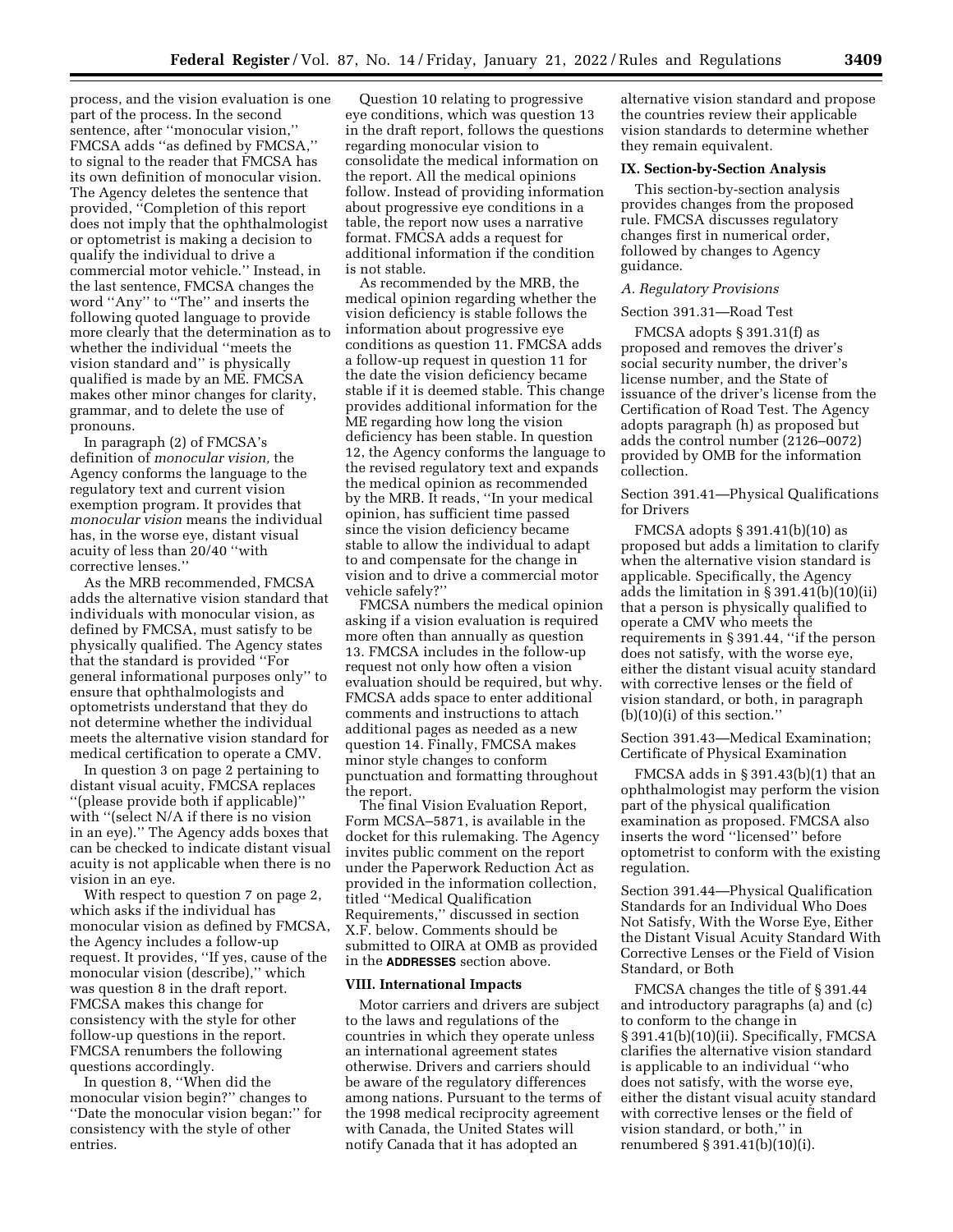In introductory paragraph (b), the Agency inserts the word ''licensed'' before optometrist for consistency and clarity. In paragraph (b)(2), FMCSA replaces ''his or her'' with ''the ophthalmologist or optometrist's.''

To improve readability in introductory paragraph (c), FMCSA removes the clause ''but no later than 45 days after an ophthalmologist or optometrist signs and dates the Vision Evaluation Report, Form MCSA–5871,'' and includes the substance in a new second sentence. To provide additional clarity, the Agency changes ''no later than'' to ''not more than'' 45 days. The second sentence reads, ''The examination must begin not more than 45 days after an ophthalmologist or optometrist signs and dates the Vision Evaluation Report, Form MCSA–5871.''

FMCSA makes clarifying changes to paragraph (c)(2)(iv). FMCSA removes ''there has not been sufficient time'' and inserts ''sufficient time has not passed since the vision deficiency became stable.'' The paragraph reads, ''The individual is not physically qualified to operate a commercial motor vehicle if sufficient time has not passed since the vision deficiency became stable to allow the individual to adapt to and compensate for the change in vision.''

FMCSA makes minor changes in

paragraph (d). In paragraph (d)(3)(ii)(A), FMCSA inserts ''in the specific'' before excepted interstate commerce to remind the reader that only interstate commerce excepted by either § 390.3T(f) or § 391.2 satisfies the requirements of the regulation. FMCSA changes a citation in paragraph (d)(4) from ''§ 391.41(b)(10)'' to " $\S$  391.41(b)(10)(i)" to clarify that the existing vision standard is being referenced. In addition, the Agency makes a tense change from ''holds'' to ''held.'' FMCSA also makes a tense change in paragraph (d)(5) from ''is'' to ''was.''

Section 391.45—Persons Who Must Be Medically Examined and Certified

FMCSA makes conforming changes to § 391.45(f). It provides, in relevant part, any driver ''who does not satisfy, with the worse eye, either the distant visual acuity standard with corrective lenses or the field of vision standard, or both, in § 391.41(b)(10)(i)'' must be recertified at least every 12 months.

# Section 391.51—General Requirements for Driver Qualification Files

FMCSA adopts § 391.51(b)(3) as proposed, which provides the driver qualification file must include the written statement from the motor carrier and certification from the driver required by § 391.44(d)(3).

Section 391.64—Grandfathering for Certain Drivers Who Participated in a Vision Waiver Study Program

FMCSA proposed to change the title of § 391.64 to remove a reference to a prior diabetes waiver study program; however, that change was made in a different rule (86 FR 35637 (July 7, 2021)). Otherwise, FMCSA adopts § 391.64 as proposed. This section provides that this rule does not apply to individuals certified under § 391.64(b) for 1 year from the effective date of this rule. After 1 year, any MEC, Form MCSA–5876, issued under § 391.64(b) will be void.

#### *B. Guidance*

This rule amends a regulation that has associated guidance. Such guidance does not have the force and effect of law, is strictly advisory, and is not meant to bind the public in any way. Conformity with guidance is voluntary. Guidance is intended only to provide information to the public regarding existing requirements under the law or FMCSA policies. Guidance does not alter the substance of a regulation.

# Appendix A to Part 391—Medical Advisory Criteria

FMCSA removes section II.J., Vision: § 391.41(b)(10), in the Medical Advisory Criteria of appendix A to part 391 in its entirety as proposed.

#### Guidance for § 391.41

Guidance for specific regulations is available through the Guidance Portal on FMCSA's website. The Agency revises the guidance to Question 3 for § 391.41<sup>11</sup> to reflect the changes made by this rule as proposed. FMCSA conforms the language to the number of medical conditions that are not subject to an ME's judgment (*i.e.,* two medical conditions), and removes ''vision'' from the list of conditions for which an ME has no discretion. In addition, FMCSA changes ''physical examinations'' to ''physical qualification examinations'' to reflect current Agency terminology. Finally, the Agency removes the following quoted language that provides the ME is knowledgeable about whether ''a particular condition would interfere with the driver's ability to operate a CMV safely.'' In its place, FMCSA inserts ''the driver's physical condition is adequate to enable the driver to operate the vehicle safely.'' The inserted language aligns with the requirements

in 49 U.S.C. 31136(a)(3) and reflects that each of FMCSA's physical qualification standards has different regulatory requirements regarding how an ME is to evaluate a condition. The guidance for Question 3 reads as follows:

*Question 3:* What are the physical qualification requirements for operating a CMV in interstate commerce?

*Guidance:* The physical qualification regulations for drivers in interstate commerce are found at § 391.41. Instructions to medical examiners performing physical qualification examinations of these drivers are found at § 391.43.

The qualification standards cover 13 areas, which directly relate to the driving function. All but two of the standards require a judgment by the medical examiner. A person's qualification to drive is determined by a medical examiner who is knowledgeable about the driver's functions and whether the driver's physical condition is adequate to enable the driver to operate the vehicle safely. In the case of hearing and epilepsy, the current standards are absolute, providing no discretion to the medical examiner. However, drivers who do not meet the current requirements may apply for an exemption as provided by 49 CFR part 381.

#### **X. Regulatory Analyses**

*A. Executive Order (E.O.) 12866 (Regulatory Planning and Review), E.O. 13563 (Improving Regulation and Regulatory Review), and DOT Regulatory Policies and Procedures* 

FMCSA has considered the impact of this final rule under E.O. 12866 (58 FR 51735 (Oct. 4, 1993)), Regulatory Planning and Review; E.O. 13563 (76 FR 3821 (Jan. 21, 2011)), Improving Regulation and Regulatory Review; and DOT's regulatory policies and procedures. OIRA within OMB has determined that this final rule is not a significant regulatory action under section 3(f) of E.O. 12866, as supplemented by E.O. 13563, and does not require an assessment of potential costs and benefits under section 6(a)(3) of E.O. 12866. Accordingly, OMB has not reviewed it under that E.O. The Agency has determined that the final rule results in cost savings.

The Regulatory Impact Assessment follows:

#### Baseline for the Analysis

Drivers who do not satisfy, with the worse eye, either the existing distant visual acuity standard with corrective lenses or the field of vision standard, or both, may apply to FMCSA for an

<sup>11</sup>Agency identifier FMCSA–MED–391.41–Q3, available at *[https://www.fmcsa.dot.gov/medical/](https://www.fmcsa.dot.gov/medical/driver-medical-requirements/what-are-physical-qualification-requirements-operating-cmv)  [driver-medical-requirements/what-are-physical](https://www.fmcsa.dot.gov/medical/driver-medical-requirements/what-are-physical-qualification-requirements-operating-cmv)[qualification-requirements-operating-cmv](https://www.fmcsa.dot.gov/medical/driver-medical-requirements/what-are-physical-qualification-requirements-operating-cmv)* (last accessed Sept. 7, 2021).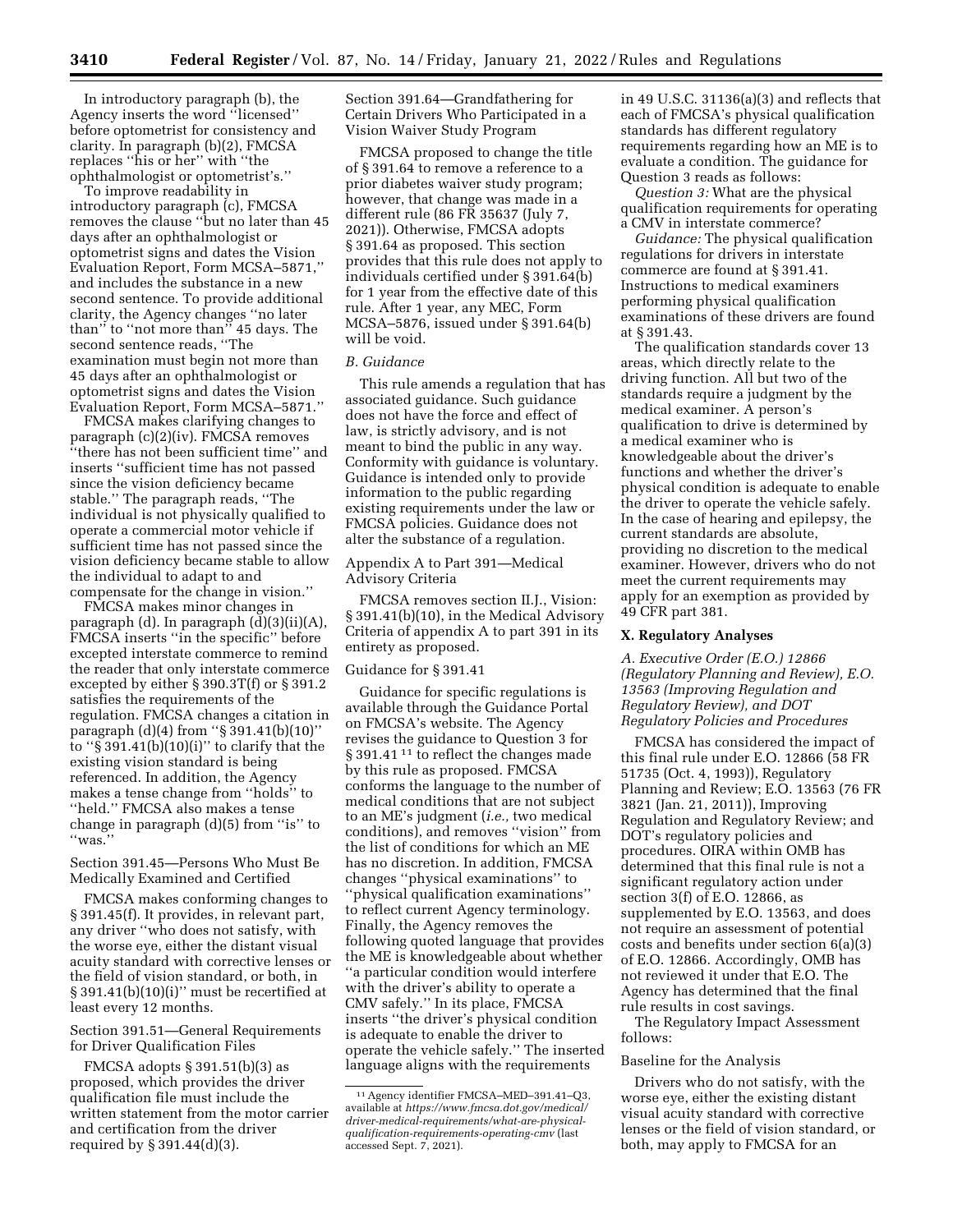exemption from the standard to operate CMVs in interstate commerce (49 CFR part 381, subpart C). To do so, the driver must submit a letter of application and supporting documents to enable FMCSA to evaluate the safety impact of the exemption.12 Currently, FMCSA grants exemptions to applicants who meet specific criteria, including stable vision and experience safely operating a CMV with the vision deficiency. Since the inception of the vision exemption program, the predominant reason for denial of an exemption is less than 3 years of experience operating with the vision deficiency. The Agency must ensure that the exemption will likely achieve a level of safety that is equivalent to or greater than the level that would be achieved by complying with the regulations.

If an exemption is granted, the driver must meet certain conditions to maintain the exemption. The driver must receive an annual vision evaluation by an ophthalmologist or optometrist and an annual physical qualification examination by an ME. In addition, the Agency must monitor the implementation of each exemption and immediately revoke an exemption if: The driver fails to comply with the terms and conditions; the exemption has resulted in a lower level of safety than was maintained before the exemption; or continuation of the exemption would not be consistent with the goals and objectives of the Federal Motor Carrier Safety Regulations (49 CFR 381.330).

FMCSA monitors vision-exempted drivers on a quarterly basis. If any potentially disqualifying information is identified, FMCSA will request a copy of the violation or crash report from the driver. Should the violation be disqualifying, FMCSA will revoke the exemption immediately.

Currently, 1,967 drivers hold vision exemptions.13 Compared to all interstate CMV drivers operating in the United States in 2019 (4 million, including 3.4 million who hold CDLs),<sup>14</sup> these drivers represent less than 0.1 percent of the population.15 There are approximately 1,806 grandfathered drivers.16 FMCSA checks the driving records of grandfathered drivers to determine if they continue to operate CMVs safely.

Impact of the Final Rule: Physical Qualification and Road Test

# Physical Qualification

As a result of this final rule, an individual who does not satisfy, in the worse eye, either the existing distant visual acuity standard with corrective lenses or field of vision standard, or both, can be physically qualified without applying for or receiving an exemption. The individual will still have to receive a vision evaluation by an ophthalmologist or optometrist. The ophthalmologist or optometrist will complete the Vision Evaluation Report, Form MCSA–5871.

For those who obtain an MEC, Form MCSA–5876, this action may represent a streamlined process compared to the requirements of the vision exemption program in that the driver will not need to compile and submit the letter of application and supporting documentation to FMCSA, or respond to any subsequent requests for information. However, it is possible that the ME could issue a certificate that is valid for a shorter time to monitor the condition. In such circumstances, under the vision exemption program, the applicant would likely not receive an exemption. For those who do not obtain an MEC, Form MCSA–5876, the result may or may not have been the same under the vision exemption program.

This final rule will result in the discontinuation of the Federal vision exemption program. Instead, the physical qualification determination of individuals in, or who would be applying to, the exemption program will be made by an ME, who is trained and qualified to make such determinations, considering the information received in the Vision Evaluation Report, Form MCSA–5871, from the ophthalmologist or optometrist.

#### Road Test

Instead of requiring 3 years of intrastate driving experience with the vision deficiency as in the current exemption program, individuals physically qualified under the alternative vision standard for the first time must complete a road test before operating in interstate commerce. The road test will be conducted by motor carriers in accordance with the road test already required by § 391.31.

As described in the NPRM, individuals will be excepted from the road test requirement if they have 3 years of intrastate or specific excepted interstate CMV driving experience with the vision deficiency, hold a valid Federal vision exemption, or are medically certified under § 391.64(b). These individuals have already demonstrated they can operate a CMV safely with the vision deficiency. FMCSA finds that a road test is an appropriate indicator of an individual's ability to operate a CMV safely with the vision deficiency. Thus, the Agency expects there will be no adverse impact on safety from eliminating the intrastate driving experience criterion. When the Federal Highway Administration (FHWA), the predecessor agency to FMCSA, adopted the road test in § 391.31, it stated that the interests of CMV safety would be promoted by ensuring drivers have demonstrated their skill by completing the road test (35 FR 6458, 6450 (Apr. 22, 1970)).

The intrastate driving experience criterion has the limitation that some States do not have waiver programs through which drivers can obtain the driving experience necessary to meet the criteria of the Federal vision exemption program. The removal of the 3-year experience criterion under this final rule will more readily allow these individuals to operate in interstate commerce. However, the current number of exemption holders, grandfathered drivers, and applicants denied exemptions annually represents less than 1 percent of all interstate CMV drivers.

The Agency expects this final rule will be safety neutral. FMCSA notes that, although it will no longer directly monitor the safety performance of drivers, motor carriers will continue to monitor individuals' safety performance when hiring drivers and during the annual inquiry and review of the driving record required by §§ 391.23 and 391.25, respectively.

### Costs

FMCSA estimates that the final rule will result in incremental cost savings of approximately \$1.6 million annually from the elimination of the Federal vision exemption program and contract expenditures (Table 1). As described in detail below, FMCSA also accounts for

<sup>&</sup>lt;sup>12</sup> A copy of the application template is available in the docket and at *[https://www.fmcsa.dot.gov/](https://www.fmcsa.dot.gov/sites/fmcsa.dot.gov/files/docs/regulations/medical/driver-medical-requirements/10451/vision-exemption-package-0918.pdf) [sites/fmcsa.dot.gov/files/docs/regulations/medical/](https://www.fmcsa.dot.gov/sites/fmcsa.dot.gov/files/docs/regulations/medical/driver-medical-requirements/10451/vision-exemption-package-0918.pdf)  [driver-medical-requirements/10451/vision](https://www.fmcsa.dot.gov/sites/fmcsa.dot.gov/files/docs/regulations/medical/driver-medical-requirements/10451/vision-exemption-package-0918.pdf)[exemption-package-0918.pdf](https://www.fmcsa.dot.gov/sites/fmcsa.dot.gov/files/docs/regulations/medical/driver-medical-requirements/10451/vision-exemption-package-0918.pdf)* (last accessed Aug. 19, 2021).

<sup>13</sup>FMCSA data as of August 5, 2021.

<sup>14</sup>FMCSA 2020 Pocket Guide to Large Truck and Bus Statistics, available at *[https://](https://www.fmcsa.dot.gov/sites/fmcsa.dot.gov/files/2020-10/FMCSA%20Pocket%20Guide%202020-v8-FINAL-10-29-2020.pdf) [www.fmcsa.dot.gov/sites/fmcsa.dot.gov/files/2020-](https://www.fmcsa.dot.gov/sites/fmcsa.dot.gov/files/2020-10/FMCSA%20Pocket%20Guide%202020-v8-FINAL-10-29-2020.pdf) [10/FMCSA%20Pocket%20Guide%202020-v8-](https://www.fmcsa.dot.gov/sites/fmcsa.dot.gov/files/2020-10/FMCSA%20Pocket%20Guide%202020-v8-FINAL-10-29-2020.pdf)* 

<sup>&</sup>lt;sup>15</sup> Compared to all (interstate and intrastate) CMV drivers, 6.8 million, or CDL drivers, 4.9 million, the percentage is even lower.

<sup>16</sup>The provisions of 49 CFR 391.41(b)(10) do not apply to drivers who were in good standing on March 31, 1996 in a vision waiver study program; provided, they meet certain conditions (49 CFR 391.64(b)). This figure may not represent active drivers.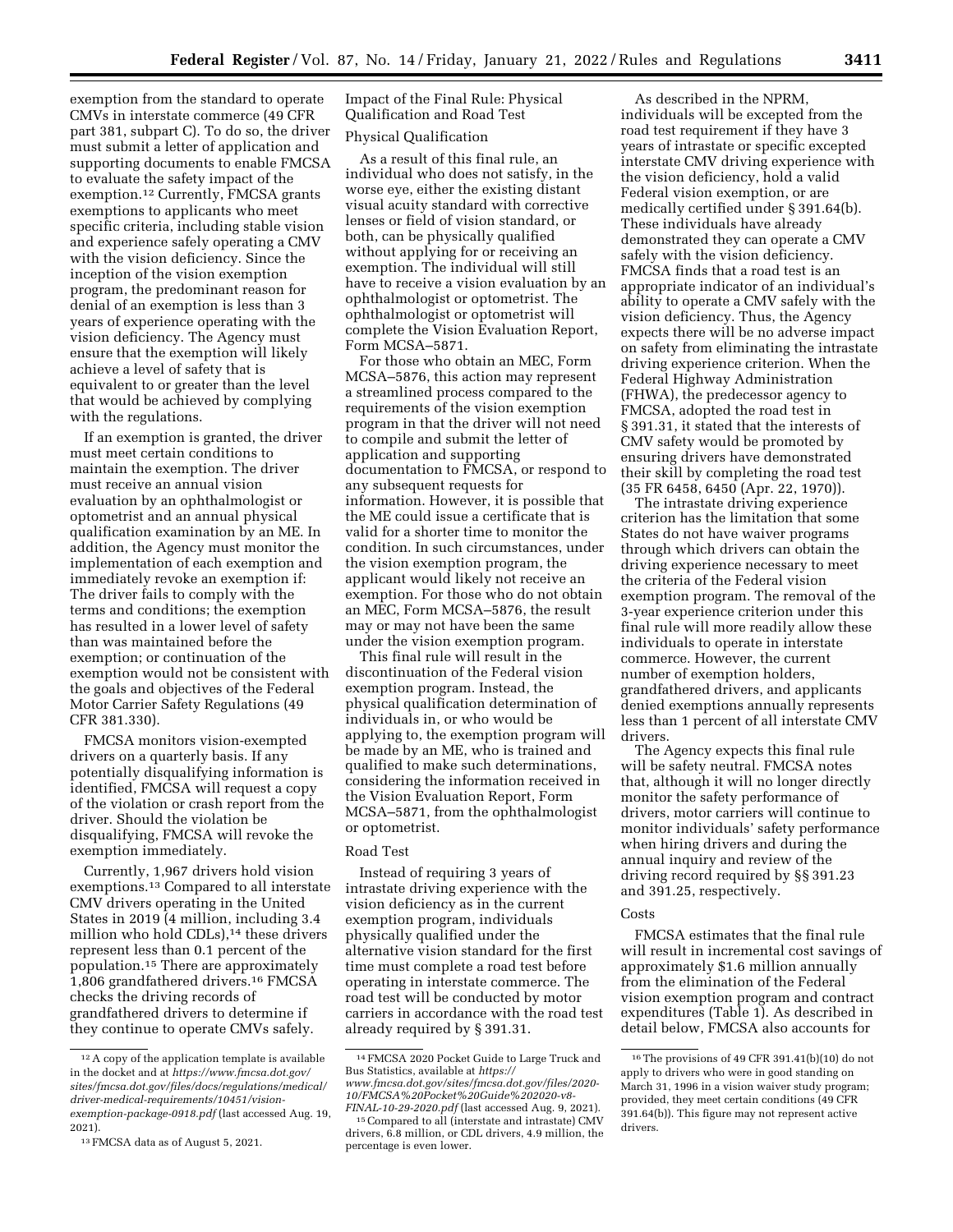the annual cost of the road test requirement at approximately \$44,000.

TABLE 1—COST SAVINGS: FEDERAL VISION EXEMPTION PROGRAM CONTRACT AND ROAD TEST

[2020 dollars]

| Fiscal year                         | Contract<br>$\text{cost}^{(a)}$ <sub>(b)</sub>             | Road test                              | Total                                                     |
|-------------------------------------|------------------------------------------------------------|----------------------------------------|-----------------------------------------------------------|
| 2022-2023<br>2023-2024<br>2024-2025 | (\$1,596,375)<br>(1,644,267)<br>(1,693,595)<br>(1.744.402) | \$44,048<br>44,048<br>44,048<br>44,048 | (\$1,552,327)<br>(1,600,219)<br>1,649,547)<br>(1,700,354) |

 $^{(a)}$  For years 2022–2023, 2023–2024, and 2024–2025, FMCSA estimated an average contract cost increase of 3 percent and extrapolated based on the percent increase of previous years.

(b)The program contract estimate for 2021–2022 was adjusted to 2020 dollars from the value of \$1,577,268 in 2019 dollars used in the NPRM. FMCSA applied a multiplier of 1.012114, extracted from the Bureau of Economic Analysis Gross Domestic Product (GDP) Implicit Price Deflator series from December 21, 2020. The GDP deflator for 2020 of 113.625 divided by the deflator of 112.265 for 2019 is equal to 1.012114.  $$1,577,268 \times 1.012114 = $1,596,375.$ 

The 1,967 current vision exemption holders will no longer have to apply for exemptions and potential drivers who would not qualify for an exemption because they do not have 3 years of intrastate driving experience may meet the alternative vision standard and be able to operate a CMV in interstate commerce. This rule leads to a reduction in burden, as drivers will no longer be required to create and assemble the substantial amount of information and documentation necessary to apply for or renew an exemption, or to respond to subsequent requests for information. However, the affected population is small (less than 1 percent of CMV drivers), and the relative advantages for these individuals are unlikely to affect market conditions in the truck and bus industries.

FMCSA estimates that the road test will result in a total annual cost impact

of \$44,000 (Table 2). There will be approximately 868 drivers requiring a road test under § 391.44 each year. This number is the average of new applications for the vision exemption program FMCSA received over years 2018 through 2020.17 FMCSA recognizes this is a high estimation and overstates the burden associated with the road test. While some of the individuals will already be required to obtain a road test under § 391.31, in the absence of the requirement in § 391.44(d), FMCSA lacks internal data to estimate how many individuals will already be required to obtain a road test. Therefore, FMCSA opted for a conservative approach of assuming all 868 individuals would require a road test.

As described above, motor carriers will be responsible for administering the

test to the drivers, which is estimated to

take 0.55 hours (33 minutes). For the hourly wage rates, FMCSA used \$31 for the drivers 18 (Table 3) and \$61 for the motor carrier's compliance officer.19

# TABLE 2—ROAD TEST COST **CALCULATIONS** [2020 dollars]

| Drivers/Motor carriers                | 868      |
|---------------------------------------|----------|
| Test Hours                            | 0.55     |
| Driver Wage                           | \$30.95  |
| Subtotal                              | \$14,770 |
| Compliance Officer Wage <sup>20</sup> | \$61.35  |
| Subtotal                              | \$29.278 |
| Sum                                   | \$44.048 |

**Note:** Totals may not sum due to rounding.

| Occupational title                            | <b>BLS</b> standard<br>occupation<br>code | North American Industry<br><b>Classification System</b><br>(NAICS) occupational<br>designation | Total<br>employees | Median hourly<br>base wage | Fringe<br>benefit<br>rate $(c)$ | Median hourly<br>base wage +<br>fringe<br>benefits |
|-----------------------------------------------|-------------------------------------------|------------------------------------------------------------------------------------------------|--------------------|----------------------------|---------------------------------|----------------------------------------------------|
| Heavy and Tractor-Trailer<br>Truck Drivers.   | 53-3032                                   | All Industry                                                                                   | 1,797,710          | \$22.66                    | 52%                             | \$34.47                                            |
| Light Truck Drivers                           | 53-3033                                   | All Industry                                                                                   | 929.470            | 17.81                      | 52%                             | 27.09                                              |
| Bus drivers, school and or<br>special client. | 53-3052                                   | All Industry                                                                                   | 162,850            | 22.07                      | 52%                             | 33.57                                              |
| Bus drivers, transit and<br>intercity.        | 53-3058                                   | All Industry                                                                                   | 431.986            | 15.54                      | 52%                             | 23.64                                              |

TABLE 3—WAGE RATES FOR CMV TRUCK DRIVERS

17 In 2018 there were 1,073 applicants, in 2019 there were 1,030, and in 2020 there were 500

 $((1,073 + 1,030 + 500) \div 3 = 868)$ .<br><sup>18</sup> Department of Labor (DOL), Bureau of Labor Statistics (BLS). Occupational Employment and Wages, May 2020, 53–0000 Transportation and Material Moving Occupations. Available at *[https://](https://www.bls.gov/oes/current/oes530000.htm)  [www.bls.gov/oes/current/oes530000.htm](https://www.bls.gov/oes/current/oes530000.htm)* (last accessed Aug. 26, 2021).

19 DOL, BLS. Occupational Employment and Wages, May 2020, 13–1041 Compliance Officers. Available at *[https://www.bls.gov/oes/current/](https://www.bls.gov/oes/current/oes131041.htm) [oes131041.htm](https://www.bls.gov/oes/current/oes131041.htm)* (last accessed Aug. 26, 2021).

20 In addition to the fringe benefit rate of 52

percent, FMCSA also applied an overhead rate of 27 percent to the compliance officer's wage. The Agency used industry data gathered for the Truck Costing Model developed by the Upper Great Plains Transportation Institute, North Dakota State University (Berwick, Farooq. Truck Costing Model for Transportation Managers. North Dakota State University. Upper Great Plains Transportation

Institute. Aug. 2003. Appendix A, pp. 42–47. Available at: *[http://www.mountain-plains.org/pubs/](http://www.mountain-plains.org/pubs/pdf/MPC03-152.pdf)  [pdf/MPC03-152.pdf](http://www.mountain-plains.org/pubs/pdf/MPC03-152.pdf)* (last accessed Aug. 20, 2021)). Research conducted for this model found an average cost of \$0.107 per mile of CMV operation for management and overhead, and \$0.39 per mile for labor, indicating an overhead rate of 27 percent  $(27\% = $0.107 \div $0.39$  (rounded to the nearest whole percent)).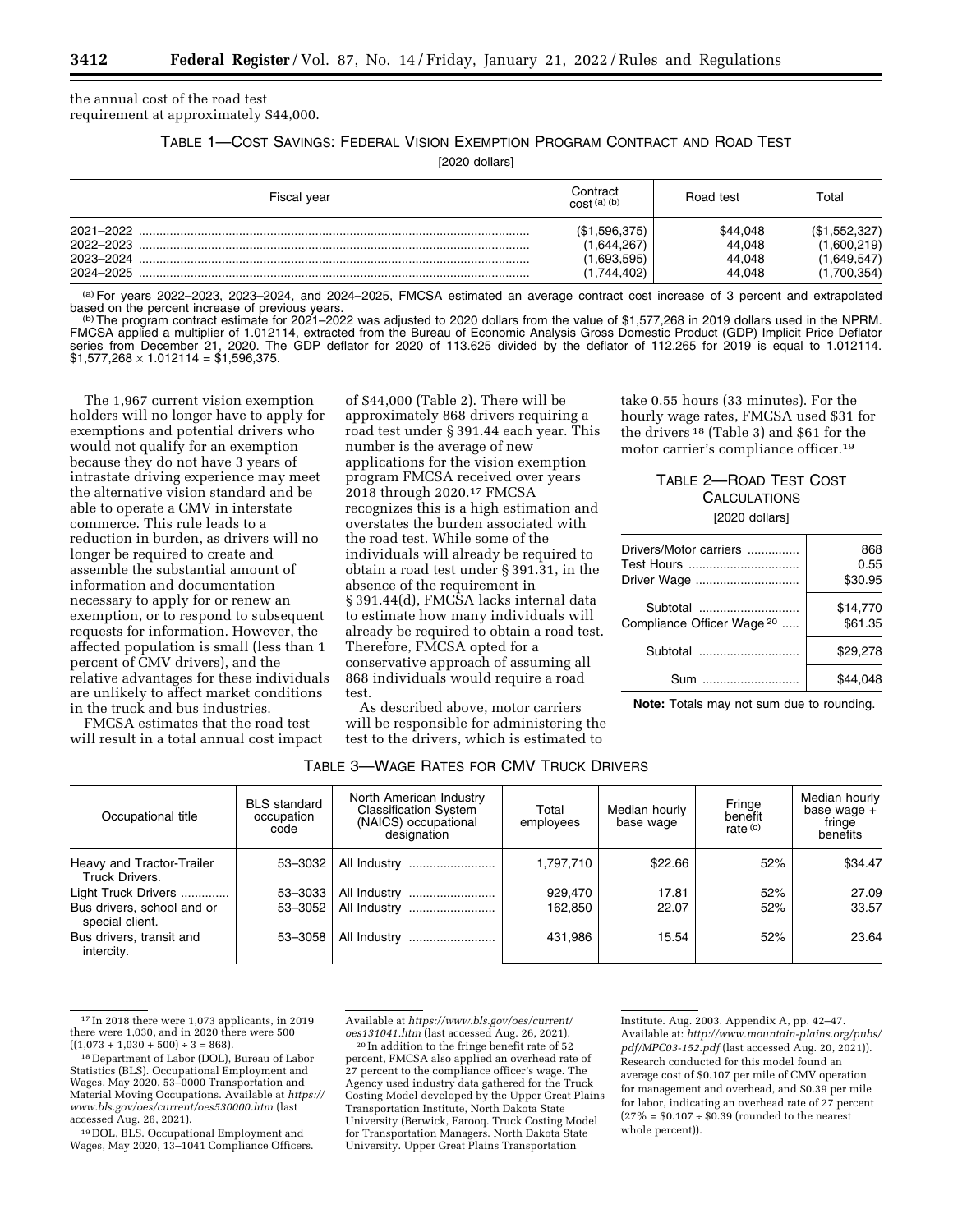| Occupational title   | <b>BLS</b> standard<br>occupation<br>code | North American Industry<br><b>Classification System</b><br>(NAICS) occupational<br>designation | Total<br>employees | Median hourly<br>base wage | Fringe<br>benefit<br>rate $(c)$ | Median hourly<br>base wage +<br>fringe<br>benefits |
|----------------------|-------------------------------------------|------------------------------------------------------------------------------------------------|--------------------|----------------------------|---------------------------------|----------------------------------------------------|
| Weighted Driver Wage |                                           |                                                                                                |                    |                            |                                 | 30.95                                              |

### TABLE 3—WAGE RATES FOR CMV TRUCK DRIVERS—Continued

(c) DOL, BLS. ''Employer Cost of Employee Compensation Dec. 2020 News Release,'' Table 4: Employer Costs for Employee Compensation for private industry workers by occupational and industry group. Available at *<https://www.bls.gov/news.release/pdf/ecec.pdf>* (last accessed Nov. 2, 2020). The fringe benefit rate is the ratio of hourly wage for average hourly wage for a private industry worker and the associated hourly benefit rate (52% = 13.78 ÷ \$26.45 (rounded to the nearest whole percent)). FMCSA does not apply an overhead rate to the driver's hourly wage, as the road test occurs prior to being employed.

Although the Agency acknowledges there are motor carriers employing multiple drivers who would be certified under the new alternative vision standard, FMCSA lacks data to estimate the exact number of motor carriers impacted by this rule. Therefore, to ensure the inclusion of all affected motor carriers, FMCSA opted for a conservative approach of assuming a 1:1 ratio of drivers per motor carrier, making \$44,000 a likely overestimate. Additionally, there may be some drivers medically certified under the new alternative vision standard who are also motor carriers, in which case the test must be given by a person other than themselves (49 CFR 391.31(b)). FMCSA treats the impacts on these drivers as equivalent to those of all affected drivers. Using this approach, the Agency estimates the cost for each road test at \$50.77.21

### Benefits

Eliminating the prohibition on certifying individuals who do not satisfy, in the worse eye, either the existing visual acuity standard with corrective lenses or field of vision standard, or both, without an exemption will enable more qualified individuals to operate as interstate CMV drivers without compromising safety. These drivers are relieved of the time and paperwork burden associated with applying for or renewing an exemption.22 The alternative vision standard allows previously qualified interstate CMV drivers who are no longer able to satisfy, in the worse eye, either the existing distant visual acuity standard with corrective lenses or field of vision standard, or both, to return sooner to operating interstate. Additional employment opportunities may also result from the removal of the 3 years of intrastate driving experience

22As discussed below in section X.F. with respect to the information collection titled ''Medical Qualification Requirements,'' FMCSA attributes 2,236 annual burden hours at a cost of \$67,486 for drivers to request and maintain a vision exemption. The final rule eliminates this entire burden.

requirement, which is a criterion of the current exemption program. Drivers who do not have 3 years of intrastate driving experience may meet the alternative vision standard and be able to operate a CMV in interstate commerce. A one-time road test is less burdensome on drivers than obtaining 3 years of intrastate driving experience. It also addresses the consideration that many drivers live in States that do not issue vision waivers. The road test provides more drivers the opportunity to operate a CMV.

Regarding risk, the Agency expects no changes in risk resulting from the very small number of additional individuals affected by this final rule relative to those of the baseline. Therefore, FMCSA considers this final rule to be safety neutral.

### *B. Congressional Review Act*

This final rule is not a *major rule* as defined under the Congressional Review Act (5 U.S.C. 801–808).23

# *C. Regulatory Flexibility Act (Small Entities)*

The Regulatory Flexibility Act (RFA) (5 U.S.C. 601 *et seq.*), as amended by the Small Business Regulatory Enforcement Fairness Act of 1996,<sup>24</sup> requires Federal agencies to consider the effects of the regulatory action on small business and other small entities and to minimize any significant economic impact. The term ''small entities'' comprises small businesses and not-for-profit organizations that are independently owned and operated and are not dominant in their fields, and governmental jurisdictions with

populations of less than 50,000 (5 U.S.C. 601(6)). Accordingly, DOT policy requires an analysis of the impact of all regulations on small entities, and mandates that agencies strive to lessen any adverse effects on these businesses.

This rule affects drivers and motor carriers. Drivers are not considered small entities because they do not meet the definition of a small entity in section 601 of the RFA. Specifically, drivers are considered neither a small business under section 601(3) of the RFA, nor are they considered a small organization under section 601(4) of the RFA.

The Small Business Administration (SBA) defines the size standards used to classify entities as small. SBA establishes separate standards for each industry, as defined by the NAICS. This rule will affect many different industry sectors in addition to the Transportation and Warehousing sector (NAICS sectors 48 and 49); for example, the Construction sector (NAICS sector 23), the Manufacturing sector (NAICS sectors 31, 32, and 33), and the Retail Trade sector (NAICS sectors 44 and 45). Industry groups within these sectors have size standards for qualifying as small based on the number of employees (*e.g.,* 500 employees), or on the amount of annual revenue (*e.g.,*  \$27.5 million in revenue). To determine the NAICS industries potentially affected by this rule, FMCSA crossreferenced occupational employment statistics from the BLS with NAICS industry codes. A maximum of 868 motor carriers will be impacted in a given year. Even if all affected motor carriers were small and operated in the same NAICS code, it is unlikely that this rule will impact a substantial number of small entities.

The RFA does not define a threshold for determining whether a specific regulation results in a significant impact. However, the SBA, in guidance to government agencies, provides some objective measures of significance that the agencies can consider using. One measure that could be used to illustrate a significant impact is revenue costs,

 $^{21} \left(\$61.35 \times 0.55\right) + \left(\$30.95 \times 0.55\right) = \$50.77.$ 

<sup>23</sup>A *major rule* means any rule that OMB finds has resulted in or is likely to result in (a) an annual effect on the economy of \$100 million or more; (b) a major increase in costs or prices for consumers, individual industries, Federal agencies, State agencies, local government agencies, or geographic regions; or (c) significant adverse effects on competition, employment, investment, productivity, innovation, or on the ability of United States-based enterprises to compete with foreignbased enterprises in domestic and export markets  $(5 \text{ U.S.C. } 804(2))$ .

<sup>24</sup>Public Law 104–121, 110 Stat. 857 (Mar. 29, 1996), 5 U.S.C. 601 note.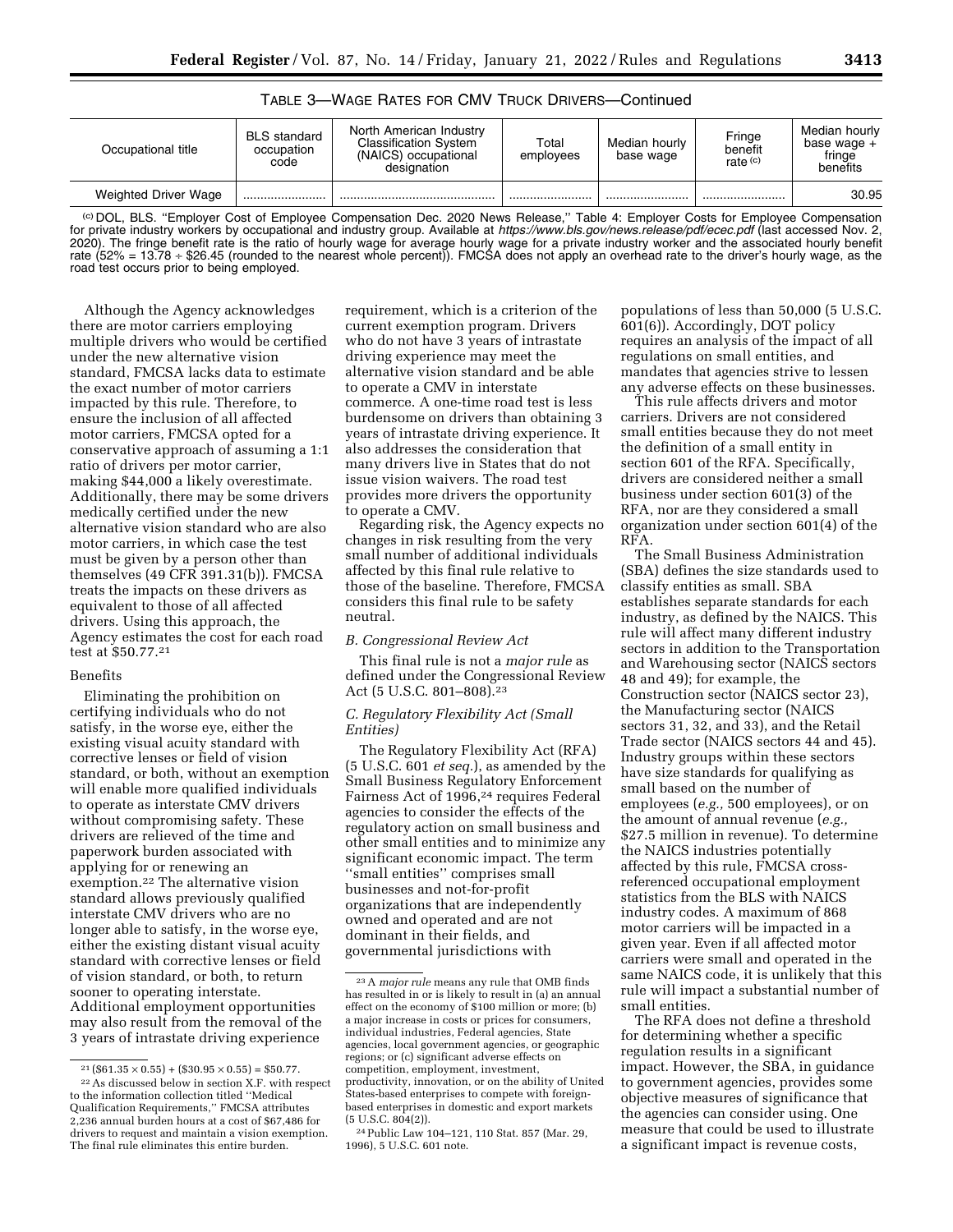specifically, if the cost of the regulation exceeds 1 percent of the average annual revenues of small entities in the sector. Given the rule's average annual perentity impact of \$33.74,25 a small entity would need to have average annual revenues of less than \$3,374 to experience an impact greater than 1 percent of average annual revenue. This is an average annual revenue that is smaller than would be required for a firm to support one employee; therefore, this action will not result in a significant impact.

Consequently, I certify that this action will not have a significant economic impact on a substantial number of small entities.

# *D. Assistance for Small Entities*

In accordance with section 213(a) of the Small Business Regulatory Enforcement Fairness Act of 1996,26 FMCSA wants to assist small entities in understanding this final rule so they can better evaluate its effects on themselves and participate in the rulemaking initiative. If the final rule will affect your small business, organization, or governmental jurisdiction and you have questions concerning its provisions or options for compliance; please consult the person listed under **FOR FURTHER INFORMATION CONTACT**.

Small businesses may send comments on the actions of Federal employees who enforce or otherwise determine compliance with Federal regulations to the SBA's Small Business and Agriculture Regulatory Enforcement Ombudsman and the Regional Small Business Regulatory Fairness Boards. The Ombudsman evaluates these actions annually and rates each agency's responsiveness to small business. If you wish to comment on actions by employees of FMCSA, call 1–888–REG– FAIR (1–888–734–3247). DOT has a policy regarding the rights of small entities to regulatory enforcement fairness and an explicit policy against retaliation for exercising these rights.

*E. Unfunded Mandates Reform Act of 1995* 

The Unfunded Mandates Reform Act of 1995 (2 U.S.C. 1531–1538) requires Federal agencies to assess the effects of their discretionary regulatory actions. In particular, the Act addresses actions

that may result in the expenditure by a State, local, or Tribal government, in the aggregate, or by the private sector of \$170 million (which is the value equivalent of \$100 million in 1995, adjusted for inflation to 2020 levels) or more in any 1 year. Although this final rule will not result in such an expenditure, the Agency discusses the effects of this rule elsewhere in this preamble.

#### *F. Paperwork Reduction Act*

The Paperwork Reduction Act of 1995 (44 U.S.C. 3501–3520) requires that an agency consider the impact of paperwork and other information collection burdens imposed on the public. An agency is prohibited from collecting or sponsoring an information collection, as well as imposing an information collection requirement, unless it displays a valid OMB control number (5 CFR 1320.8(b)(3)(vi)).

This final rule impacts an existing information collection request (ICR) titled ''Medical Qualification Requirements'' (OMB control number 2126–0006), and a new ICR titled ''391.31 Road Test Requirement'' (OMB control number 2126–0072). The ICRs will be discussed separately below, followed by a discussion of the net information collection and reporting burdens of the final rule. FMCSA will submit a copy of the final rule to OIRA at OMB for review and approval of the information collections.

1. Information Collection Requests

a. Medical Qualification Requirements ICR

This final rule revises the existing approved Medical Qualification Requirements ICR (OMB control number 2126–0006), which expires on December 31, 2024. FMCSA seeks approval for the revision of the ICR due to the Agency's development of this rule, which includes the use of the Vision Evaluation Report, Form MCSA–5871.

*Title:* Medical Qualification

Requirements.

*OMB Control Number:* 2126–0006. *Type of Review:* Revision of a currently approved information

collection.

*Summary:* In this final rule, FMCSA establishes an alternative vision standard for individuals who do not satisfy, with the worse eye, either FMCSA's existing distant visual acuity standard with corrective lenses or the field of vision standard, or both, in renumbered 49 CFR 391.41(b)(10)(i) to be physically qualified to operate a CMV in interstate commerce under specified conditions. The alternative

vision standard uses a collaborative process for physical qualification. Before an individual may be medically certified under the alternative vision standard, the individual must have a vision evaluation conducted by an ophthalmologist or optometrist. The ophthalmologist or optometrist records the findings from the vision evaluation and provides specific medical opinions on the Vision Evaluation Report, Form MCSA–5871. Then, an ME performs an examination, considers the information provided on the report, and determines whether the individual meets the alternative vision standard, as well as FMCSA's other physical qualification standards. If the ME determines the individual meets the physical qualification standards, the ME may issue an MEC, Form MCSA–5876, for a maximum of 12 months. The Vision Evaluation Report, Form MCSA–5871, supports safety by ensuring that CMV drivers are physically qualified to operate trucks and buses on our Nation's highways.

*Response to comments:* The NPRM served as the 60-day notice for the information collection revision and requested public comment on the draft Vision Evaluation Report, Form MCSA– 5871, and information collection. FMCSA received no substantive comments regarding the report, or the burden associated with the information collection, in response to the NPRM. As discussed above in sections V.B. and C., the MRB recommended minor changes to the report and FMCSA published an NOA seeking comment on the recommendations. FMCSA again received no substantive comments regarding the report or burden of the information collection. Section VII.B. above describes all the changes made to the report in the final rule. With respect to the information collection burden, FMCSA adds requests on the report for a date and a couple of words to explain why a progressive eye condition is not stable and the rationale when a vision evaluation is needed more frequently than annually. However, FMCSA finds that the minor changes to the Vision Evaluation Report, Form MCSA–5871, do not require revision of FMCSA's time estimate to complete the report. FMCSA finds no basis from the comments to change the analysis of the burden for the information collection.

*Burden estimates:* Because of this final rule, FMCSA adds a new information collection (IC–8 Qualifications of Drivers; Vision Standard) to the existing ICR for an ophthalmologist or optometrist to complete a Vision Evaluation Report, Form MCSA–5871. FMCSA estimates

<sup>25</sup>The motor carrier's wage is estimated at \$61.35, as described in more detail in the Regulatory Impact Assessment. The motor carrier would spend 30 minutes administering the road test, and 3 minutes on the associated paperwork, leading to a total of 33 minutes, or 0.55 hours. 0.55 hours  $\times$  \$61.35 = \$33.74.

<sup>26</sup>Public Law 104–121, 110 Stat. 857, 858 (Mar. 29, 1996), 5 U.S.C. 601 note.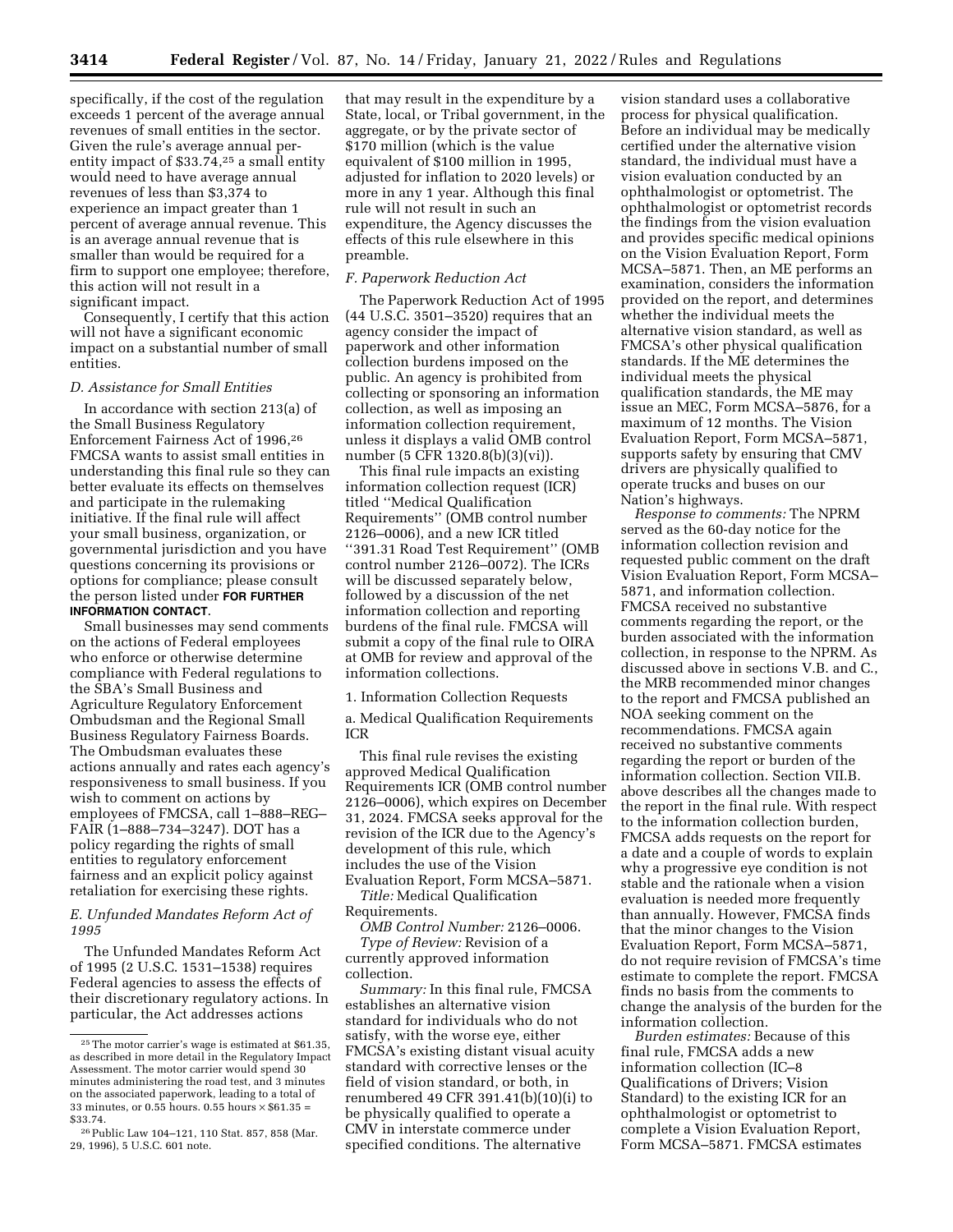that ophthalmologists and optometrists will complete 4,641 reports annually and that it will take them 8 minutes to complete a report. Thus, the estimated annual burden hours associated with the information collection is 619 hours  $(4,641$  forms  $\times$  8 minutes per form  $\div$  60 minutes = 619 hours, rounded to the nearest whole hour). At an average hourly labor cost of \$84.22 for optometrists,27 the estimated salary cost associated with this information collection is \$52,130 (\$84.22 hourly labor costs  $\times$  619 hours = \$52,130, rounded to the nearest dollar).

*Estimated number of respondents:*  4,641 ophthalmologists and optometrists.

*Estimated responses:* 4,641. *Frequency:* At least annually. *Estimated burden hours:* 619. *Estimated cost:* \$52,130.

The alternative vision standard eliminates the need for the Federal vision exemption program and the related information collection (IC–3a). The vision exemption program requires individuals to submit personal, health, and driving information during the application process. In addition, motor carriers must copy and file the vision exemption in the driver qualification file. FMCSA attributes, in the OMBapproved supporting statement for IC– 3a, 2,236 annual burden hours at a cost of \$67,486 to obtain and maintain a vision exemption, which is eliminated by this rule.

The net effect of this rule on this ICR is a reduction in burden hours of 1,617 hours (619 hours related to the Vision Evaluation Report, Form MCSA–5871  $-2,236$  hours related to the current vision exemption program  $= -1,617$ . In addition, the net effect of the rule with respect to costs is a reduction of \$15,356  $($52,130$  related to the report  $-$67,486$ related to the current vision exemption  $program = -\$15,356$ .

The revised total annual estimated burden associated with the Medical Qualification Requirements ICR that reflects the addition of the information collection for the Vision Evaluation Report, Form MCSA–5871, and elimination of the Federal vision exemption program is as follows.

*Total estimated number of respondents:* 6,226,330 CMV drivers, motor carriers, MEs, treating clinicians, ophthalmologists, and optometrists.

*Total estimated responses:*  35,545,790.

*Total estimated burden hours:*  2,705,862.

*Total estimated cost:* \$194,994,040.

Additional information for the assumptions, calculations, and methodology summarized above is provided in the supporting statement for the Medical Qualification Requirements ICR. The supporting statement is available in the docket for this rulemaking.

#### b. 391.31 Road Test Requirement ICR

FMCSA establishes a new 391.31 Road Test Requirement ICR. The ICR estimates the paperwork burden motor carriers incur to comply with the reporting and recordkeeping tasks required for the road test associated with 49 CFR 391.31. FMCSA has not previously accounted for the burden associated with § 391.31 road tests; accordingly, the ICR accounts for the burden. The ICR includes the incremental burden for motor carriers associated with § 391.31 road tests due to this final rule.

*Title:* 391.31 Road Test Requirement. *OMB Control Number:* 2126–0072. *Type of Review:* Approval of a new

information collection.

*Summary:* The road test provision in § 391.31 provides an individual must not drive a CMV until the individual has successfully completed a road test and has been issued a certificate of driver's road test. It was adopted by FHWA in 1970 (35 FR 6458, 6462 (Apr. 22, 1970)). At that time, FHWA stated that the interests of CMV safety would be promoted by ensuring drivers have demonstrated their skill by completing a road test (35 FR 6459). The related requirement in § 391.51 that the motor carrier include information relating to the road test in the driver qualification file was also adopted in 1970 (35 FR 6465). The information documents the driver's ability to operate a CMV safely.

Sections 391.31 and 391.51 are based on the authority of the Motor Carrier Act of 1935 28 (1935 Act) and the Motor Carrier Safety Act of 1984 29 (1984 Act), both as amended. The 1935 Act, as codified at 49 U.S.C. 31502(b), authorizes the Secretary to prescribe requirements for the qualifications of employees of a motor carrier and the safety of operation and equipment of a motor carrier. The 1984 Act, as codified at 49 U.S.C. 31136, provides concurrent authority to regulate drivers, motor carriers, and vehicle equipment. Section 31136(a) requires the Secretary to issue regulations on CMV safety, including regulations to ensure that CMVs are operated safely. The Secretary has discretionary authority under 49 U.S.C.

31133(a)(8) to prescribe recordkeeping and reporting requirements. The Administrator of FMCSA is delegated authority under 49 CFR 1.87 to carry out the functions vested in the Secretary by 49 U.S.C. Chapters 311 and 315 as they relate to CMV operators, programs, and safety.

Motor carriers must ensure each driver has the skill to operate a CMV safely. The information collected and maintained by motor carriers in each driver qualification file related to the road test substantiates the driver can operate a CMV safely and the motor carrier has fulfilled its regulatory requirements. It also aids Federal and State safety investigators in assessing the qualifications of drivers.

Public interest in highway safety dictates that employers hire drivers who can safely operate CMVs amid the various physical and mental demands of truck and bus driving. Section 391.31 requires a motor carrier to conduct a road test when the motor carrier hires a new driver. The motor carrier is required to rate the performance of the driver during the test on a road test form. If the road test is successfully completed, the motor carrier completes a certificate of driver's road test and provides a copy to the driver. Motor carriers may maintain the required road test form and certificate electronically or via paper copy. The motor carrier must retain the signed road test form and the signed certificate in the driver qualification file. Generally, driver qualification files must be maintained at the motor carrier's principal place of business. Neither the road test form nor the certificate is routinely submitted to FMCSA. A motor carrier would only make the information available when requested by an FMCSA or State safety investigator for an investigation or audit.

As indicated above, there are three reporting and recordkeeping tasks motor carriers perform regarding the road test required by § 391.31 when they hire a new driver. The three tasks are:

1. The motor carrier completes and signs the road test form while the driver performs a pre-trip inspection and the driving portion of the road test (49 CFR 391.31(d)).

2. If the driver successfully passes the road test, the motor carrier completes a certificate of driver's road test in substantially the form prescribed in § 391.31(f) (49 CFR 391.31(e)) and gives the driver a copy (49 CFR  $391.31(g)$ ).

3. The motor carrier retains in the driver qualification file the original signed road test form and the original, or a copy, of the signed certificate of driver's road test (49 CFR 391.31(g)(1) and (2)).

*Response to comments:* The NPRM served as the 60-day notice for the

<sup>27</sup>An hourly wage rate for ophthalmologists is not available.

<sup>28</sup>Public Law 74–255, 49 Stat. 543 (Aug. 9, 1935). 29Public Law 98–554, 98 Stat. 2829 (Oct. 30, 1984).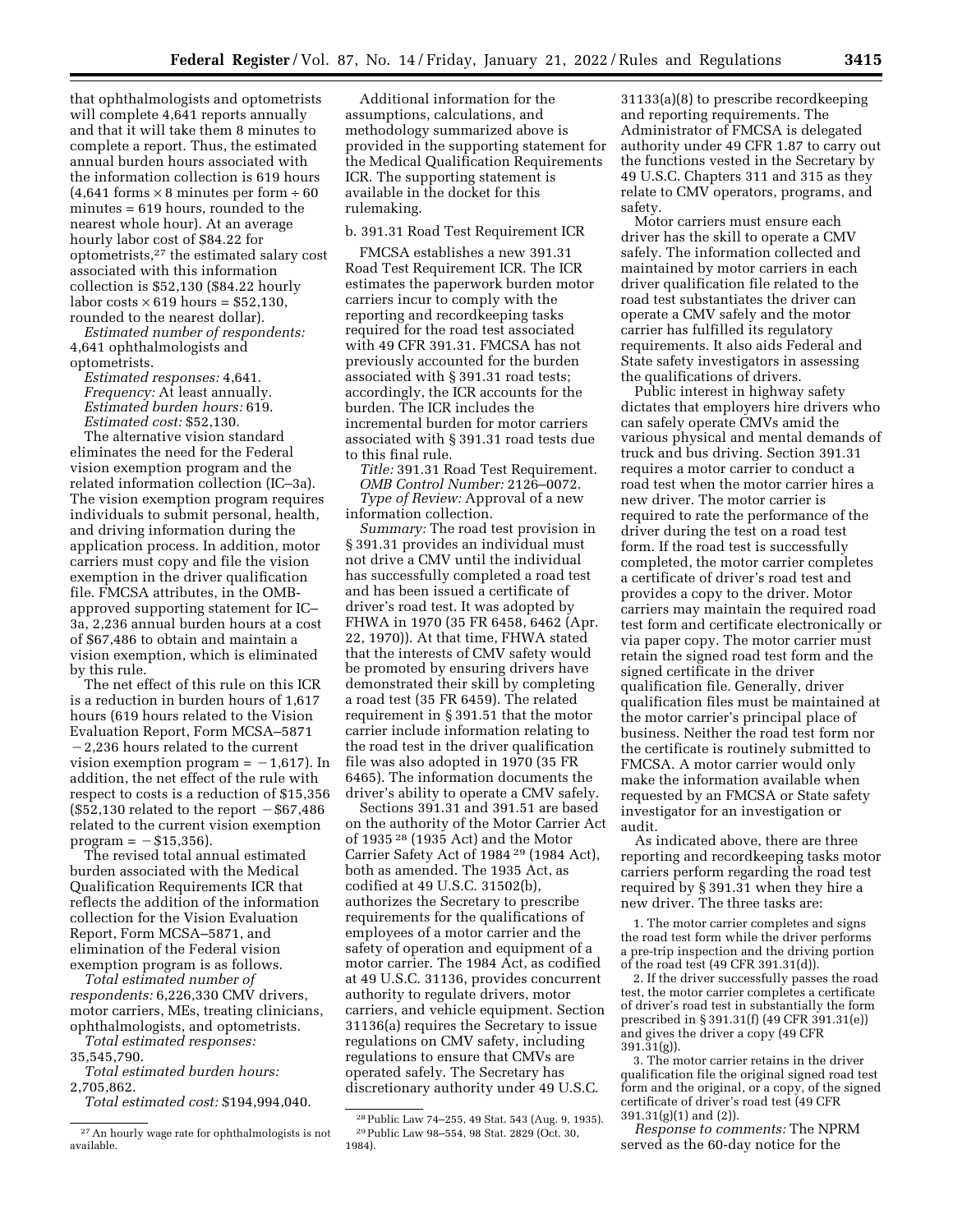information collection and requested public comment on it. FMCSA received no substantive comments regarding the burden associated with the information collection in response to the NPRM. However, ATA referenced ''a 30-minute road test,'' which is consistent with FMCSA's estimate for the road test. ACOEM expressed general concern that the number of employer-required road tests would significantly increase due to the alternative vision standard but provided no specific data or number. FMCSA finds no basis from the comments to change the analysis of the burden for the information collection.

*Burden estimates:* To estimate the total burden hours, FMCSA multiplies the number of respondents by the hourly burden per response. FMCSA estimates a burden of 30 minutes for the motor carrier to complete the road test form while conducting the road test. Should the driver successfully pass the road test, FMCSA assumes it will take the motor carrier 2 minutes to complete the certification of driver's road test and an additional 1 minute to store documents in the driver qualification file.

To estimate costs, FMCSA assumes a compliance officer will be the person who will complete the road test form and associated certificate, and a file clerk will be the person who will store the documents. The median salary for a compliance officer is \$61.35 per hour. The median salary for a file clerk is \$29.42 per hour.

The ICR estimates the informationcollection burden incurred by motor carriers associated with the § 391.31 road test in two circumstances. The first is when the road test is required by § 391.31 (IC–1); the second is when the road test is required as part of the alternative vision standard in § 391.44 (IC–2). Most of the motor carrier burden hours and cost for the information collection relates to IC–1 and is reflected below in the total burden and cost amounts for the ICR.

IC–2 consists of the incremental burden associated with the requirement in this rule that individuals physically qualified under the alternative vision standard in § 391.44 for the first time must complete a road test in accordance with § 391.31. However, individuals are excepted from the road test requirement if they have 3 years of intrastate or specific excepted interstate CMV driving experience with the vision deficiency, hold a valid Federal vision exemption, or are medically certified under § 391.64(b). FMCSA estimates there will be approximately 868 drivers requiring a road test under § 391.44 each year. Therefore, the respondent universe of motor carriers is also 868.

The estimated incremental annual burden associated with the requirement in this rule that certain individuals physically qualified under § 391.44 for the first time must complete a road test in accordance with § 391.31 (IC–2), is as follows.

*Estimated number of respondents:*  868 motor carriers.

*Estimated responses:* 2,604. *Frequency:* Once. *Estimated burden hours:* 477. *Estimated cost:* \$28,735. The total estimated annual burden associated with the 391.31 Road Test

Requirement ICR for IC–1 and IC–2 is as follows:

*Total estimated number of respondents:* 497,981 motor carriers. *Total estimated responses:* 1,493,943.

*Total estimated burden hours:*  273,888.

*Total estimated cost:* \$16,485,764. Additional information for the assumptions, calculations, and methodology summarized above is provided in the supporting statement for the 391.31 Road Test Requirement ICR. The supporting statement is available in the docket for this rulemaking.

2. Net Information Collection Reporting Burdens

As shown in Table 4 below, the combined net effect of the rule on the two ICRs is a reduction in burden hours of 1,140 and an addition of cost in the amount of \$12,255.

# TABLE 4—NET BURDEN OF MEDICAL QUALIFICATIONS REQUIREMENTS ICR AND ROAD TEST ICR

| ICR                                                               | <b>Burden</b><br>hours | Cost                   |
|-------------------------------------------------------------------|------------------------|------------------------|
| <b>Medical Qualifications</b><br>Requirements<br><b>Road Test</b> | (1,617)<br>477         | (\$16,480)<br>\$28,735 |
| Net Burden                                                        | (1, 140)               | \$12.255               |

3. Request for Comments

FMCSA asks for comment on the information collection requirements of this rule, as well as the revised total estimated burden associated with the Medical Qualification Requirements ICR and the total estimated burden associated with the new 391.31 Road Test Requirement ICR. Specifically, the Agency asks for comment on: (1) Whether the proposed information collections are necessary for FMCSA to perform its functions; (2) how the Agency can improve the quality, usefulness, and clarity of the

information to be collected; (3) the accuracy of FMCSA's estimate of the burden of this information collection; and (4) how the Agency can minimize the burden of the information collection.

If you have comments on the collection of information, you must submit those comments as outlined under **ADDRESSES** at the beginning of this final rule.

### *G. E.O. 13132 (Federalism)*

A rule has implications for federalism under section 1(a) of E.O. 13132 if it has ''substantial direct effects on the States, on the relationship between the national government and the States, or on the distribution of power and responsibilities among the various levels of government.'' FMCSA has determined that this rule does not have substantial direct costs on or for States, nor will it limit the policymaking discretion of States. Nothing in this document preempts any State law or regulation. Therefore, this rule does not have sufficient federalism implications to warrant the preparation of a Federalism Impact Statement.

### *H. Privacy*

Section 522 of title I of division H of the Consolidated Appropriations Act, 2005,30 requires the Agency to conduct a privacy impact assessment of a regulation that will affect the privacy of individuals. The assessment considers impacts of the rule on the privacy of information in an identifiable form and related matters.

This rule requires the collection of personally identifiable information and protected health information via the Vision Evaluation Report, Form MCSA– 5871. The privacy risks and effects associated with this rule are not unique and have been addressed previously by the DOT/FMCSA 009—National Registry of Certified Medical Examiners system of records notice published on October 4, 2019 (84 FR 53211).31 The DOT Chief Privacy Officer will determine whether a new system of records notice for this rule is required.

Before an individual may be medically certified under the alternative vision standard adopted in this rule, the individual must have a vision evaluation conducted by an ophthalmologist or optometrist. The ophthalmologist or optometrist records the findings of the vision evaluation and provides specific medical opinions on

<sup>30</sup>Public Law 108–447, 118 Stat. 2809, 3268 (Dec. 8, 2004), 5 U.S.C. 552a note.

<sup>31</sup>Available at *[https://www.transportation.gov/](https://www.transportation.gov/individuals/privacy/privacy-act-system-records-notices)  [individuals/privacy/privacy-act-system-records](https://www.transportation.gov/individuals/privacy/privacy-act-system-records-notices)[notices](https://www.transportation.gov/individuals/privacy/privacy-act-system-records-notices)* (last accessed Sept. 21, 2021).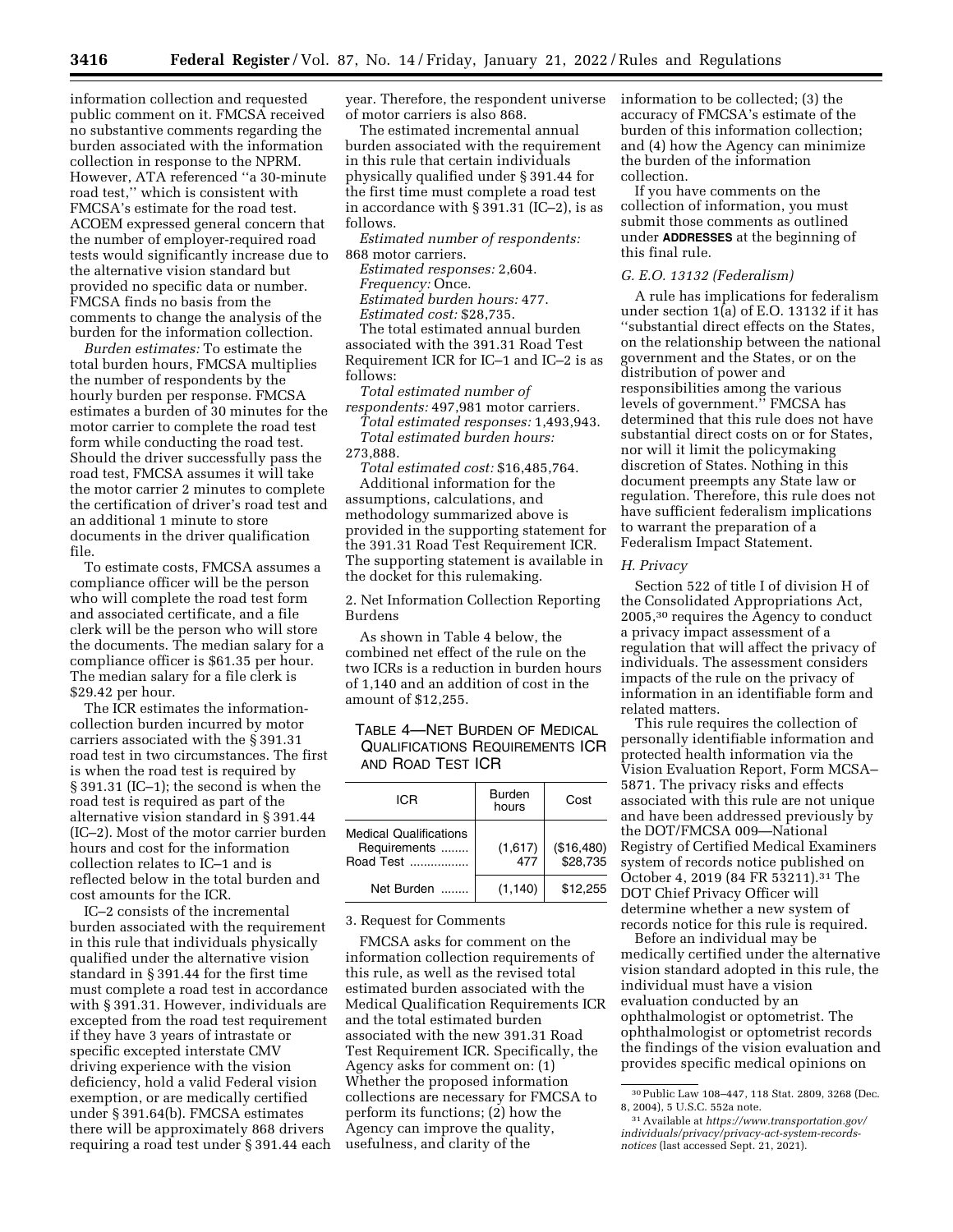the new Vision Evaluation Report, Form MCSA–5871. Then, an ME performs a physical qualification examination and uses the information provided on the report to determine whether the individual meets the alternative vision standard. The Vision Evaluation Report, Form MCSA–5871, is used exclusively as part of the physical qualification process. It collects only the information that is necessary for the ME to determine whether an individual meets the alternative vision standard and may be medically certified.

The Vision Evaluation Report, Form MCSA–5871, provides a means for healthcare professionals to exchange information about an individual for purposes of regulatorily required medical certification to operate a CMV. The report promotes uniform and consistent communication between ophthalmologists or optometrists and the certifying MEs. This is the same type of communication that occurs when the ME needs to follow up with an individual's primary care provider regarding the individual's health and exchanges information. Therefore, no new category of medical or privacy information is generated because of this rule.

The Agency expects that the Vision Evaluation Report, Form MCSA–5871, will be safeguarded along with all the other medical information that these healthcare providers retain. The report must be treated and retained as part of the Medical Examination Report Form, MCSA–5875, in the ME's medical records for the individual. The report must be retained by the ME for at least 3 years from the date of the physical qualification examination. The Vision Evaluation Report, Form MCSA–5871, is provided to FMCSA only upon request if there is an investigation or audit. Therefore, this rule provides a privacypositive outcome because it results in less sensitive data being held by the Agency. There is privacy risk not controlled by the Agency because the Vision Evaluation Report, Form MCSA– 5871, is retained by MEs. However, as healthcare providers, MEs are required to retain and disclose medical information and personally identifiable information in accordance with applicable Federal and State privacy laws.

With respect to the requirement that a Vision Evaluation Report, Form MCSA–5871, must be completed as part of the new alternative vision standard, the Agency has completed a Privacy Threshold Assessment to evaluate the risks and effects the requirement has on collecting, storing, and sharing

personally identifiable information and protected health information.

With respect to the requirement for a road test as part of the alternative vision standard, the Agency also has completed a Privacy Threshold Assessment to evaluate the risks and effects the requirement has on collecting, storing, and sharing personally identifiable information.

### *I. E.O. 13175 (Indian Tribal Governments)*

This rule does not have Tribal implications under E.O. 13175, Consultation and Coordination with Indian Tribal Governments, because it does not have a substantial direct effect on one or more Indian Tribes, on the relationship between the Federal Government and Indian Tribes, or on the distribution of power and responsibilities between the Federal Government and Indian Tribes.

### *J. National Environmental Policy Act of 1969*

FMCSA analyzed this final rule pursuant to the National Environmental Policy Act of 1969 (42 U.S.C. 4321 *et seq.*) and determined this action is categorically excluded from further analysis and documentation in an environmental assessment or environmental impact statement under FMCSA Order 5610.1 (69 FR 9680 (Mar. 1, 2004)), Appendix 2, paragraph 6.z. The content in this rule is covered by the categorical exclusions in paragraph 6.z.(1) regarding the minimum qualifications for individuals who drive CMVs, and in paragraph 6.z.(2) regarding the minimum duties of motor carriers with respect to the qualifications of their drivers. In addition, the rule does not have any effect on the quality of the environment.

# **List of Subjects in 49 CFR Part 391**

Alcohol abuse, Drug abuse, Drug testing, Highway safety, Motor carriers, Reporting and recordkeeping requirements, Safety, Transportation.

Accordingly, FMCSA amends 49 CFR part 391 as follows:

# **PART 391—QUALIFICATIONS OF DRIVERS AND LONGER COMBINATION VEHICLE (LCV) DRIVER INSTRUCTORS**

■ 1. The authority citation for part 391 continues to read as follows:

**Authority:** 49 U.S.C. 504, 508, 31133, 31136, 31149, 31502; sec. 4007(b), Pub. L. 102–240, 105 Stat. 1914, 2152; sec. 114, Pub. L. 103–311, 108 Stat. 1673, 1677; sec. 215, Pub. L. 106–159, 113 Stat. 1748, 1767; sec. 32934, Pub. L. 112–141, 126 Stat. 405, 830;

secs. 5403 and 5524, Pub. L. 114–94, 129 Stat. 1312, 1548, 1560; sec. 2, Pub. L. 115– 105, 131 Stat. 2263; and 49 CFR 1.87.

■ 2. Amend § 391.31 by:

■ a. In paragraph (f), removing the entries ''Social Security No'', ''Operator's or Chauffeur's License No'', and ''State'' in the Certification of Road Test form; and

■ b. Adding paragraph (h). The addition reads as follows:

#### **§ 391.31 Road test.**

\* \* \* \* \*

(h) The information collection requirements of this section have been reviewed by the Office of Management and Budget (OMB) pursuant to the Paperwork Reduction Act of 1995 (44 U.S.C. 3501 *et seq.*) and have been assigned OMB control number 2126– 0072.

■ 3. Revise § 391.41(b)(10) to read as follows:

#### **§ 391.41 Physical qualifications for drivers.**

\* \* \* \* \*

(b)  $* * * *$ 

(10)(i) Has distant visual acuity of at least 20/40 (Snellen) in each eye without corrective lenses or visual acuity separately corrected to 20/40 (Snellen) or better with corrective lenses, distant binocular acuity of at least 20/40 (Snellen) in both eyes with or without corrective lenses, field of vision of at least 70° in the horizontal meridian in each eye, and the ability to recognize the colors of traffic signals and devices showing standard red, green, and amber; or

(ii) Meets the requirements in § 391.44, if the person does not satisfy, with the worse eye, either the distant visual acuity standard with corrective lenses or the field of vision standard, or both, in paragraph (b)(10)(i) of this section;

\* \* \* \* \*

■ 4. Revise § 391.43(b)(1) to read as follows:

### **§ 391.43 Medical examination; certificate of physical examination.**

\* \* \* \* \* (b)  $* * * *$ 

(1) A licensed ophthalmologist or licensed optometrist may perform the part of the medical examination that involves visual acuity, field of vision, and the ability to recognize colors as specified in § 391.41(b)(10).

\* \* \* \* \*

 $\blacksquare$  5. Add § 391.44 to read as follows: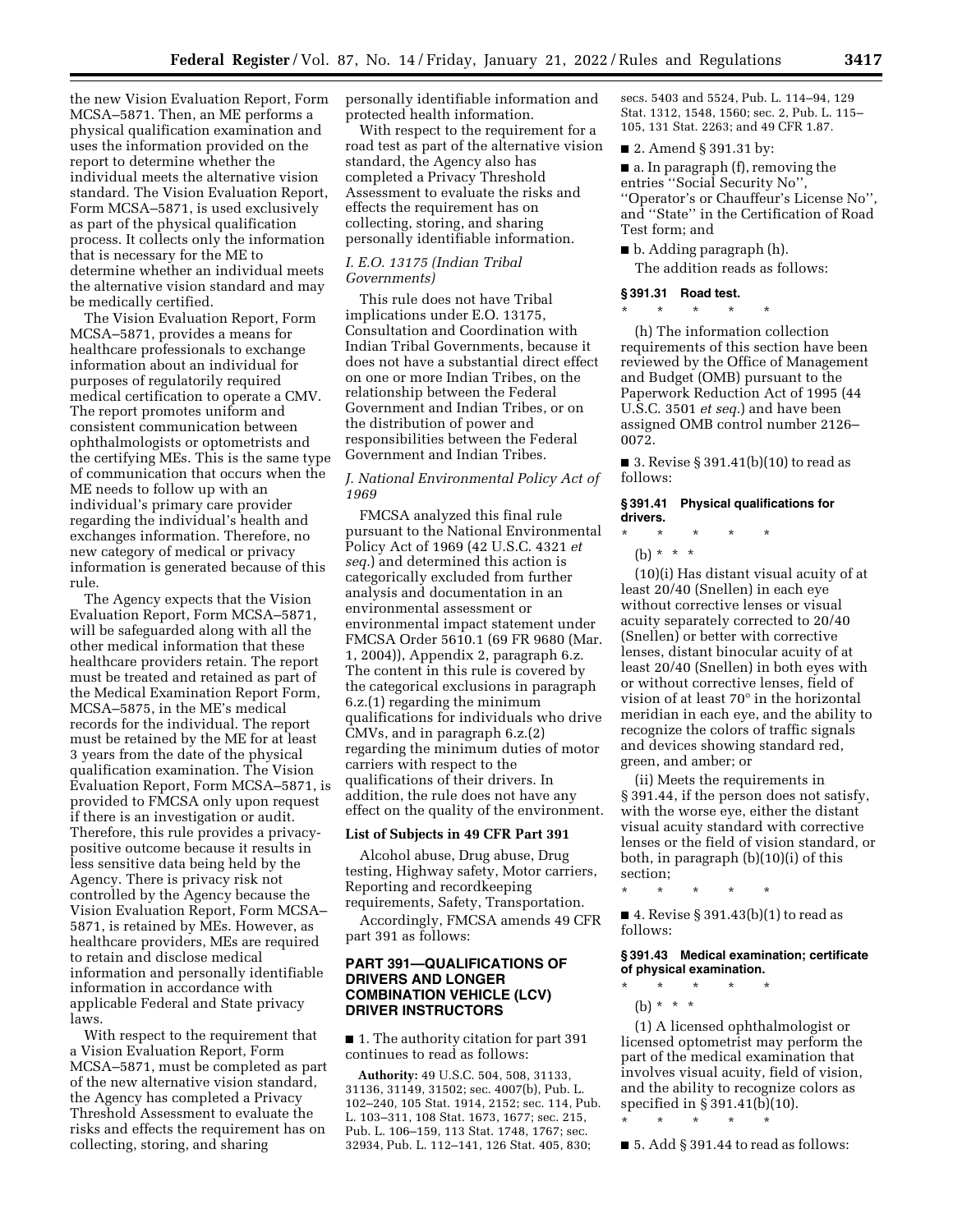#### **§ 391.44 Physical qualification standards for an individual who does not satisfy, with the worse eye, either the distant visual acuity standard with corrective lenses or the field of vision standard, or both.**

(a) *General.* An individual who does not satisfy, with the worse eye, either the distant visual acuity standard with corrective lenses or the field of vision standard, or both, in § 391.41(b)(10)(i) is physically qualified to operate a commercial motor vehicle in interstate commerce provided:

(1) The individual meets the other physical qualification standards in § 391.41 or has an exemption or skill performance evaluation certificate, if required; and

(2) The individual has the vision evaluation required by paragraph (b) of this section and the medical examination required by paragraph (c) of this section.

(b) *Evaluation by an ophthalmologist or optometrist.* Prior to the examination required by § 391.45 or the expiration of a medical examiner's certificate, the individual must be evaluated by a licensed ophthalmologist or licensed optometrist.

(1) During the evaluation of the individual, the ophthalmologist or optometrist must complete the Vision Evaluation Report, Form MCSA–5871.

(2) Upon completion of the Vision Evaluation Report, Form MCSA–5871, the ophthalmologist or optometrist must sign and date the Report and provide the ophthalmologist or optometrist's full name, office address, and telephone number on the Report.

(c) *Examination by a medical examiner.* At least annually, an individual who does not satisfy, with the worse eye, either the distant visual acuity standard with corrective lenses or the field of vision standard, or both, in § 391.41(b)(10)(i) must be medically examined and certified by a medical examiner as physically qualified to operate a commercial motor vehicle in accordance with § 391.43. The examination must begin not more than 45 days after an ophthalmologist or optometrist signs and dates the Vision Evaluation Report, Form MCSA–5871.

(1) The medical examiner must receive a completed Vision Evaluation Report, Form MCSA–5871, signed and dated by an ophthalmologist or optometrist for each required examination. This Report shall be treated and retained as part of the Medical Examination Report Form, MCSA–5875.

(2) The medical examiner must determine whether the individual meets the physical qualification standards in § 391.41 to operate a commercial motor

vehicle. In making that determination, the medical examiner must consider the information in the Vision Evaluation Report, Form MCSA–5871, signed by an ophthalmologist or optometrist and, utilizing independent medical judgment, apply the following standards in determining whether the individual may be certified as physically qualified to operate a commercial motor vehicle.

(i) The individual is not physically qualified to operate a commercial motor vehicle if, in the better eye, the distant visual acuity is not at least 20/40 (Snellen), with or without corrective lenses, and the field of vision is not at least 70° in the horizontal meridian.

(ii) The individual is not physically qualified to operate a commercial motor vehicle if the individual is not able to recognize the colors of traffic signals and devices showing standard red, green, and amber.

(iii) The individual is not physically qualified to operate a commercial motor vehicle if the individual's vision deficiency is not stable.

(iv) The individual is not physically qualified to operate a commercial motor vehicle if sufficient time has not passed since the vision deficiency became stable to allow the individual to adapt to and compensate for the change in vision.

(d) *Road test.* (1) Except as provided in paragraphs  $(d)(3)$ ,  $(4)$ , and  $(5)$  of this section, an individual physically qualified under this section for the first time shall not drive a commercial motor vehicle until the individual has successfully completed a road test subsequent to physical qualification and has been issued a certificate of driver's road test in accordance with § 391.31. An individual physically qualified under this section for the first time must inform the motor carrier responsible for completing the road test under § 391.31(b) that the individual is required by paragraph (d) of this section to have a road test. The motor carrier must conduct the road test in accordance with § 391.31(b) thorough (g).

(2) For road tests required by paragraph (d)(1) of this section, the provisions of § 391.33 for the equivalent of a road test do not apply. If an individual required to have a road test by paragraph (d)(1) of this section successfully completes the road test and is issued a certificate of driver's road test in accordance with § 391.31, then any otherwise applicable provisions of § 391.33 will apply thereafter to such individual.

(3) An individual physically qualified under this section for the first time is not required to complete a road test in

accordance with § 391.31 if the motor carrier responsible for completing the road test under § 391.31(b) determines the individual possessed a valid commercial driver's license or noncommercial driver's license to operate, and did operate, a commercial motor vehicle in either intrastate commerce or in interstate commerce excepted by § 390.3T(f) of this subchapter or § 391.2 from the requirements of this subpart with the vision deficiency for the 3-year period immediately preceding the date of physical qualification under this section for the first time.

(i) The individual must certify in writing to the motor carrier the date the vision deficiency began.

(ii) If the motor carrier determines the individual possessed a valid commercial driver's license or noncommercial driver's license to operate, and did operate, a commercial motor vehicle in either intrastate commerce or in interstate commerce excepted by either § 390.3T(f) of this subchapter or § 391.2 from the requirements of this subpart with the vision deficiency for the 3-year period immediately preceding the date of physical qualification in accordance with this section for the first time, the motor carrier must—

(A) Prepare a written statement to the effect that the motor carrier determined the individual possessed a valid license and operated a commercial motor vehicle in intrastate or in the specific excepted interstate commerce (as applicable) with the vision deficiency for the 3-year period immediately preceding the date of physical qualification in accordance with this section for the first time and, therefore, is not required by paragraph (d) of this section to complete a road test;

(B) Give the individual a copy of the written statement; and

(C) Retain in the individual's driver qualification file the original of the written statement and the original, or a copy, of the individual's certification regarding the date the vision deficiency began.

(4) An individual physically qualified under this section for the first time is not required to complete a road test in accordance with § 391.31 if the individual held on March 22, 2022, a valid exemption from the vision standard in § 391.41(b)(10)(i) issued by FMCSA under 49 CFR part 381. Such an individual is not required to inform the motor carrier that the individual is excepted from the requirement in paragraph (d)(1) of this section to have a road test.

(5) An individual physically qualified under this section for the first time is